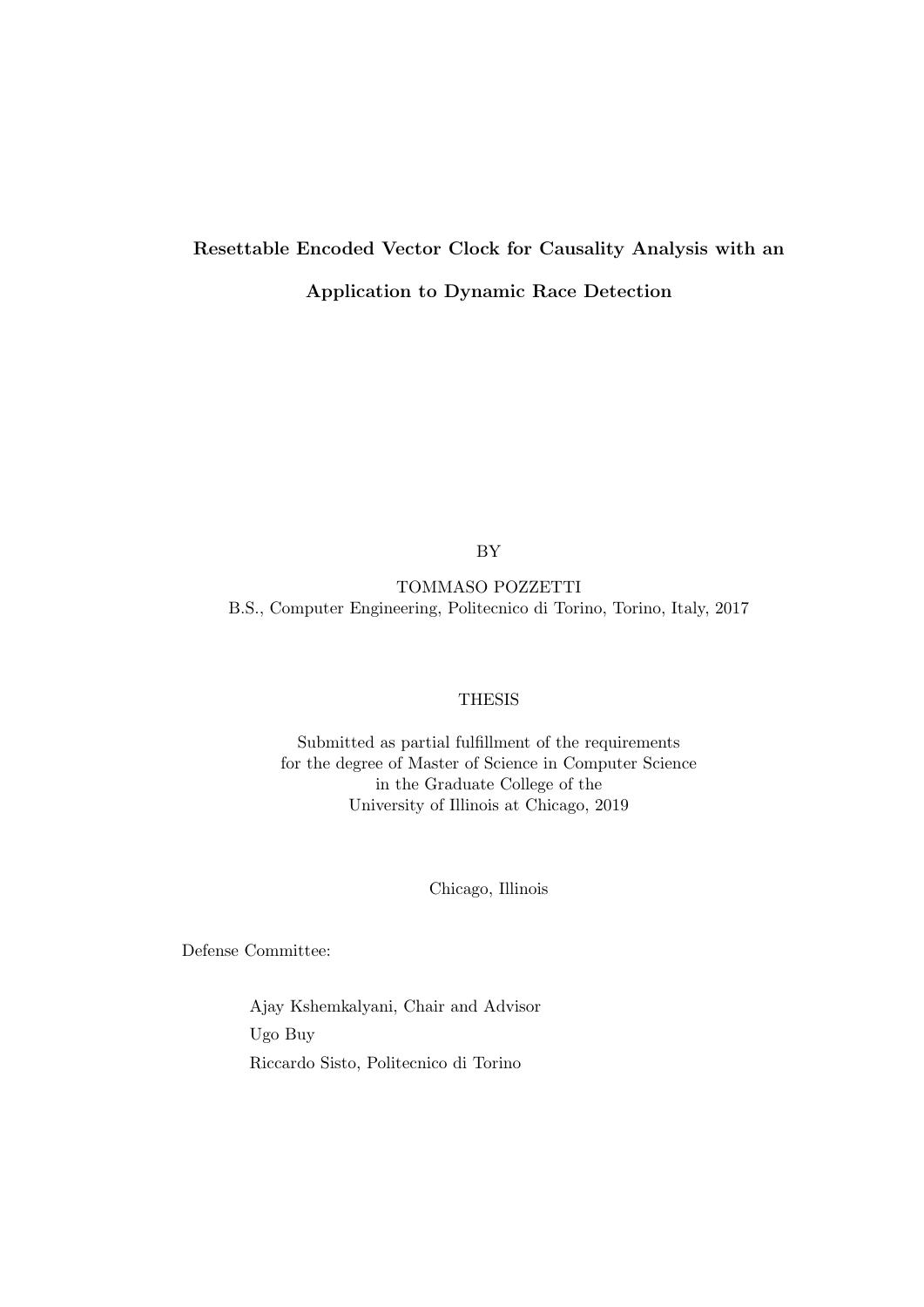## ACKNOWLEDGMENTS

First and foremost I would like to thank my advisor, professor Kshemkalyani, for his guidance and support throughout this research work and the time he has dedicated to helping me achieve this result. Also, I would like to thank professor Sisto for following my work as my home university's advisor and my home university itself, Politecnico di Torino, for giving me this incredible opportunity to finish my studies in Chicago through this exchange program.

A special thanks goes to my mom, my dad, my sister and my brother, my grandparents and all of my family for their constant love and support throughout all the years of study and the many life lessons. I would never be where I am today without them, and I will be grateful for the rest of my life.

I would also like to thank my girlfriend Rosita, for supporting me through these experiences, even if it meant being apart for long periods of time. You have always been there for me and have given me the strength to be the best version of myself, even during the difficult times.

Last, but certainly not least, I would like to thank all of the friends from Torino's and Milano's 2018/2019 Chicago experience that have shared with me this incredible journey, making it the wonderful experience that it has been. In particular, I would like to express my gratitude and love for the people that have become my closest family this year: Alessio, Arturo and Riccardo, and also our upstairs neighbors Gabriele and Federico. Thank you for making me feel at home when we were 7000 km away from home.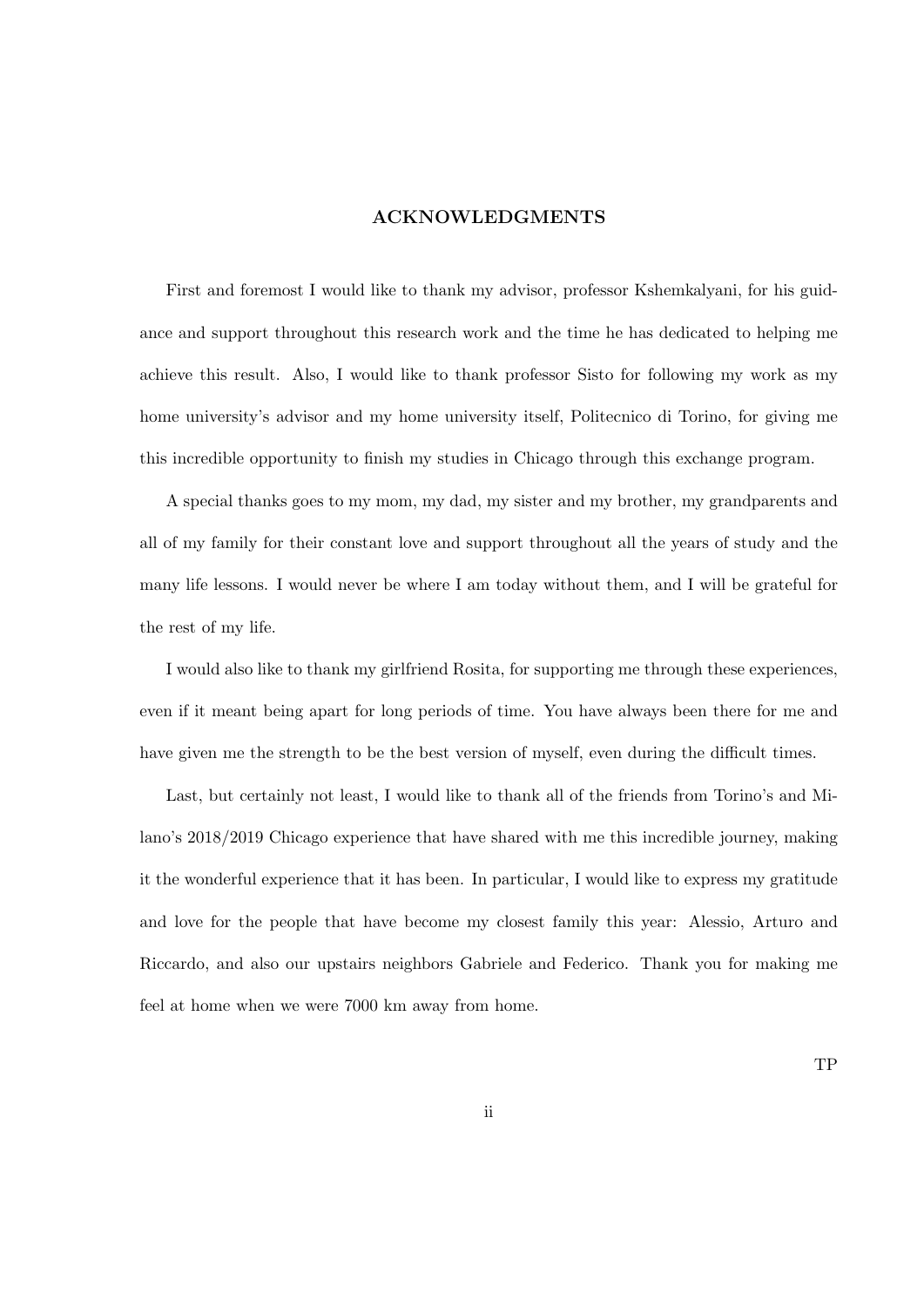# TABLE OF CONTENTS

# **CHAPTER** PAGE

| $\mathbf{1}$            |       | $\mathbf{1}$                                                                                |
|-------------------------|-------|---------------------------------------------------------------------------------------------|
|                         | 1.1   | $\mathbf{1}$                                                                                |
|                         | 1.2   | $\overline{2}$                                                                              |
|                         | 1.3   | 3                                                                                           |
| $\overline{2}$          |       | $\overline{4}$                                                                              |
|                         | 2.1   | $\overline{4}$                                                                              |
|                         | 2.2   | $\overline{5}$                                                                              |
|                         | 2.3   | $\overline{7}$                                                                              |
|                         | 2.3.1 | 8                                                                                           |
|                         | 2.3.2 | 10                                                                                          |
|                         | 2.3.3 | 12                                                                                          |
| 3                       |       | 14                                                                                          |
|                         | 3.1   | 14                                                                                          |
|                         | 3.2   | 16                                                                                          |
| $\overline{\mathbf{4}}$ |       | THE RESETTABLE ENCODED VECTOR CLOCK<br>18                                                   |
|                         | 4.1   | 22                                                                                          |
|                         | 4.1.1 | 23                                                                                          |
|                         | 4.1.2 | 25<br>Merge operation $\dots \dots \dots \dots \dots \dots \dots \dots \dots$               |
|                         |       |                                                                                             |
|                         | 4.1.3 | 28                                                                                          |
|                         | 4.2   | 30                                                                                          |
|                         | 4.2.1 | REVC for Shared Memory Systems<br>30                                                        |
|                         | 4.2.2 | 31                                                                                          |
|                         | 4.2.3 | 32<br>Lock events $\dots \dots \dots \dots \dots \dots \dots \dots \dots \dots \dots$       |
|                         | 4.2.4 | 32<br>Fork events $\dots \dots \dots \dots \dots \dots \dots \dots \dots \dots \dots$       |
|                         | 4.2.5 | 33                                                                                          |
|                         | 4.3   | 35<br>REVC for Message Passing Systems                                                      |
|                         | 4.3.1 | 35                                                                                          |
|                         | 4.3.2 | 36<br>Send events $\dots \dots \dots \dots \dots \dots \dots \dots \dots \dots \dots \dots$ |
|                         | 4.3.3 | 36                                                                                          |
|                         | 4.3.4 | 37<br>Fence events $\dots \dots \dots \dots \dots \dots \dots \dots \dots \dots \dots$      |
|                         | 4.4   | 38                                                                                          |
|                         | 4.4.1 | 38                                                                                          |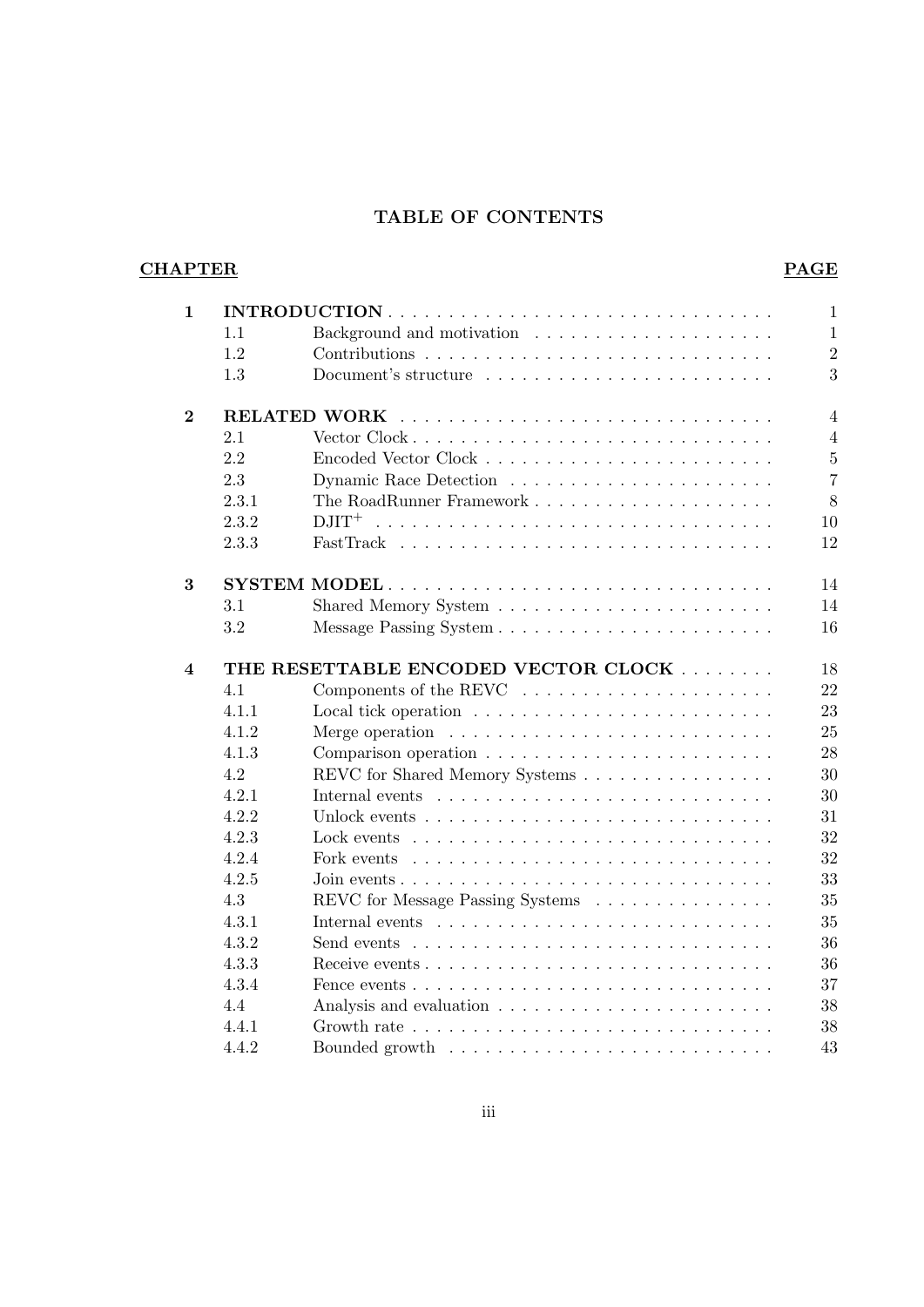# TABLE OF CONTENTS (continued)

# CHAPTER PAGE

|       | REVC FOR DYNAMIC RACE DETECTION |
|-------|---------------------------------|
| 5.1   |                                 |
| 5.2   |                                 |
| 5.2.1 |                                 |
| 5.2.2 |                                 |
| 5.3   |                                 |
|       |                                 |
| 5.4   |                                 |
| 6.1   |                                 |
| 6.2   |                                 |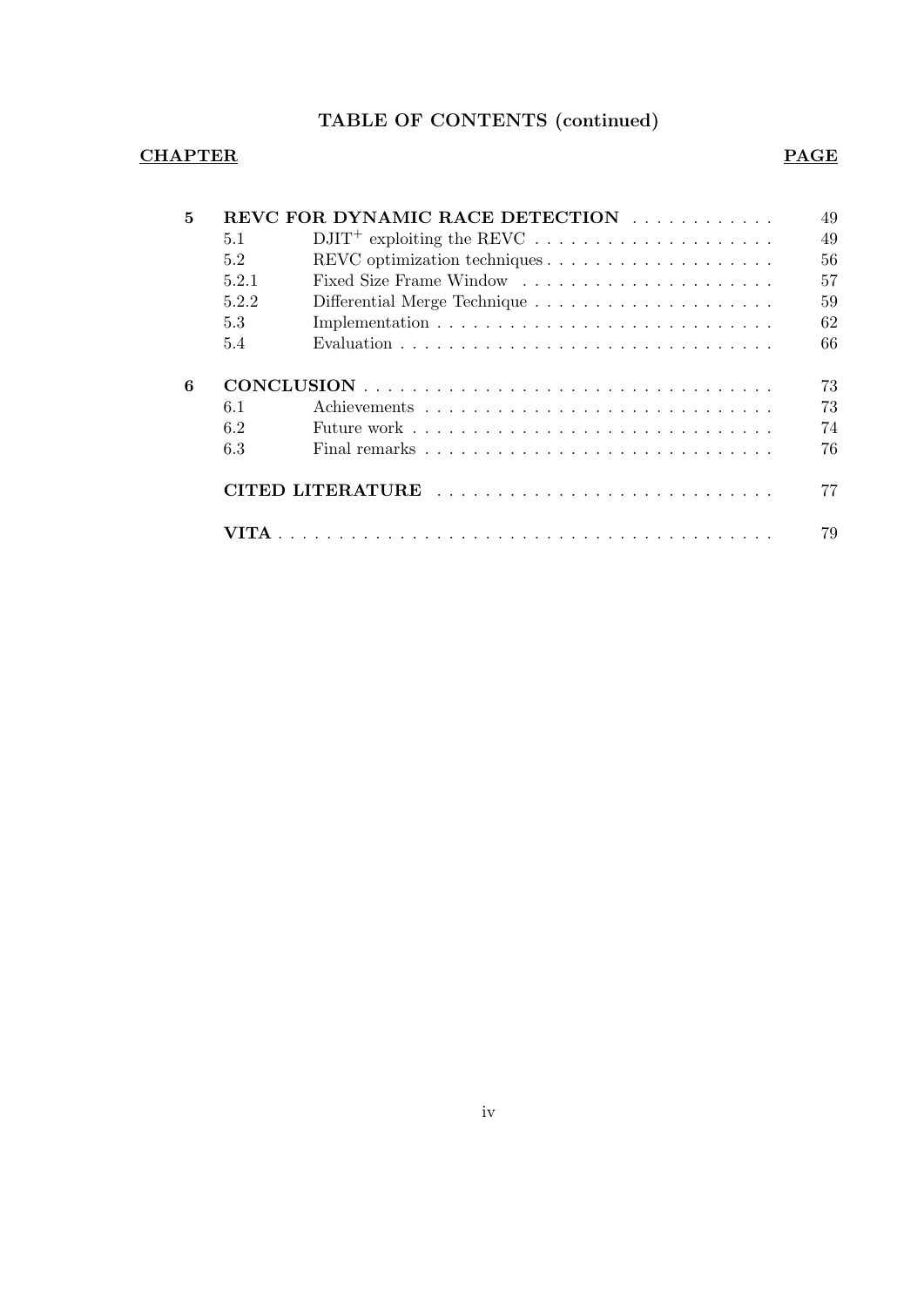# LIST OF TABLES

| TABLE |                                                                        | PAGE |
|-------|------------------------------------------------------------------------|------|
|       | NUMBER OF PARALLEL THREADS EXECUTED BY EACH BENCH-<br>MARK APPLICATION | 42.  |
|       | EXECUTION TIME COMPARISON                                              | 69   |
|       | SPEEDUP OVER TRADITIONAL DJIT <sup>+</sup> COMPARISON $\ldots$ .       | 72   |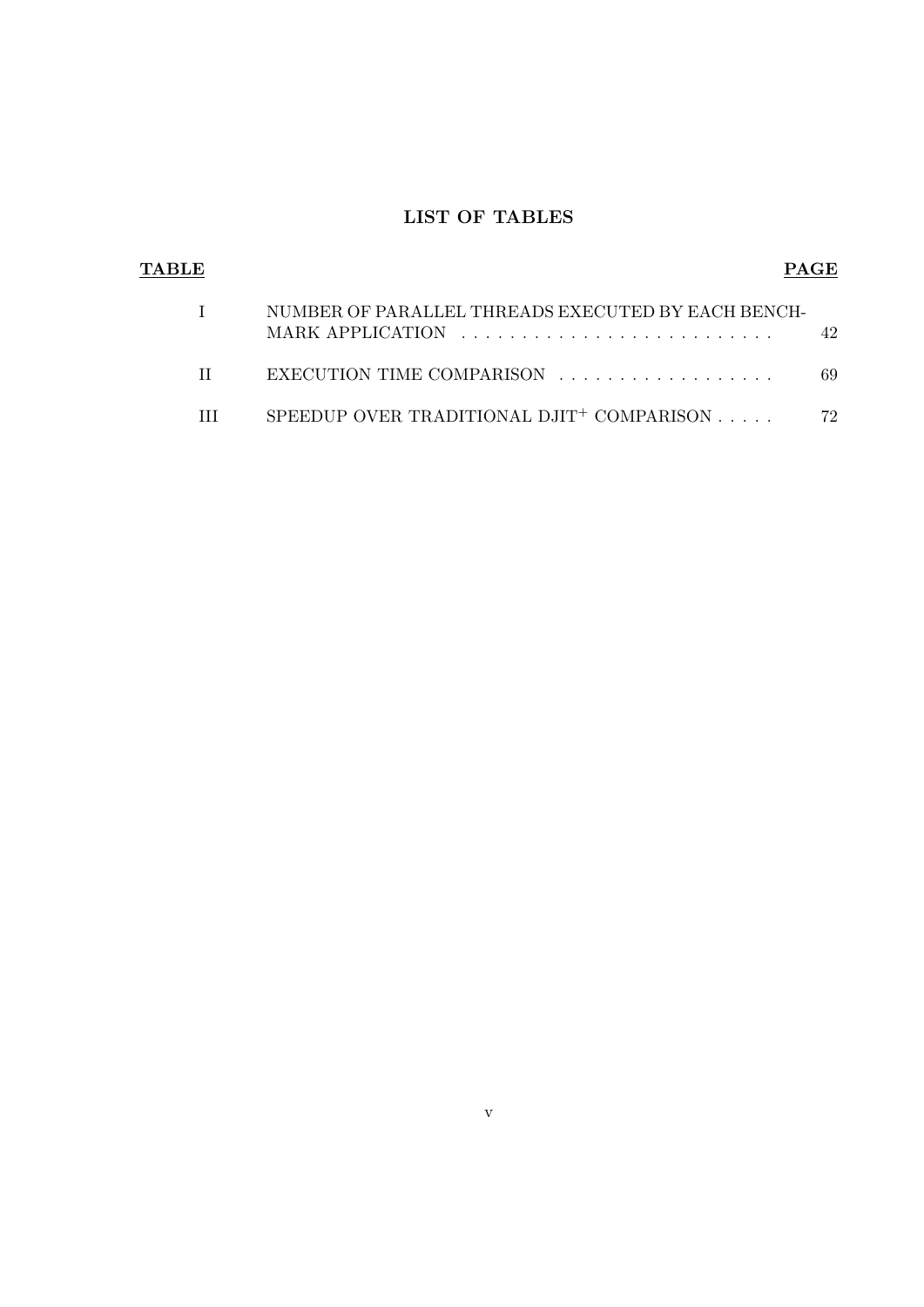# LIST OF FIGURES

| <b>FIGURE</b> |                                                                       | <b>PAGE</b> |
|---------------|-----------------------------------------------------------------------|-------------|
|               | Growth rate for the Resettable Encoded Vector Clock                   | 40          |
| 2             | Growth rate for the Bounded REVC with $F = 30$                        | 46          |
| $\mathcal{R}$ | Growth rate for the Bounded REVC with $F = 5, \ldots, \ldots, \ldots$ | 47          |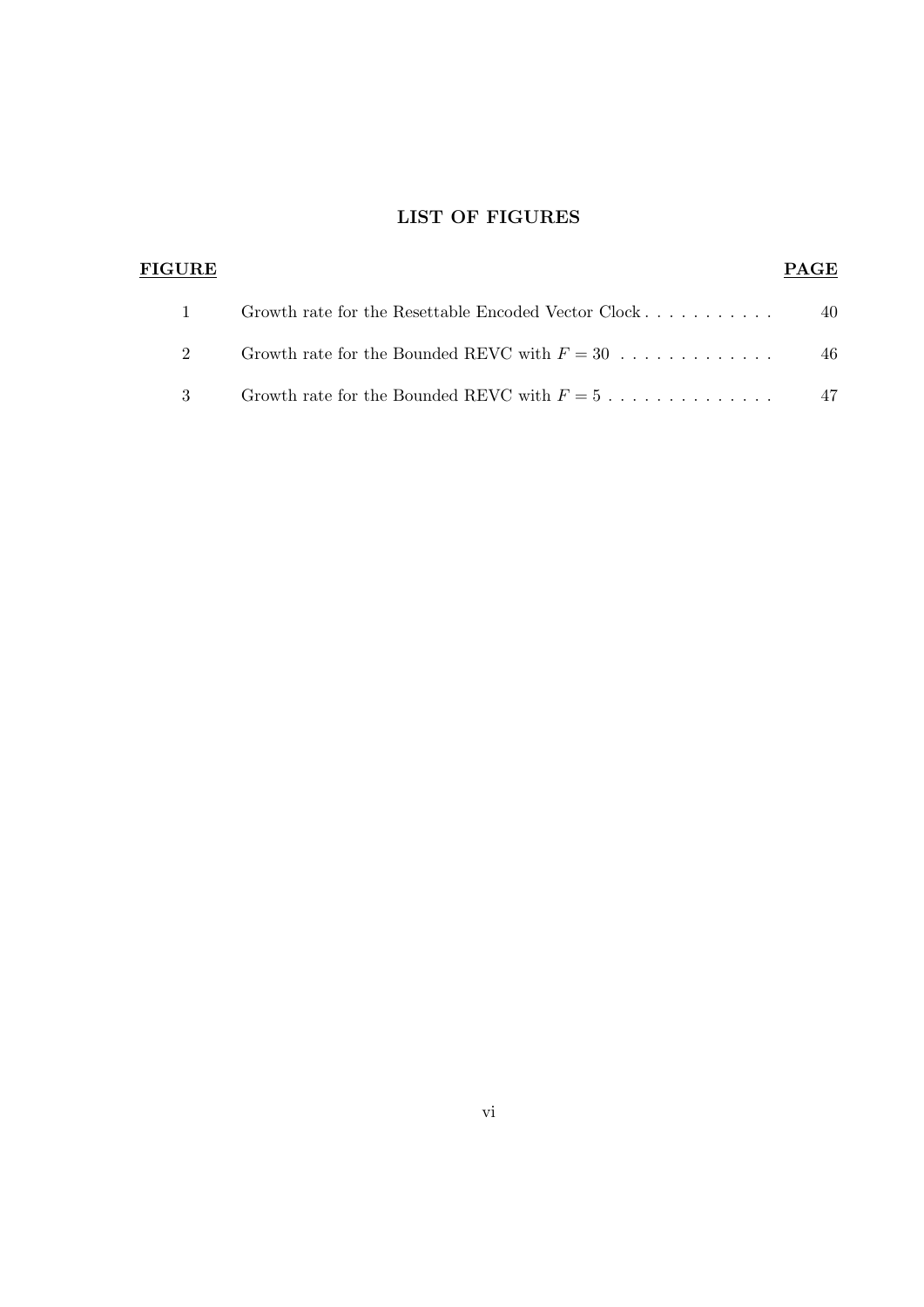# LIST OF ABBREVIATIONS

DMT Differential Merge Technique EVC Encoded Vector Clock FSFW Fixed Size Frame Window OOM Out Of Memory REVC Resettable Encoded Vector Clock VC Vector Clock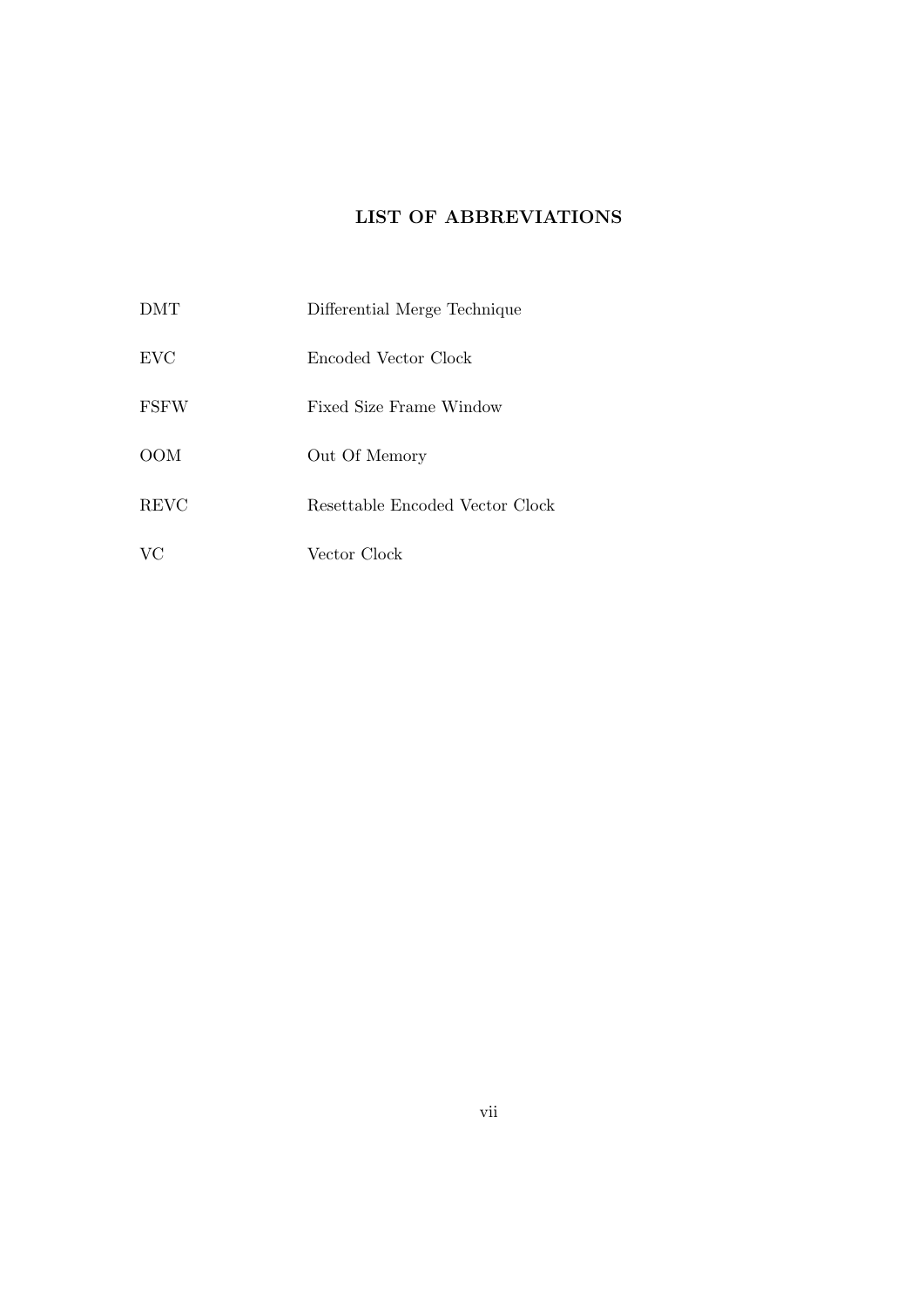## **SUMMARY**

Causality tracking among events is a fundamental challenge in distributed environments. Most previous work on this subject has been focused on designing an efficient and scalable protocol to represent logical time. Several implementations of logical clocks have been proposed, most recently the Encoded Vector Clock (EVC), a protocol to encode Vector Clocks in scalar numbers through the use of prime numbers, to improve performance and scalability.

In this thesis work we propose and formalize the concept of Resettable Encoded Vector Clock (REVC), a new logical clock implementation, which builds on the EVC to tackle its very high growth rate issue. We show how our REVC can be applied in both shared memory systems and message passing systems to achieve a consistent logical clock. We show, through practical examples, a comparison between REVC's and EVC's growth rates, to demonstrate our clock's advantages. Finally, we show a practical application of the REVC to the Dynamic Race Detection problem in multi-threaded environments. We compare our tool to the currently existing VC-based tool  $\text{DJIT}^+$  to show how the REVC can help in achieving higher performance with respect to the Vector Clock.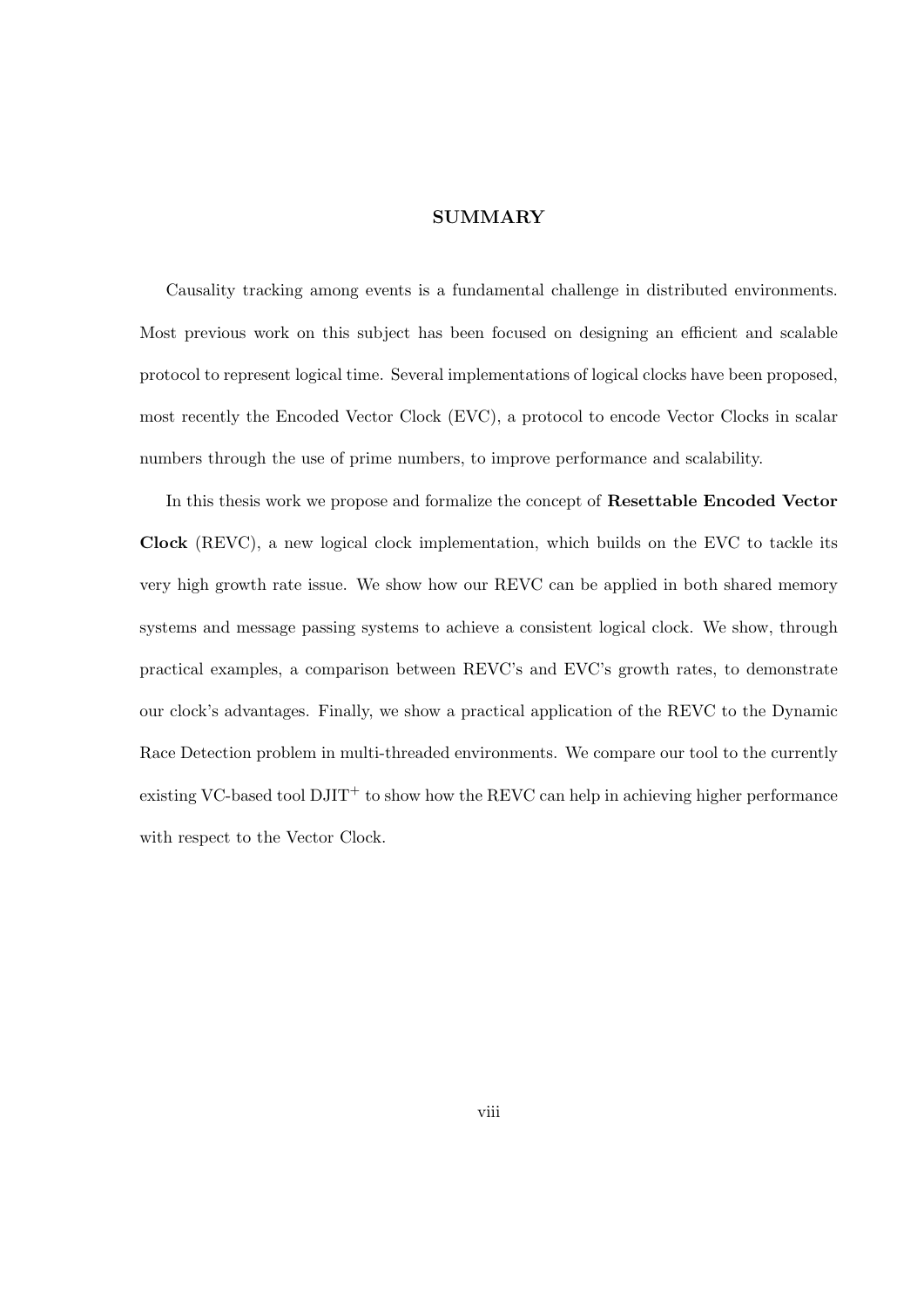## CHAPTER 1

#### INTRODUCTION

#### 1.1 Background and motivation

A fundamental concept in distributed systems is that of tracking causality among events that occur at different processes in the system. On a single-threaded process, causality can be tracked by means of attaching a timestamp to each event, thus establishing a precedence relation among them. However, this problem becomes much harder to solve in a multi-threaded or multiprocessor environment, as concurrency among threads and processes depends on their relative speed and can therefore change at any different execution. Consequently, a timestamp from a global clock is not sufficient to correctly track causality relations among events. Furthermore, in a multi-processor system, global time is not even available unless processor's clocks are tightly synchronized (which is not achievable in real systems). Therefore, a different notion of time and causality becomes necessary for such environments. One solution to the problem is to substitute the physical time with logical time, given by a logical clock at each thread or process, that allows to establish a causality relation among events in a distributed system.

Several implementations of logical clocks have been proposed, such as *Scalar Clock* [1], Vector Clock (VC) [2] [3] and Encoded Vector Clock (EVC) [4]. The first is a lightweight, simple and efficient system to track causality through the use of scalars, but it does not allow to obtain the causality relation from the timestamps (no strong consistency property). The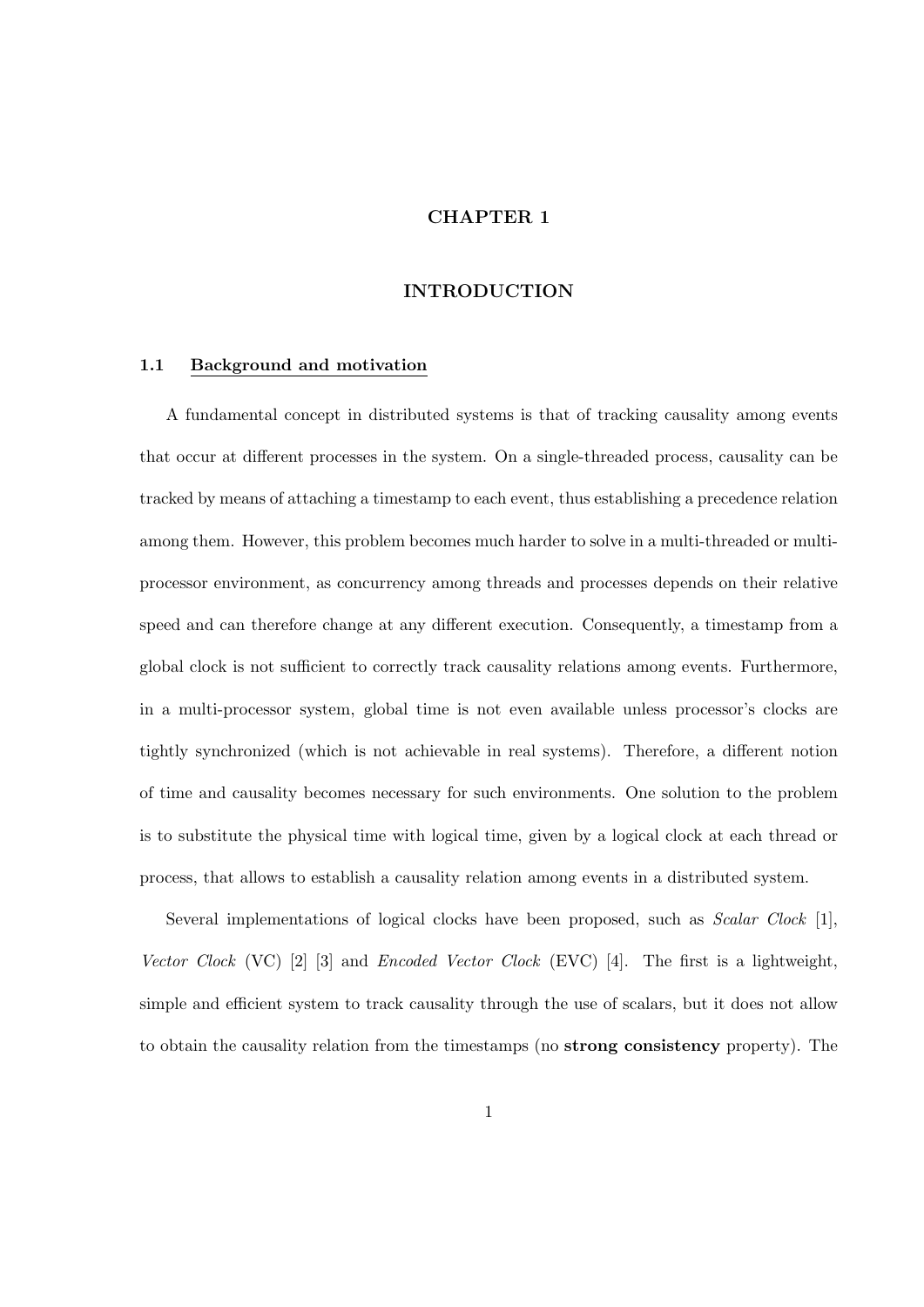VC, on the other hand, is the commonly employed technique to implement a logical clock which can achieve strong consistency. Its main drawback, however, is its poor scalability as it is dependent on the number of processes for all its operations and storage requirements. Finally, the EVC is a technique to represent a vector clock using a single scalar number, to improve scalability of the VC while maintaining strong consistency and it is based on the use of prime numbers to achieve such encoding. The main drawback of such representation has been shown to be the extremely high growth rate which quickly causes an overflow at the locations that are storing the EVC values [5].

#### 1.2 Contributions

In this thesis work, we propose and formalize the concept of Resettable Encoded Vector Clock (REVC), a new logical clock implementation, which builds on the EVC to reduce its growth rate and, under certain conditions, place an upper bound on its storage requirements, while maintaining the scalability and performance properties of the EVC. We show how our REVC can be applied in both shared memory systems and message passing systems to achieve a consistent logical clock. We show, through practical examples, a comparison between REVC's and EVC's growth rates, to demonstrate our clock's advantages.

Finally, we show a practical application of the REVC to the Dynamic Race Condition Detection problem in multi-threaded environments using the RoadRunner [6] dynamic analysis framework. We compare our tool to the currently existing VC-based tool  $DJIT^+$  [7] to show how the REVC can help in achieving higher performance with respect to the VC.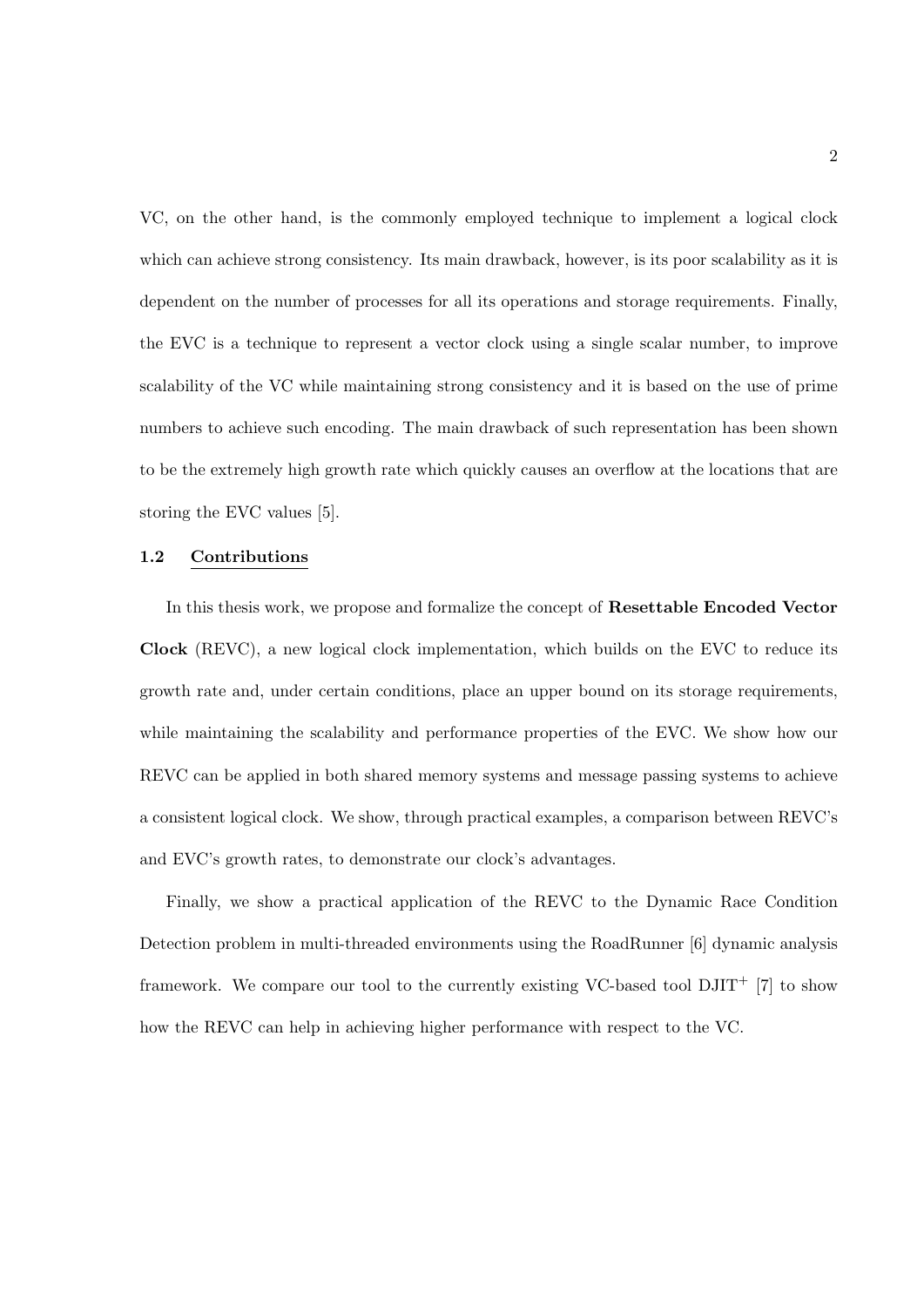## 1.3 Document's structure

The next chapter, Chapter 2, details previous and related work that has been carried out on logical clocks and on dynamic race detection. Chapter 3 presents the models for the shared memory systems and message passing systems on which we apply our Resettable Encoded Vector Clock, which is detailed in Chapter 4. Chapter 5 shows a practical application of the REVC to the Dynamic Race Detection problem and its results. Finally, *Chapter 6* concludes our work and presents ideas for future developments.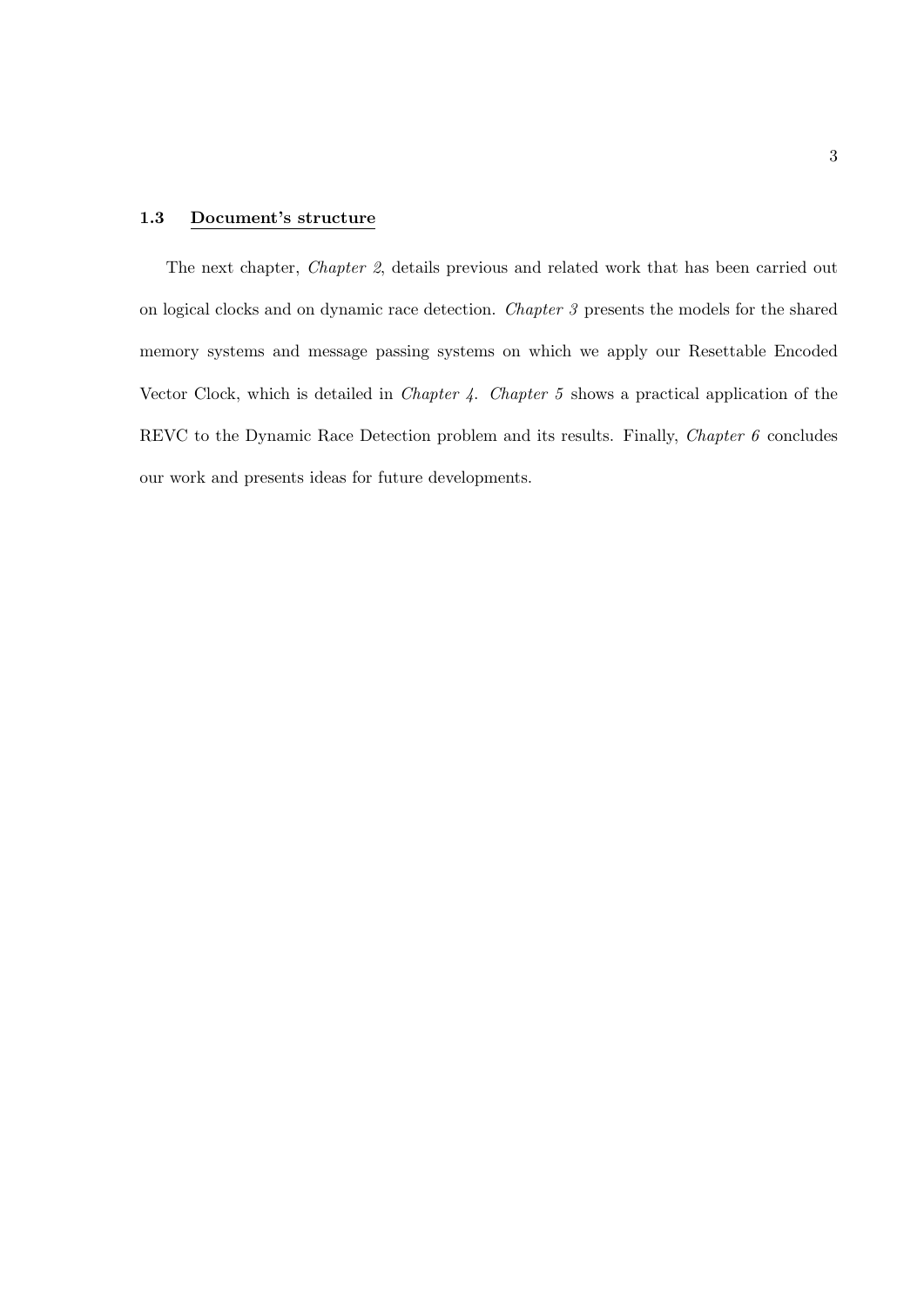## CHAPTER 2

#### RELATED WORK

In this thesis work we present the Resettable Encoded Vector Clock, which is a logical clock implementation built on top of the Encoded Vector Clock [4]. The EVC itself is an encoding of the traditional Vector Clock [2] [3] using prime numbers.

We also present an application of the REVC to Dynamic Race Detection, which we implement using the dynamic analysis framework RoadRunner [6]. Finally, we compare our REVC tool for Dynamic Race Detection to a VC-based protocol,  $\text{DJIT}^+$  [7], and to FastTrack [8], an adaptive tool that can dynamically switch between a scalar clock and a vector clock.

#### 2.1 Vector Clock

The Vector Clock is a logical clock developed independently by Fidge [2] and Mattern [3]. Differently from the Scalar Clock presented by Lamport [1], the VC achieves the property of strong consistency, at the expense of scalability and performance. The Vector Clock is based on keeping at each process an array of size  $n$ , where  $n$  is the number of processes in the system. The  $i^{th}$  component of such array at process x denotes the value of the scalar clock of process is as known by process  $x$  at that time.

The Vector Clock defines an implementation of the three basic operations of a logical clock, the local tick operation, the merge operation and the comparison operation.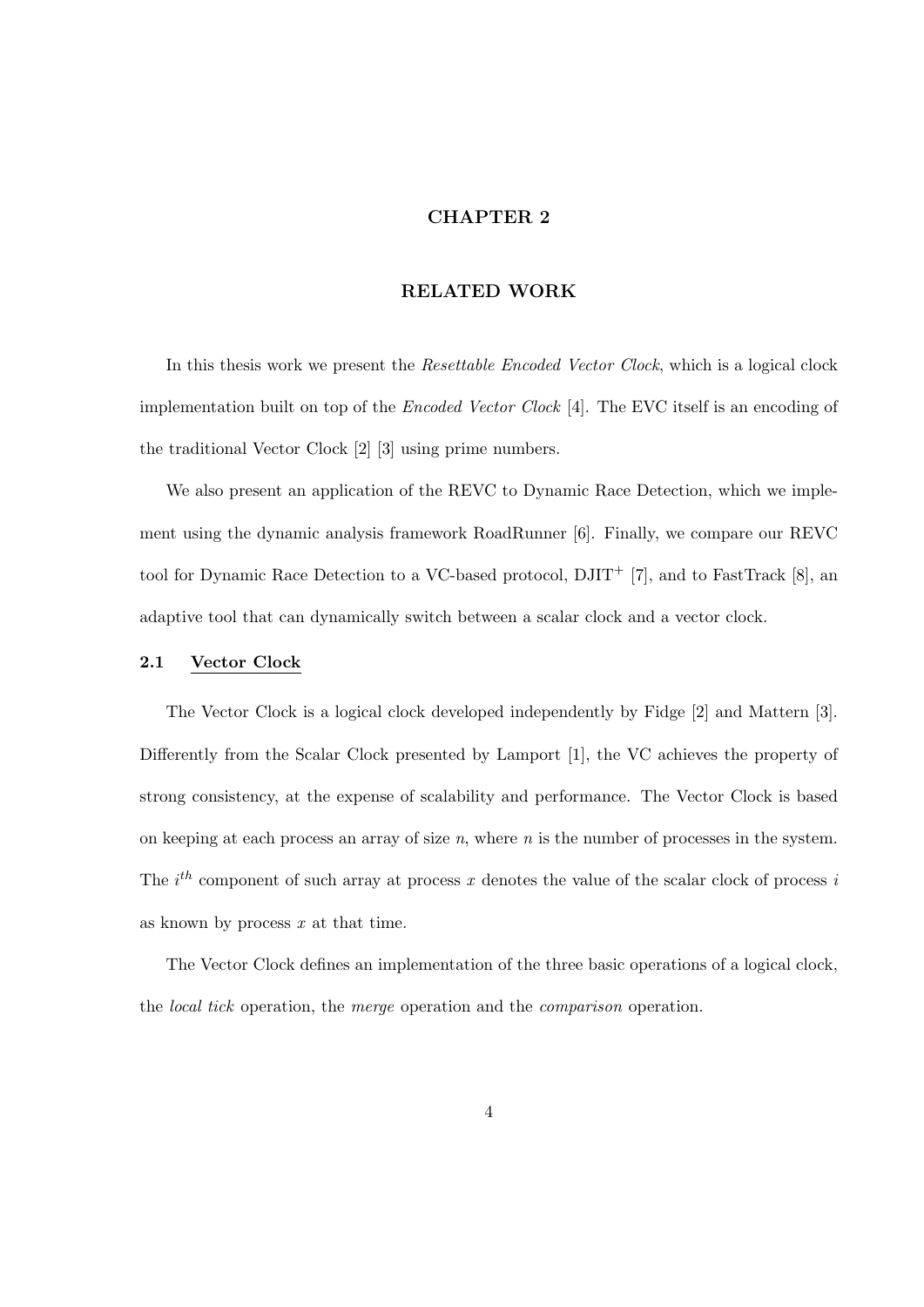When performing a local tick operation, process  $x$  will execute the following instruction (assuming  $V$  is  $x$ 's VC):

$$
V[x] = V[x] + 1\tag{2.1}
$$

When merging Vector Clock  $V_1$  into Vector Clock  $V_2$ , the process executes:

$$
\forall i: V_2[i] = \max(V_1[i], V_2[i]) \tag{2.2}
$$

Finally, the purpose of any logical clock is that of inducing a partial order on the set of events labeled with a timestamp according to Lamport's happens-before relation [1] (represented with the operator  $\rightarrow$ ). To be able to test any two events a and b according to such relation, the comparison operation is defined:

$$
a \to b \iff (\forall i : V_a[i] \le V_b[i]) \land (\exists i : V_a[i] < V_b[i]) \tag{2.3}
$$

The main drawback of the Vector Clock is its impact on scalability and performance. Given that both the *merge* operation and the *comparison* operation are dependent on  $n$ , along with the data structure used to store the VC, as the number of processes increases, the overhead increases with it.

#### 2.2 Encoded Vector Clock

Kshemkalyani et al. proposed the use of prime numbers to encode the values of the Vector Clock in one single scalar number [4], which allows for higher scalability while maintaining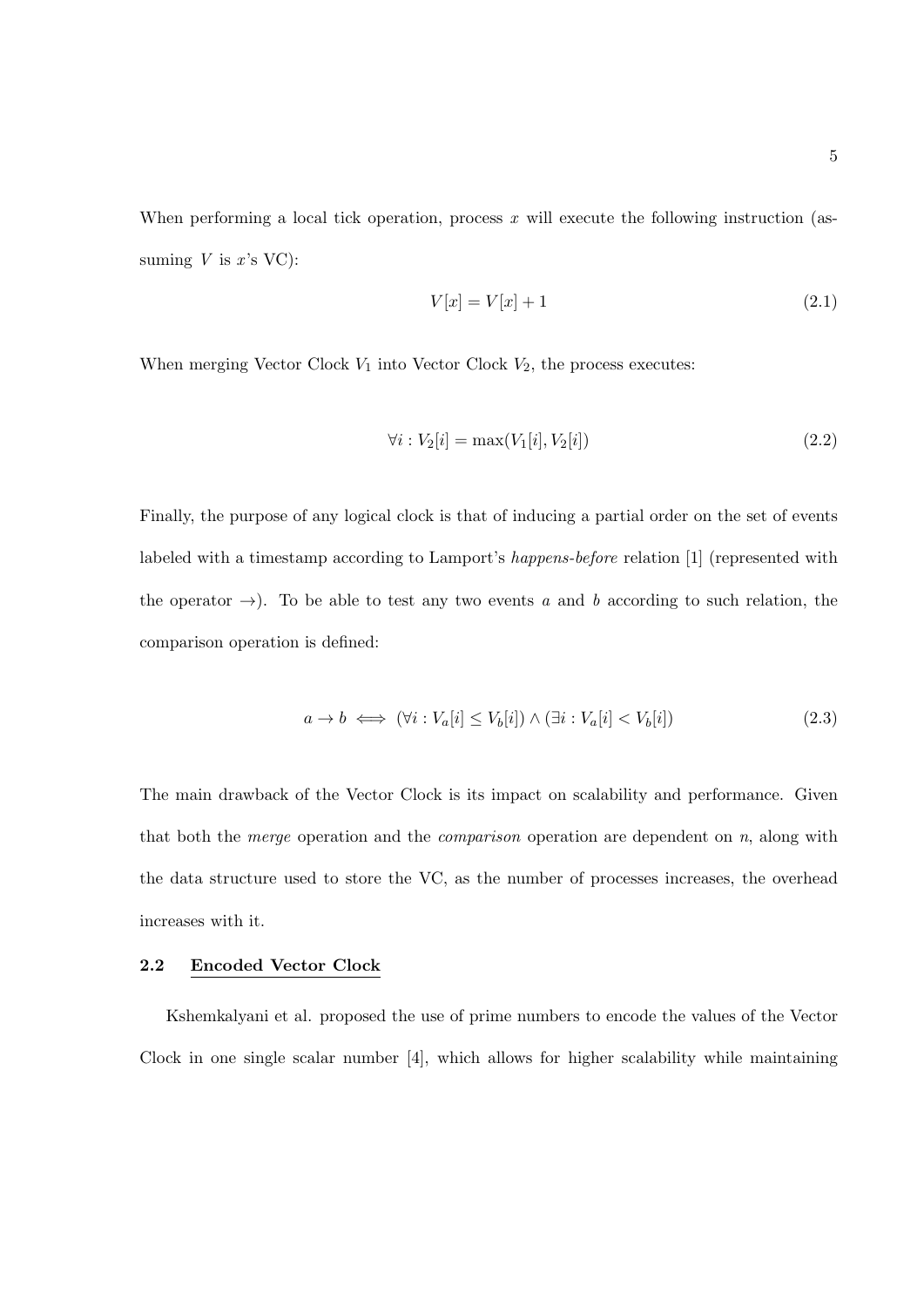strong consistency. The EVC is based on assigning each process a unique prime number  $p$ , which is the initialization value of its local clock. The three basic operation are then modified as follows.

When process x, which has been assigned prime number  $p$ , performs a local tick operation, it executes (assuming  $E$  is  $x$ 's EVC):

$$
E = E * p \tag{2.4}
$$

In order to merge EVC  $E_1$  into EVC  $E_2$ , the following is executed:

$$
E_2 = \text{lcm}(E_1, E_2) \tag{2.5}
$$

Finally, to establish the relationship between two events  $a$  and  $b$  labeled with EVCs  $E_a$  and  $E_b$ , the comparison operation is defined:

$$
a \to b \iff E_a < E_b \land E_b \text{ mod } E_a == 0 \tag{2.6}
$$

The Encoded Vector Clock achieves a higher scalability than the Vector Clock as it is not dependent on the number of processes and all its operations have a theoretical complexity of  $O(1)$ . The main drawback of the EVC is its extremely high growth rate [5]. By relying on multiplications and least common multiple operations, EVC values grow with an exponential rate, which can quickly require a very large number of bits in order to be able to represent it, and therefore store it.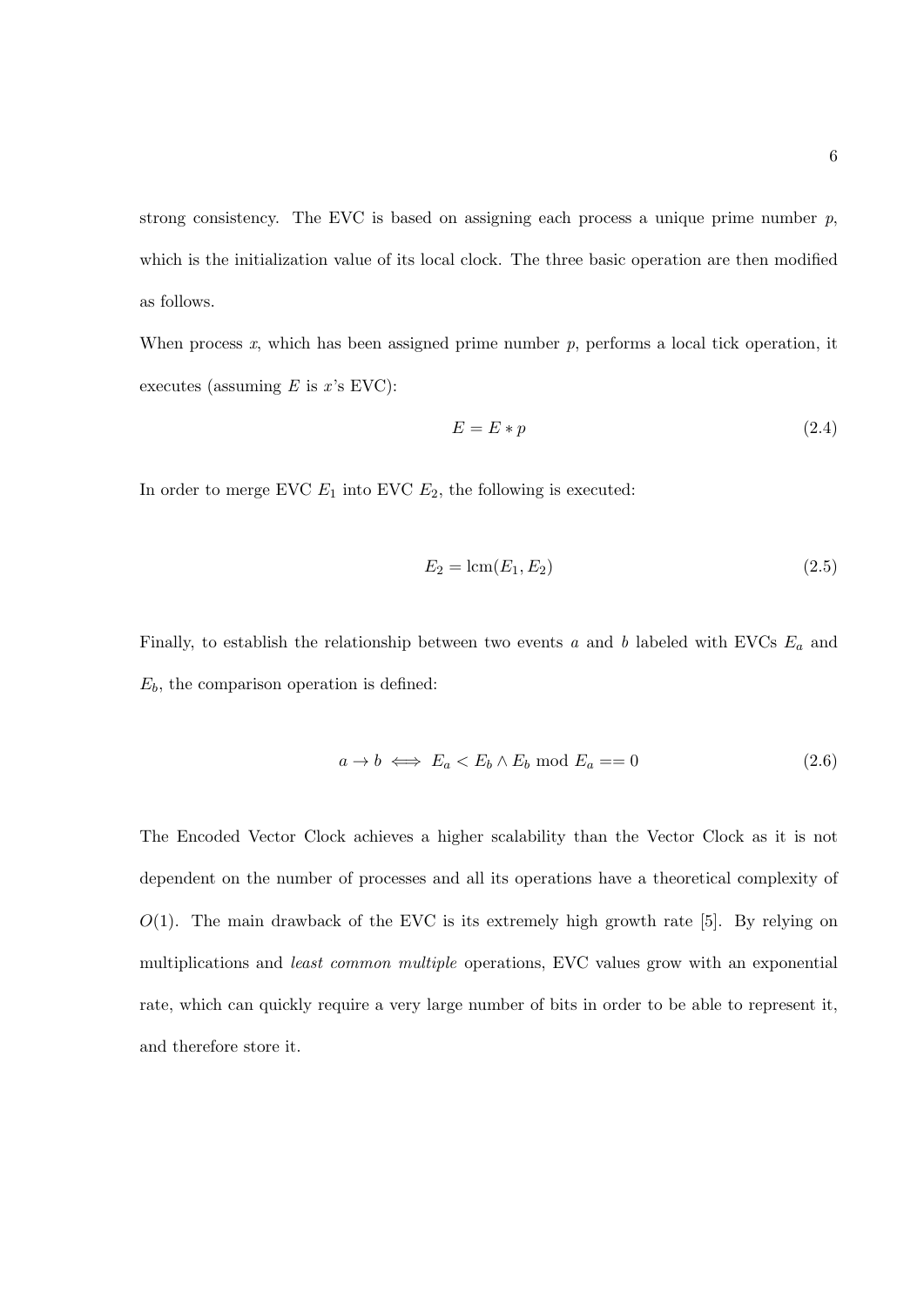Despite this drawback, the EVC has found practical applications, such as detecting memory consistency errors in MPI one-sided applications [9], due to the use of resets at global barrier synchronizations.

#### 2.3 Dynamic Race Detection

One of the most common types of errors that is found in parallel shared-memory environments is the so called race condition. A race condition is present when two or more threads try to make use of the same resource without properly synchronizing among themselves, and are therefore in a race to access the resource. Clearly, if at least one of the threads is trying to modify the resource, errors can arise depending on the relative speed among the threads, and therefore depending on who wins the race at any given execution.

Several protocols for race condition detection have been studied, which aim at reporting such bugs to the developer to allow for an easier debugging. There are static tools (examples include [10], [11], [12]) which perform source code analysis or dynamic tools (examples include [13], [7], [14]) which track a given execution to determine the presence of races. Those tools can be further divided in tools that report probable races (and can include false positives) and tools that report only actual races that are present in the software.  $\text{DJIT}^+$  [7] is a dynamic race condition detection protocol that exploits vector clocks to track causality among accesses to memory locations and therefore precisely analyze a program execution and report actual races. Given that it is a dynamic protocol, it runs during the actual program execution and as such it provides some overhead to the execution itself. In order for such protocol to be usable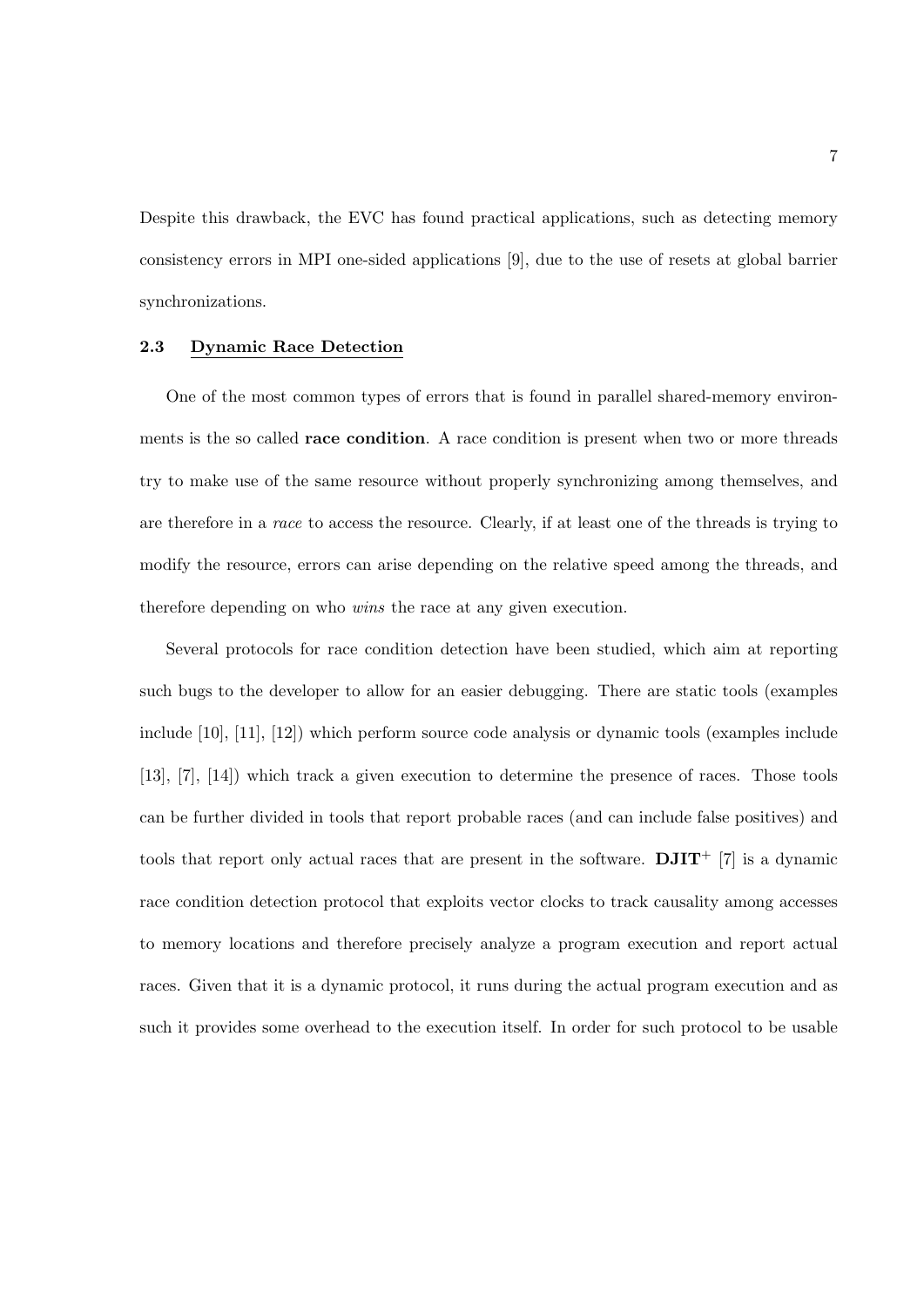in practice, the overhead should be reduced as much as possible, and therefore performance is key.

## 2.3.1 The RoadRunner Framework

Dynamic race condition detection protocols execute alongside the application that is being tested for race conditions, and track the interesting events (memory accesses, synchronization instructions, thread creation and termination instructions) in order to store and retrieve information related to such events that can be useful to identify races. In order to achieve such results, a framework needs to be deployed that is capable of interacting to some extent with the running program and implement the dynamic protocol.

In our evaluation, we exploited the Java framework RoadRunner, developed by Flanagan and Freund [6]. RoadRunner is a dynamic analysis framework which is designed to help in the implementation of tools that perform dynamic analysis of concurrent Java programs. It is composed of two main parts: a Java bytecode instrumenter and a backend which can be extended to implement any dynamic analysis tool.

The first component's task, as the name suggests, is to instrument the Java bytecode of the application which is being analyzed. Upon class loading, the system dynamically modifies the bytecode to include callbacks and extra variables that are used to produce an event stream that will then be intercepted and processed by one or more backend tools. In practice, every time the application under scrutiny executes an action which is considered an interesting event by the framework, a callback is issued to notify the backend tool of the execution of such event. A payload of information regarding the event is also attached to the callback, to allow the backend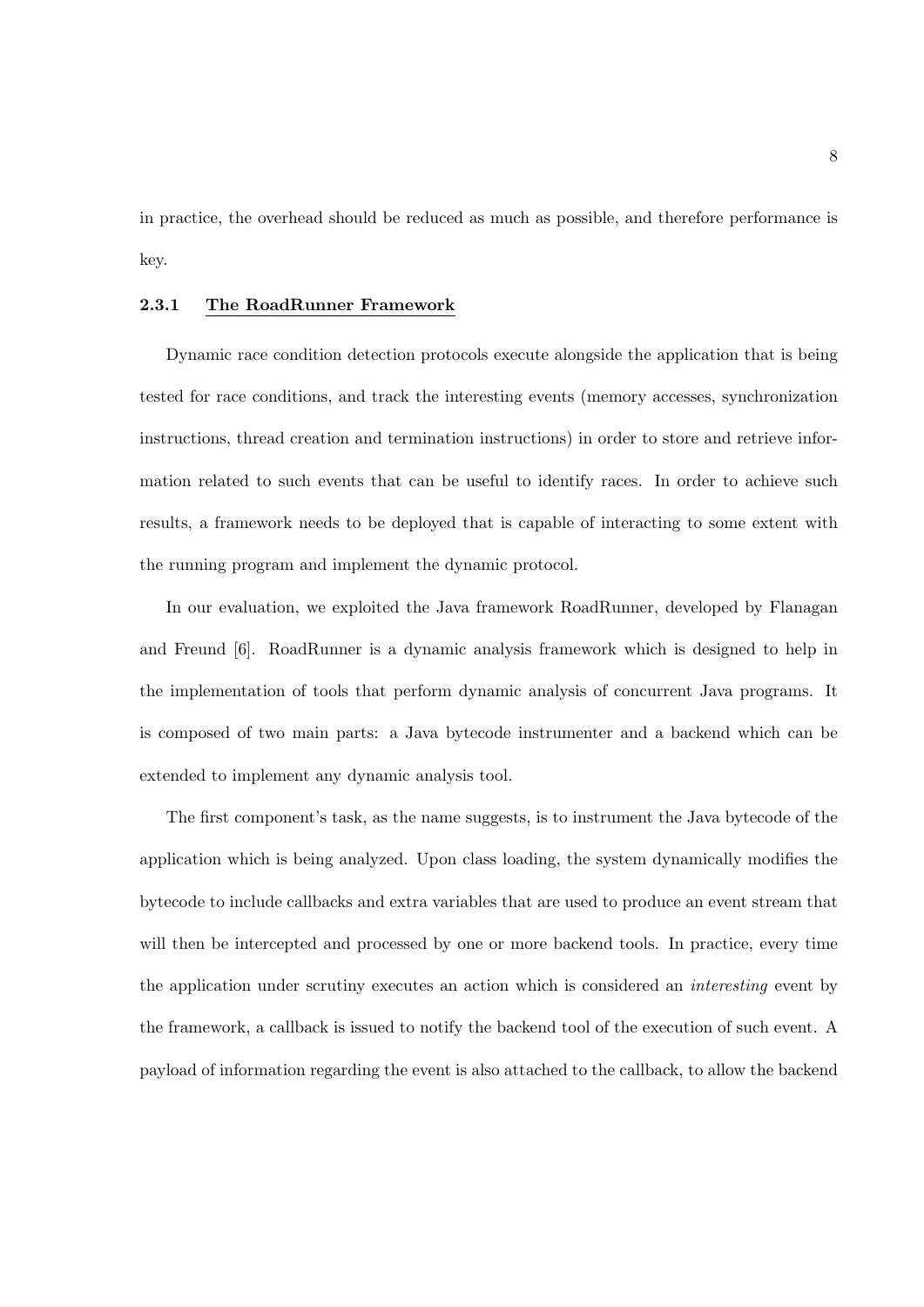to correctly understand the context of the event and the actors that are participating. Among the set of interesting events that are tracked by the system are the synchronization operations provided by the Java programming language, acquire and release of lock objects, fork, start, join, wait, sleep, notify and access events to class methods, class fields, static fields, arrays and volatile variables. For a subset of such events, two callbacks are available, one firing before the event is executed and one after the event is executed, to allow the backend tool maximum flexibility on the management of such events.

The second component, as mentioned, is the backend tool which implements the dynamic analysis protocol that is being deployed. RoadRunner defines a basic abstract class that contains all the possible callbacks to handle the event stream and the implementation of a backend tool starts with the creation of a new class that extends the basic abstract class and implements all, or a subset, of the callbacks to handle the events that are of interest to the protocol. Once the events are fired, the callbacks defined by the tool are called and complete flexibility is given to the tool to implement any behaviour that is required.

Each event, when fired, carries with it a payload of information, which are specialized based on the event type. For example, among the information conveyed to the tool for a fork event, are the identifiers of both the thread that executes the fork operation and the new thread that is created, while for an acquire operation, the identifier of the executing thread and the identifier of the lock object being acquired are reported.

Furthermore, RoadRunner associates special data structures to each thread that is created, lock object that is used and memory location that is accessed. Such data structures have the goal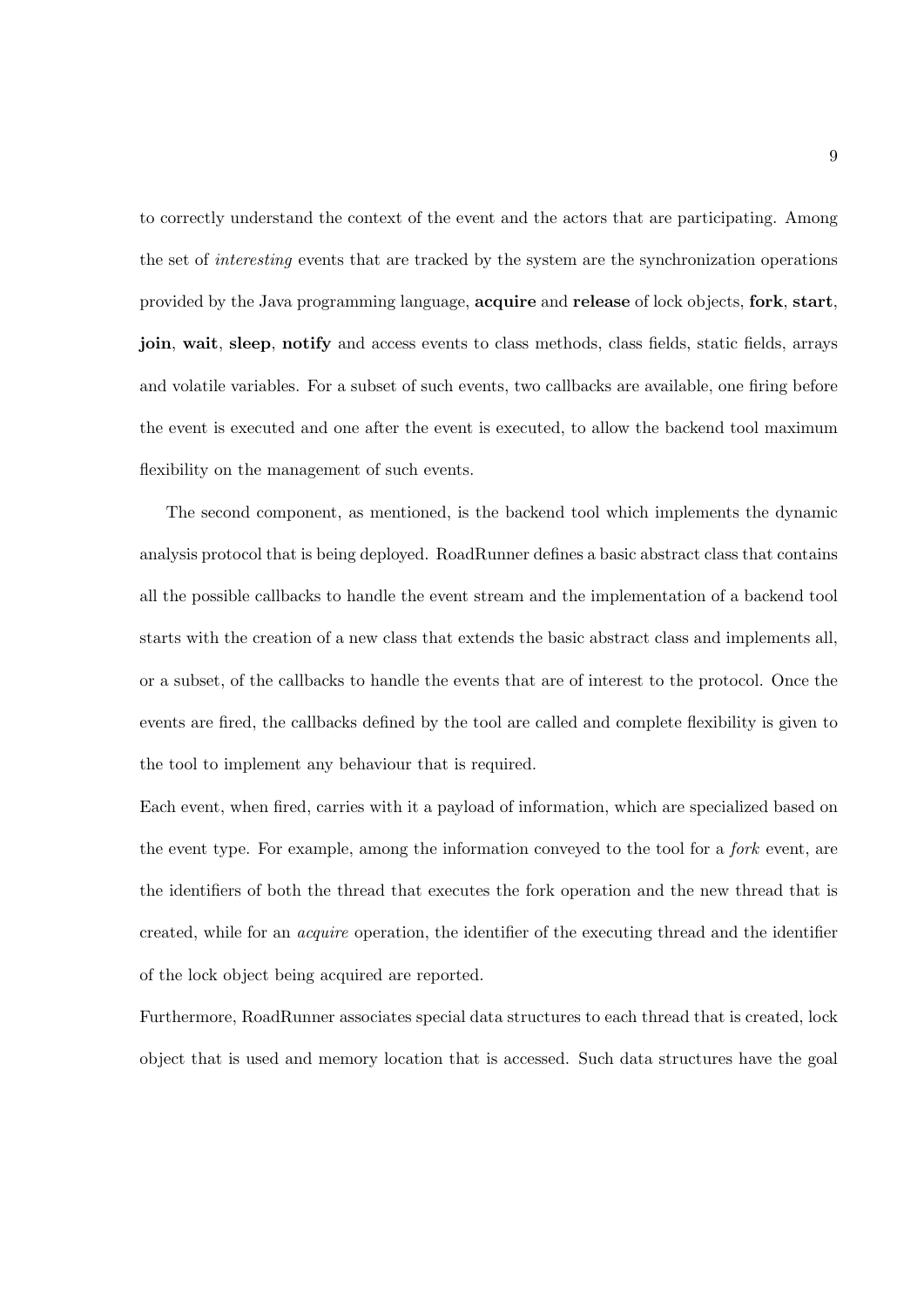of storing additional information that can be retrieved every time an event is fired concering such objects, by accessing special methods from the callbacks. Those data structures can be further customized by the backend tool to store any additional information that it requires in order to achieve the desired results.

Finally, given that memory access operations constitute the majority of operations among the tracked events, RoadRunner offers the possibility of creating specialized *fast path* implementations of read and write operations, by defining two special methods in the tool class. Such fast implementations are optimized with respect to the usual memory access event, because they are inlined by the instrumenter directly inside the application's bytecode, thus skipping the overhead of event creation and dispatch.

#### $2.3.2$  DJIT<sup>+</sup>

DJIT<sup>+</sup> is a dynamic race condition detection protocol developed by Pozniansky and Schuster [7], which employs vector clocks to track causality relations among access operations performed on a shared memory location, to identify races among threads during the program execution and report them.

Each thread maintains a vector clock from the beginning of the execution, and uses it to label each access to a memory location. Each synchronization object (for simplicity we consider here only simple locks, with no loss of generality as any other form of more complex synchronization can be implemented on top of such basic primitives) is also attached a vector clock. Each clock is advanced and modified following the basic operations of a multi-threaded environment on a shared memory model as briefly described by the following rules: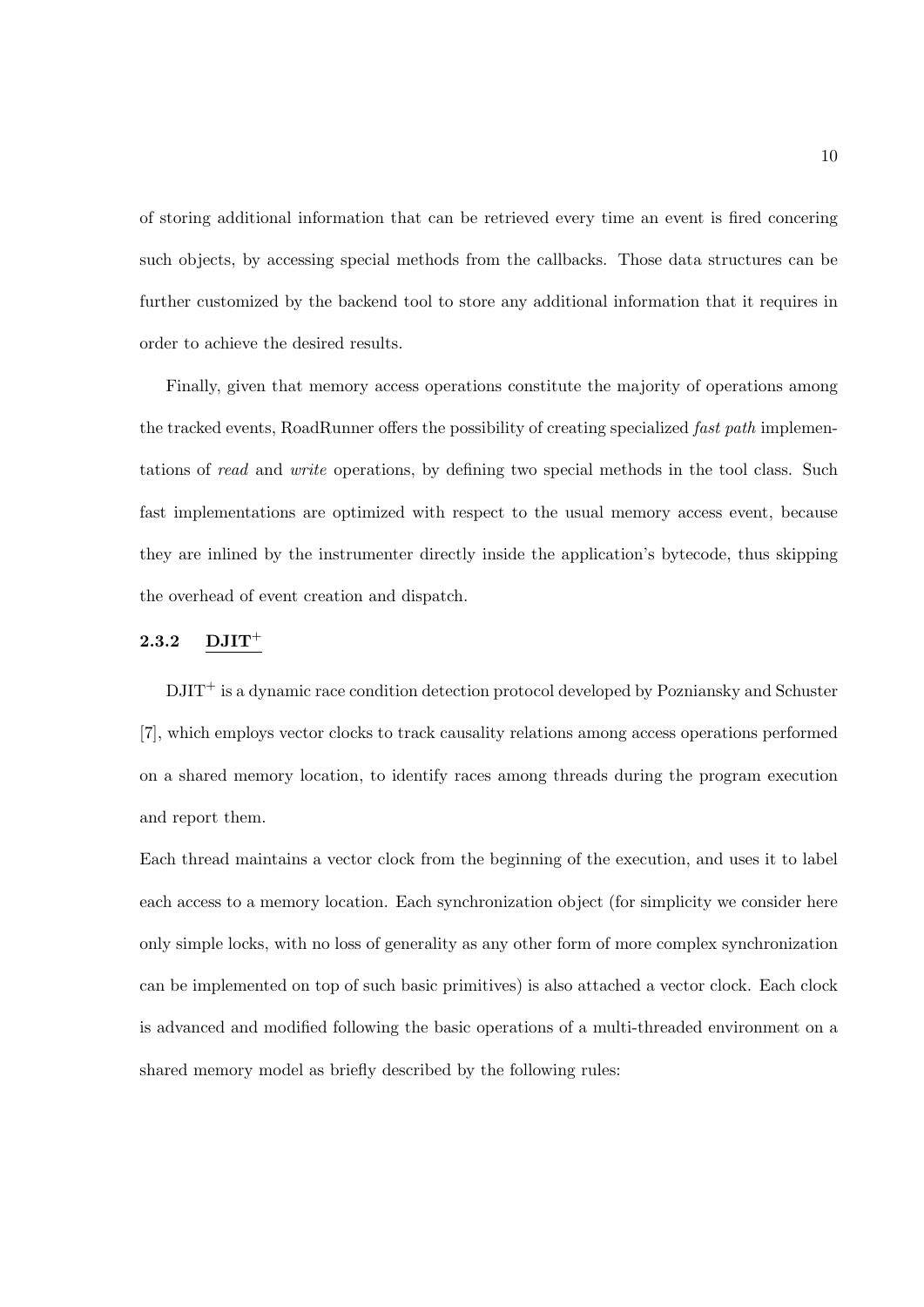- Lock acquisition: when a thread acquires a lock object, it merges the vector clock of the lock into its own vector clock
- Lock release: when a thread releases a lock object, it merges its own clock into the lock's vector clock. Then, the thread performs a **local tick** operation to create a new fresh timestamp value to be used for following memory accesses
- Fork operation: when a new thread  $t_2$  is created by thread  $t_1$ ,  $t_1$  sets the vector clock of  $t_2$  equal to its own vector clock, and then it performs a **local tick** operation
- Join operation: when thread  $t_2$  terminates and joins with thread  $t_1$ ,  $t_1$  merges  $t_2$ 's clock into its own

When the program performs an access to a memory location, the previous vector clock timestamp that was stored at that memory location is checked against the current thread's vector clock and, based on the two operations and their relationship according to the happened-before operator, a possible race condition might be detected and reported.

More precisely, each memory location actually stores two vector clocks  $vr$  and  $vw$  which represent the latest read and write operations. Supposing that  $t$  is the current thread's vector clock, upon a memory access, races can be detected by the following rules:

• Read-Write race: if the current operation is a write operation at the accessed memory location and it is not true that  $vr \rightarrow t$ , then a **Read-Write** race is detected and reported, as the current write operation is concurrent with the previous read operation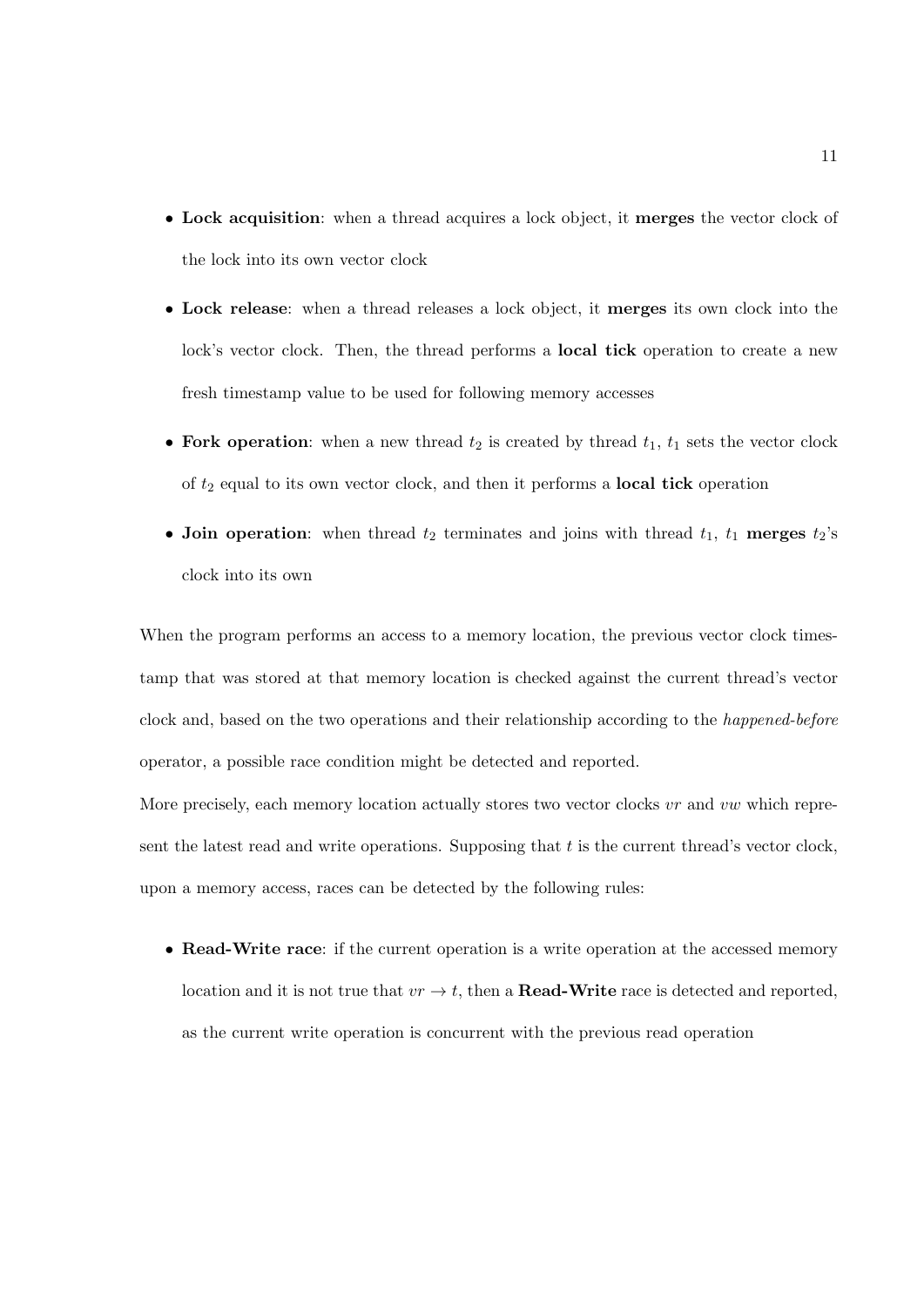- Write-Read race: if the current operation is a read operation at the accessed memory location and it is not true that  $vw \to t$ , then a **Write-Read** race is detected and reported, as the current read operation is concurrent with the previous write operation
- Write-Write race: if the current operation is a write operation at the accessed memory location and it is not true that  $vw \to t$ , then a **Write-Write** race is detected and reported, as the current write operation is concurrent with the previous write operation

Clearly Read-Read races do not need to be reported as they don't really constitute a race condition, as multiple concurrent reads are allowed at any given memory location without the risk of returning inconsistent values.

The authors of the  $\text{DJIT}^+$  protocol show proof that this system is precise to the point of never reporting false positives and being able to detect any race condition that happens during a given program execution. However, given that  $DJIT<sup>+</sup>$  is a dynamic race condition detection system, it is possible that not all races that are present are reported as some race condition might happen only due to a specific relative speed among threads which doesn't happen in the actual program executions in which the protocol is employed.

#### 2.3.3 FastTrack

FastTrack  $[8]$  is the state-of-the-art Dynamic Race Detection protocol. It builds on  $DJIT^+$ employing several optimization techniques that allow it to reduce the information that is stored for each memory location from a Vector Clock to a Scalar Clock for most operations. Only when the timestamp that is generated by using the Scalar Clock is not sufficient to correctly characterize the accesses, it dynamically switches to the traditional Vector Clock representation.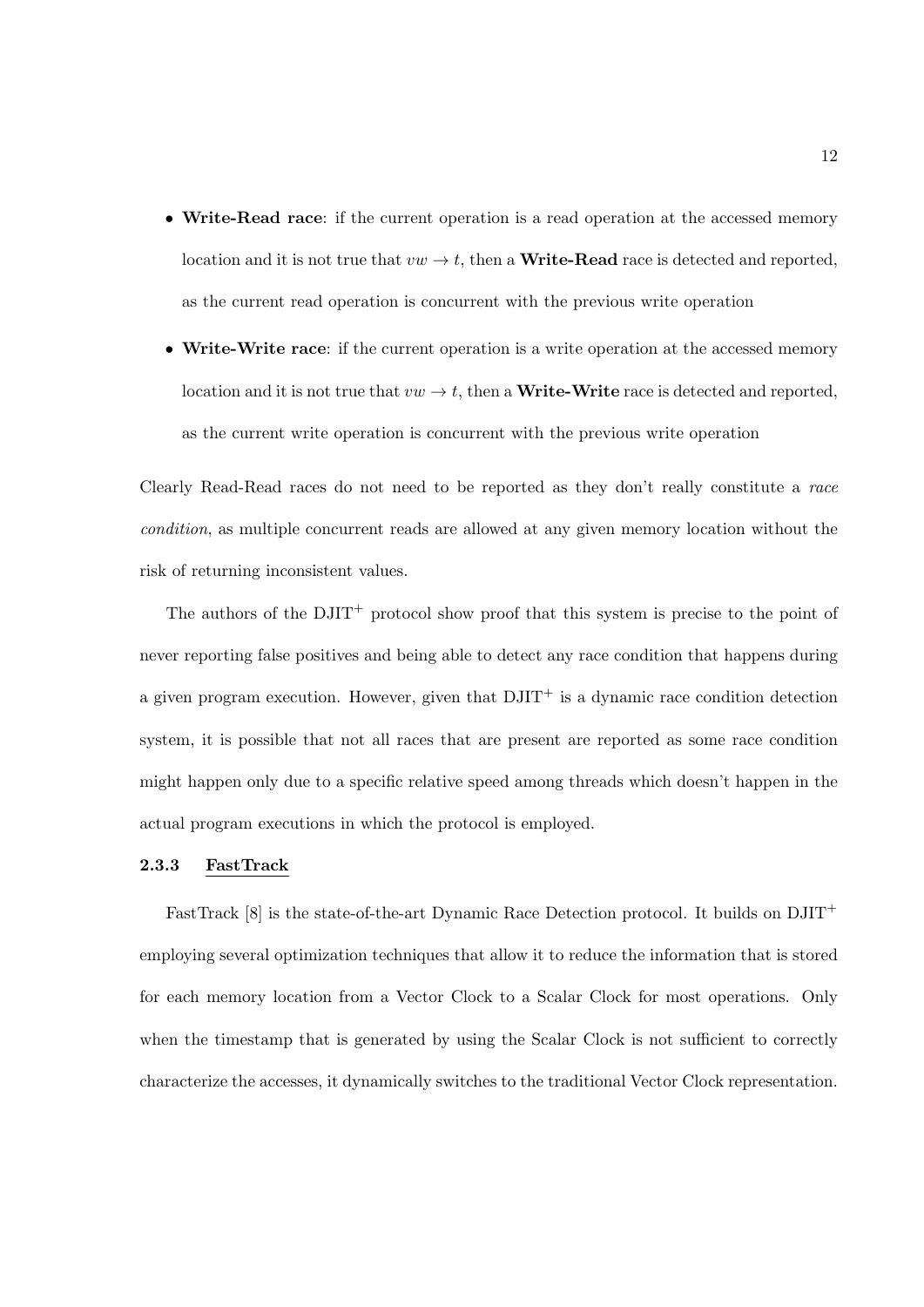These optimization techniques allow FastTrack to achieve a very high speedup over  $\mathrm{DJIT}^+$ . Furthermore, the storage requirements for the application are consistently reduced, as most instances do not require the storage of a full Vector Clock.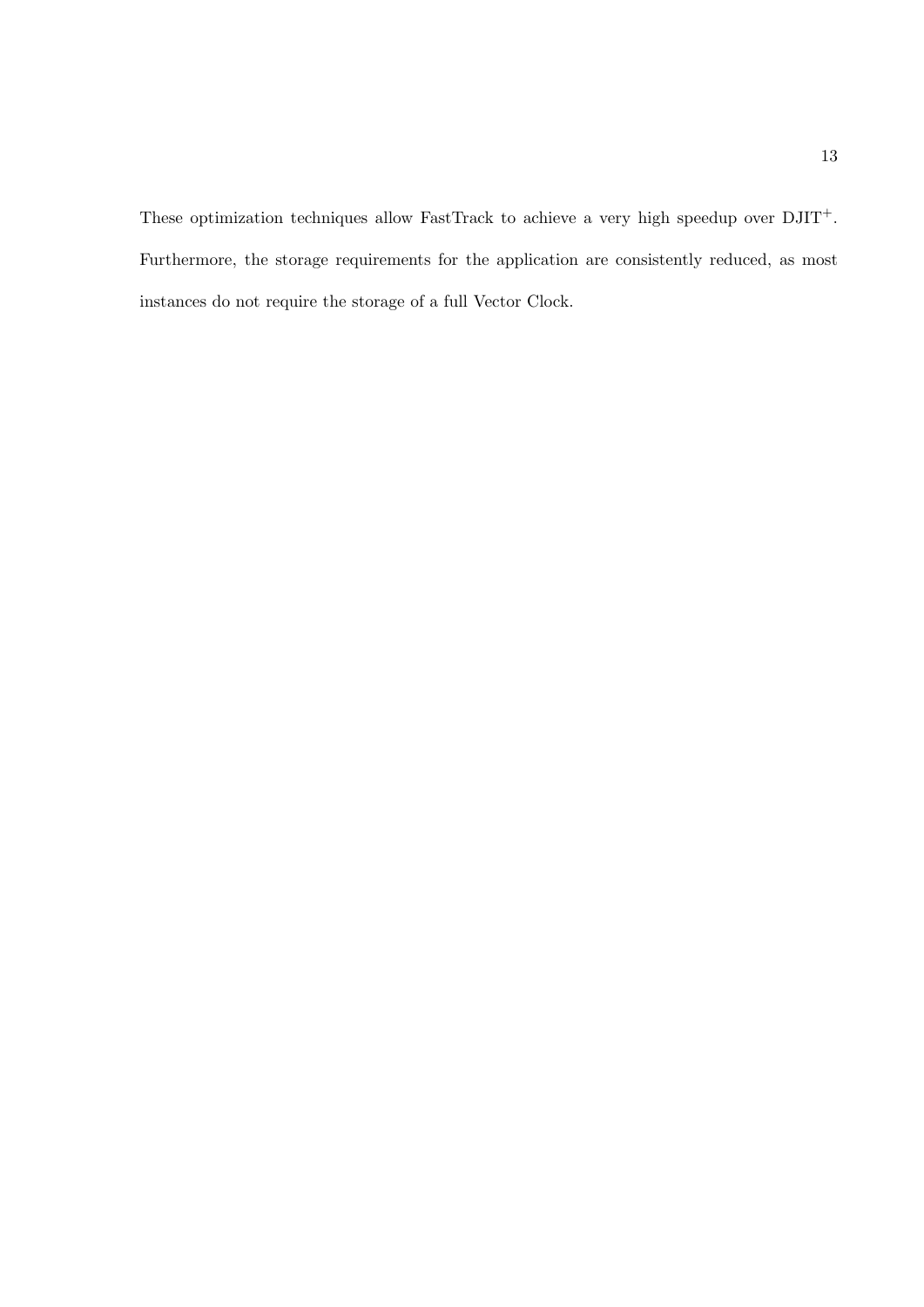## CHAPTER 3

#### SYSTEM MODEL

Distributed systems are usually divided into two categories: shared memory systems and message passing systems [15]. As the names suggest, this division is based on the type of communication that the different components of the distributed system use to synchronize. We will now briefly analyze each of the two models along with the types of events that make it up and the rules that ensure a consistent relationship among such events.

#### 3.1 Shared Memory System

A shared memory system is composed of several threads that execute concurrently and communicate via shared memory. The execution is assumed to be asynchronous, therefore the relative speed among the threads is not fixed. The threads can synchronize using the operating system provided operations lock, unlock, fork and join. Other more complicated means of synchronization are not analyzed here, but the model can be easily extended to include them by building on these basic primitives.

The execution of each thread consists in a series of events that can be either one of the operations previously presented or what here is called an internal event. Internal events can be any type of action that is performed by a thread, which does not require any synchronization with other threads, and can therefore be seen as an event local to the thread itself. These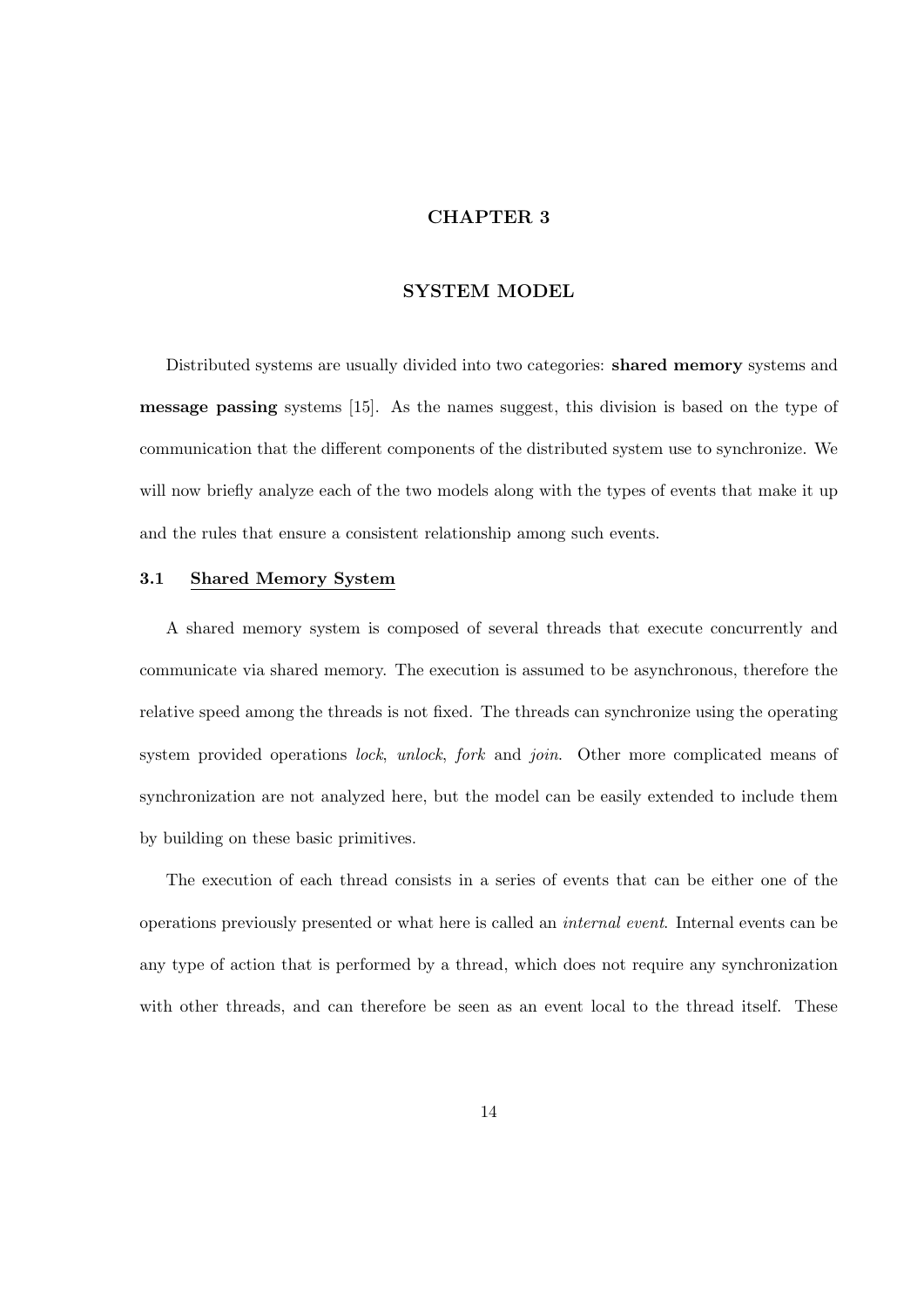actions may include (but are not limited to) read and write operations to arbitrary memory locations, function calls or compound statements composed of several operations.

A partial order on this set of actions can be induced by Lamport's happened-before relation [1], which can characterize causality among such events. In this context, such relation is characterized by the following rules:

- Program order: if  $a$  and  $b$  are two events that are executed by the same thread, and  $a$ is executed before b, then  $a \rightarrow b$
- Lock synchronization: if u is an unlock operation and l is a lock operation on the same lock object, then  $u \to l$
- Thread creation: if  $f$  is a *fork* operation and  $e$  is an event executed by the thread that is created by f, then  $f \rightarrow e$
- Thread termination: if  $j$  is a join operation and  $e$  is an event executed by the thread that will terminate at j, then  $e \rightarrow j$
- Transitive property: if  $a \to b$  and  $b \to c$ , then  $a \to c$

If  $\neg(a \rightarrow b) \land \neg(b \rightarrow a)$  then a and b are said to be *concurrent events*. It can be intuitively understood that if  $a \to b$  then in any execution of the program, a will always be executed before  $b$  as  $b$  is causally dependent on  $a$ . On the other hand, if  $a$  and  $b$  are concurrent, they can be executed in any order on a given execution of the program.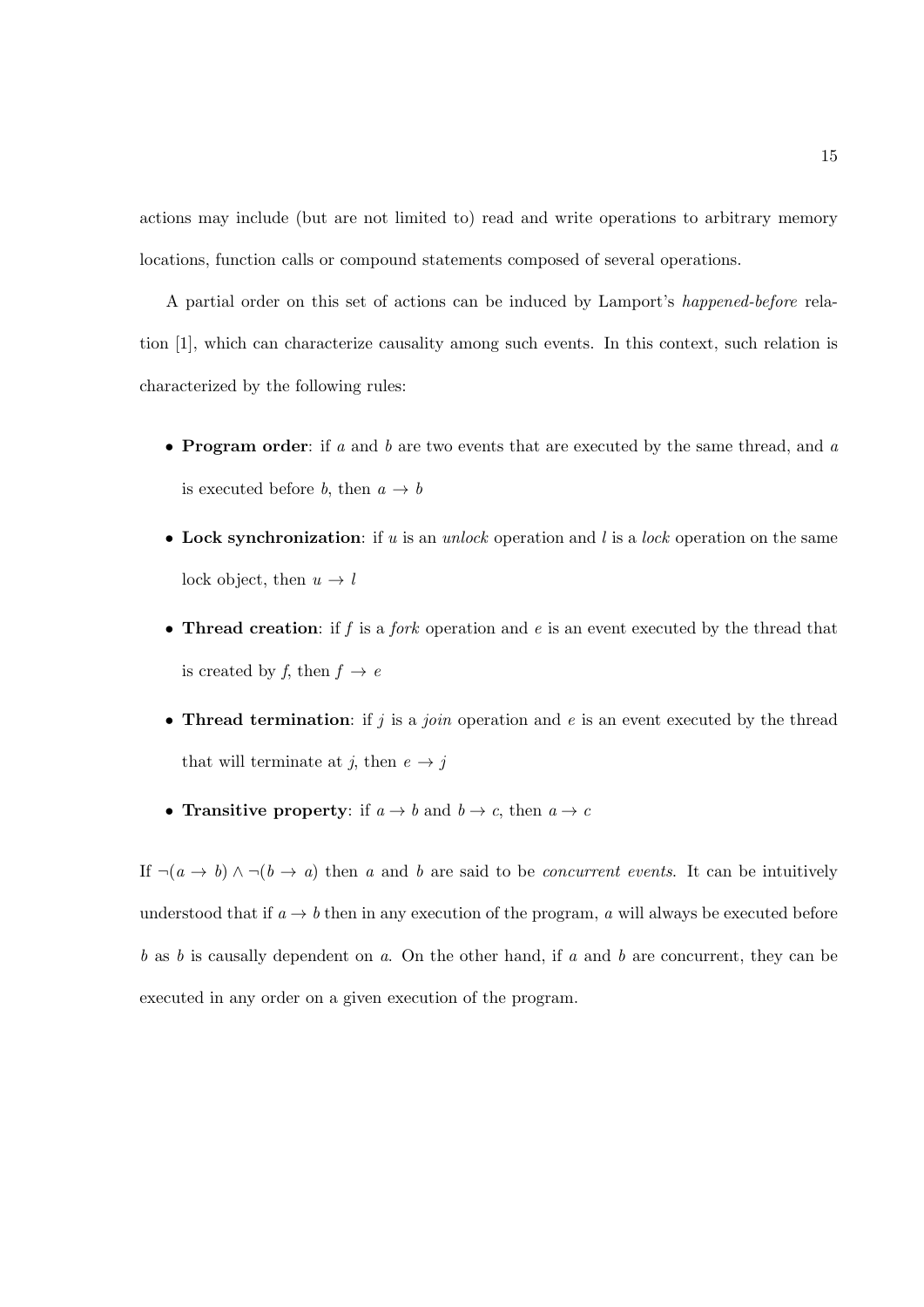#### 3.2 Message Passing System

A message passing system is composed of several processes that execute concurrently and communicate via message passing. We assume the presence of a logical communication channel among each pair of processes. We do not require that such channels be physically present in the system, nor do we make any assumption on the nature of such channels, such as requiring them to be FIFO. The execution is again assumed to be asynchronous, therefore no fixed relative speed among the processes exists. Each process can synchronize with the others by means of the communication primitives send and receive. The fence operation is also available, which allows to create barrier synchronizations among multiple processes.

The execution can again be characterized as a sequence of events. In message passing systems, four types of events can be distinguished: send events, receive events, fence events and internal events. The first three correspond to the execution of the basic communication primitives that have just been described, while an internal event can be any other operation, or compound statement composed of multiple operations, which does not require any synchronization with other processes.

Lamport's happened-before relation [1] can be used to induce a partial order on this set of events to characterize causality among them. In message passing systems the following rules apply:

• **Program order**: if a and b are two events that are executed by the same process, and a is executed before b, then  $a \rightarrow b$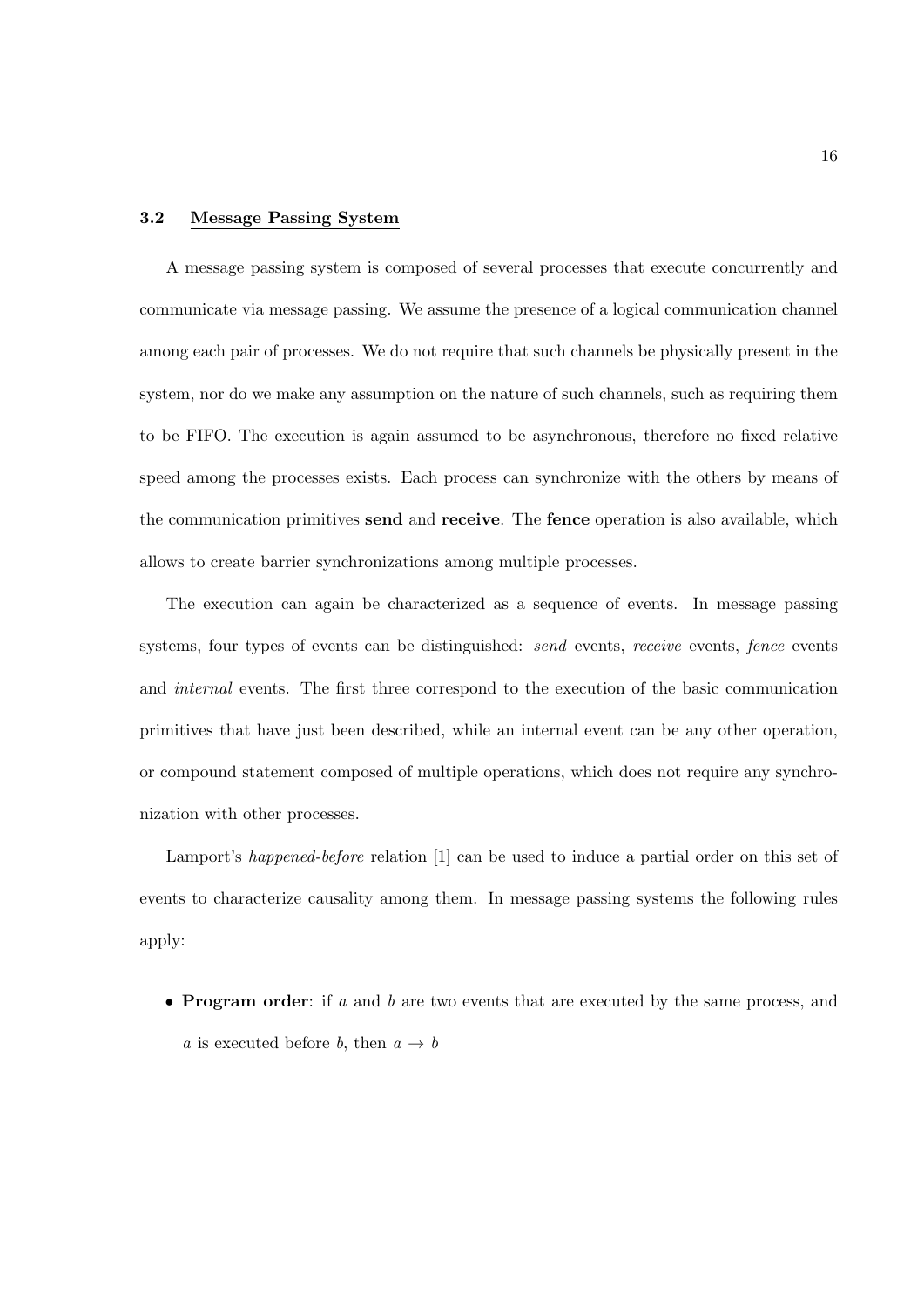- Message synchronization: if s is a send operation for message  $m$  and  $r$  is the receive operation for the same message m, then  $s \to r$
- Barrier synchronization: if  $f_i$  and  $f_j$  are two corresponding *fence* operations executed by two processes and  $e$  is an event executed by any of the two processes before reaching the barrier, then  $e \to f_i \wedge e \to f_j$ . Also if e' is an event executed by any of the two processes after executing the *fence* operation, then  $f_i \to e' \land f_j \to e'$
- Transitive property: if  $a \to b$  and  $b \to c$ , then  $a \to c$

Finally, concurrent events can be characterized following the same definition that was used for shared memory systems, i.e. events a and b are said to be concurrent if and only if  $\neg(a \rightarrow a)$ b)  $\wedge \neg (b \rightarrow a)$ .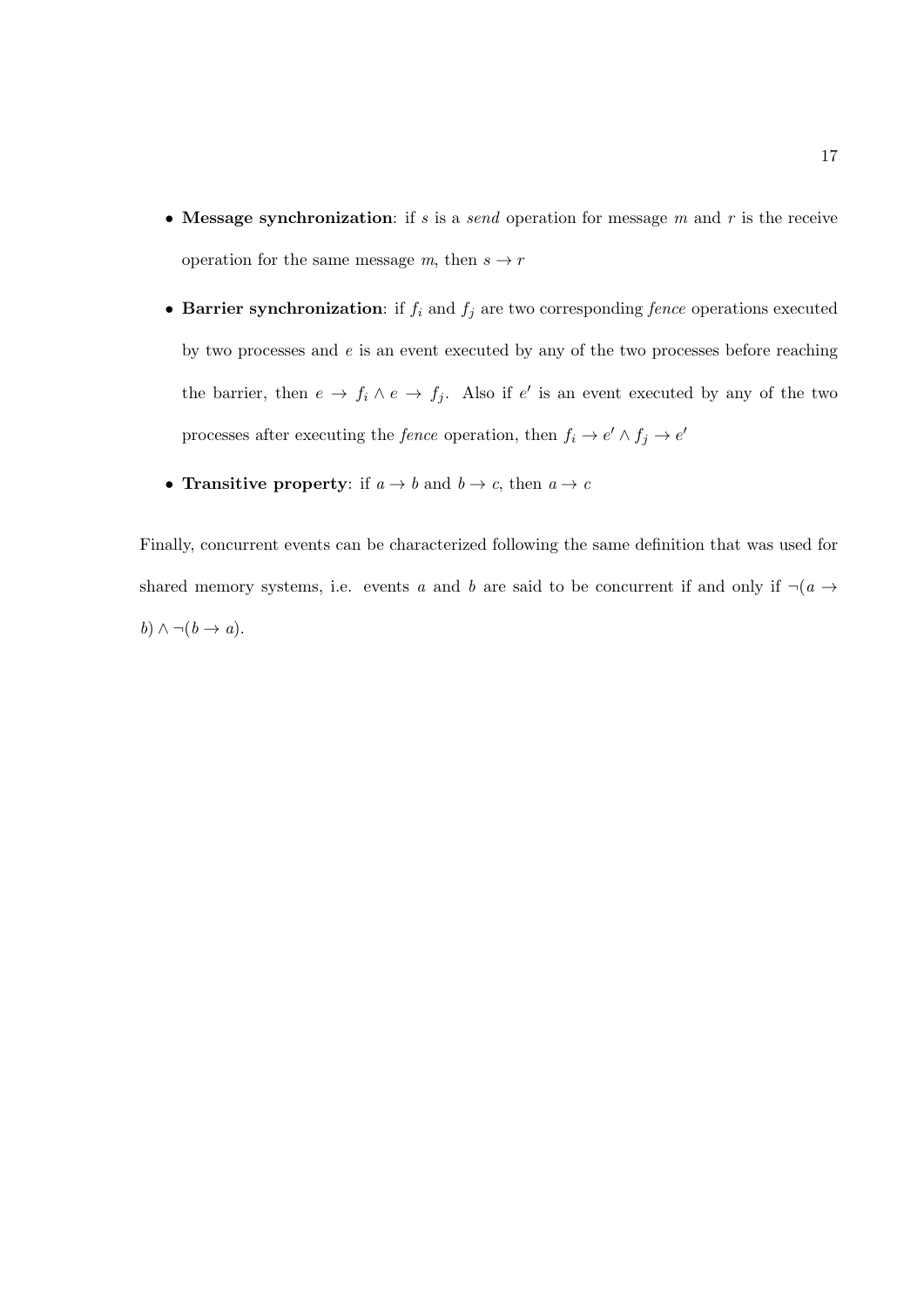## CHAPTER 4

#### THE RESETTABLE ENCODED VECTOR CLOCK

The first contribution of this thesis work, as previously described, is to detail the components and rules that make up the Resettable Encoded Vector Clock, and analyze its applicability both in shared memory systems and message passing systems. Finally, we also compare the REVC protocol with the EVC protocol to study the benefits in terms of growth rate and storage requirements that it is able to obtain.

The Resettable Encoded Vector Clock is a logical clock implementation which builds on top of the Encoded Vector Clock with the aim of tackling its high growth issue. The idea that the protocol is built on is that of performing a reset operation at the EVC location every time such value overflows a predefined number of bits  $n$ . The reset operation brings the EVC value back to the initialization value, allowing the system to restart its operations until the following overflow event.

One possible approach to such reset is to require that, when the first process overflows the available number of bits for storing the EVC, the system is paused and all processes synchronize to execute a local reset of their EVC. A practical way to achieve such result is to use a modified version of Lamport's global snapshot algorithm [16], which requires processes to exchange control messages to achieve a global synchronization point. Such technique has been studied and implemented as a protocol for resetting Vector Clocks by Yen and Huang [17]. However, an important consideration is that, for the REVC to be usable in place of the EVC, it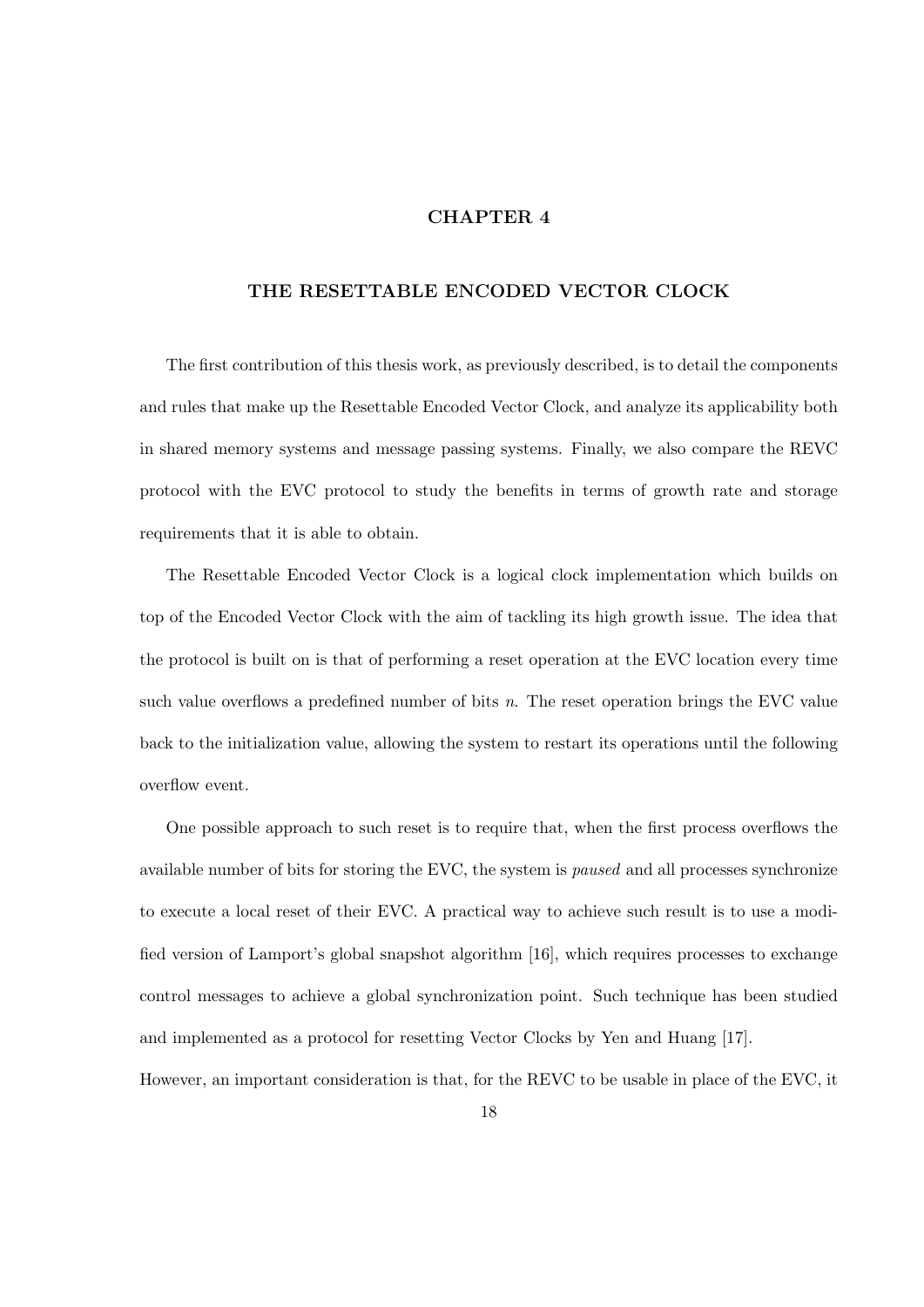should be equivalent to the EVC, and thus return the same results as the EVC would. Therefore, any solution that proposes to reset the EVC value by means of a global synchronization point, not only introduces a high overhead into the system caused by the added synchronization, but also breaks the equivalence among EVC and REVC. We can in fact show that, if a synchronization event  $e$  is added to the system to perform a global reset, the underlying causal order is changed. Let's take two concurrent events  $a$  and  $b$  and let's suppose that, in the current execution of the program, after executing  $a$  but before executing  $b$ , an overflow occurs and therefore a reset is required. Event  $e$  is now executed, as the global synchronization event in which all processes perform the local reset. Given that  $e$  is a global synchronization event executed by all processes, the intrinsic program ordering states that  $a \to e$ . After the reset, the system can restore normal operations and event  $b$  is now executed. Again, given that  $e$  is a global synchronization event, it follows that  $e \to b$ . But because of the transitive property of Lamport's happened-before relation, if  $a \to e$  and  $e \to b$ , we can state that  $a \to b$  which is in contrast with the result that would be obtained by the EVC, in which  $a$  and  $b$  are two concurrent events.

We have showed with this example how a solution that exploits added synchronization among the processes introduces external events in the normal program execution, which change the causality relation in the set of all events. Furthermore, let it be noted that such an approach would in practice introduce a considerable overhead into the system as each overflow event would require a global pause of the system to execute the reset protocol.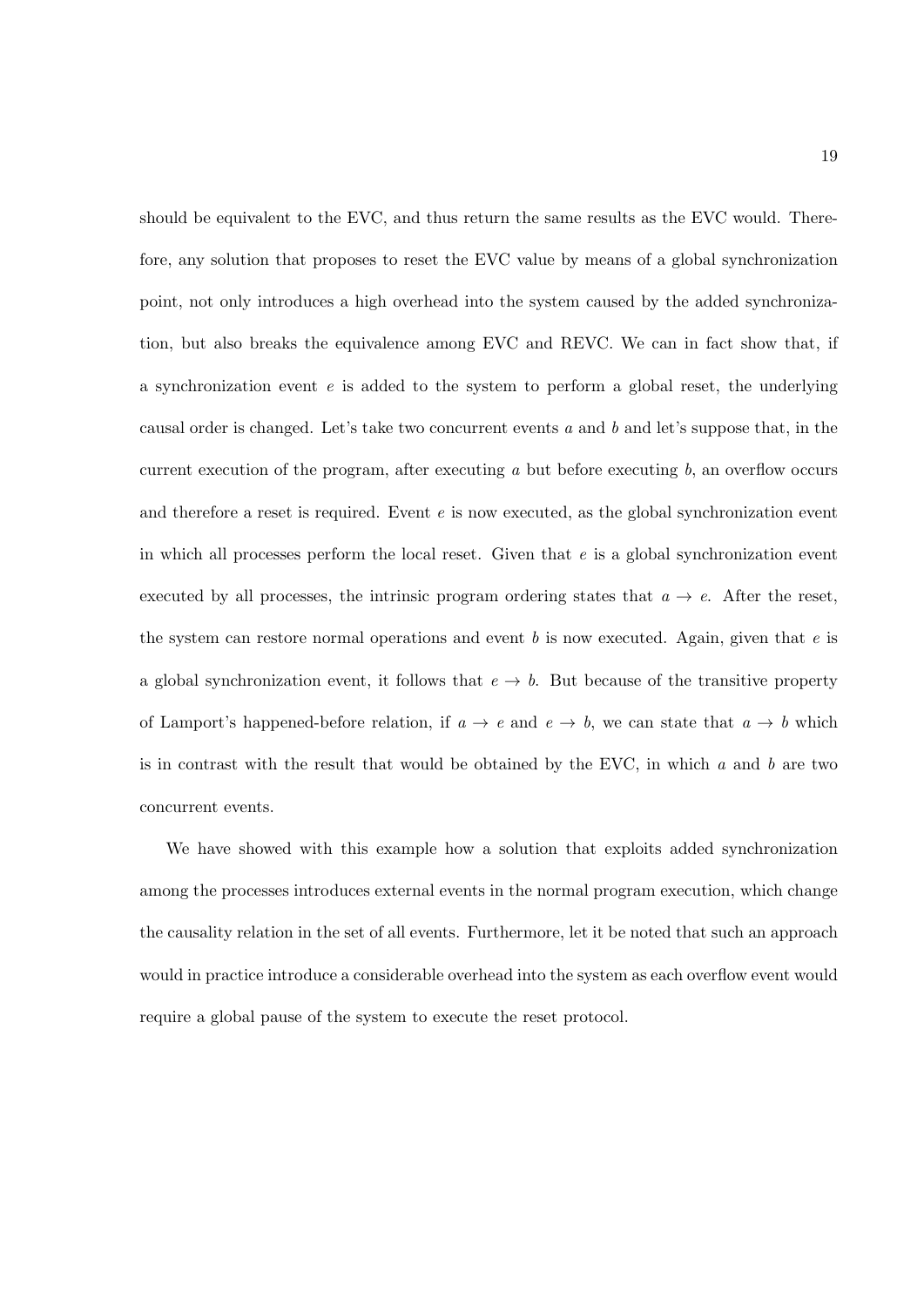Therefore, the solution that is proposed in the Resettable Encoded Vector Clock exploits asynchronous local resets at each process, an idea that was previously explored in the context of Vector Clocks by Arora et al. [18]. Thus, we avoid both introducing the overhead of a global synchronization event with the corresponding loss of performance, and breaking the equivalence among EVC and REVC. Clearly, however, this approach presents a number of challenges. As an example, let us consider a scenario in which, during an execution, given processes  $p_1$  and  $p_2$ ,  $p_1$  has performed a local reset as a consequence of an overflow while  $p_2$  is still able to fit its EVC value in *n* bits. Furthermore, let us assume that, before resetting,  $p_1$  had executed event  $e_1$  and  $p_2$  had executed event  $e_2$  in such a way as to establish the relationship  $e_2 \rightarrow e_1$ . Because of the local reset happened at  $p_1$ ,  $p_1$  will now label a new event x that it executes, with a new fresh timestamp, which therefore does not reflect the relationship  $e_2 \to x$ . However, because of the intrinsic program order, we can state that  $e_1 \rightarrow x$ , as x is executed after  $e_1$ . Furthermore, because of the transitive property, given that  $e_2 \to e_1$  and  $e_1 \to x$ , we can state that  $e_2 \to x$ , which is in contrast with the result that is obtained by comparing the REVC timestamps of the two events.

Therefore, the local asynchronous reset is not enough to guarantee the equivalence between REVC and EVC. The Resettable Encoded Vector Clock will need additional components and rules to ensure that a timestamp that is produced by such protocol can account for the scenario that has been presented, returning a consistent result when investigating the relationship among events. The following sections will detail all the components that are needed to achieve such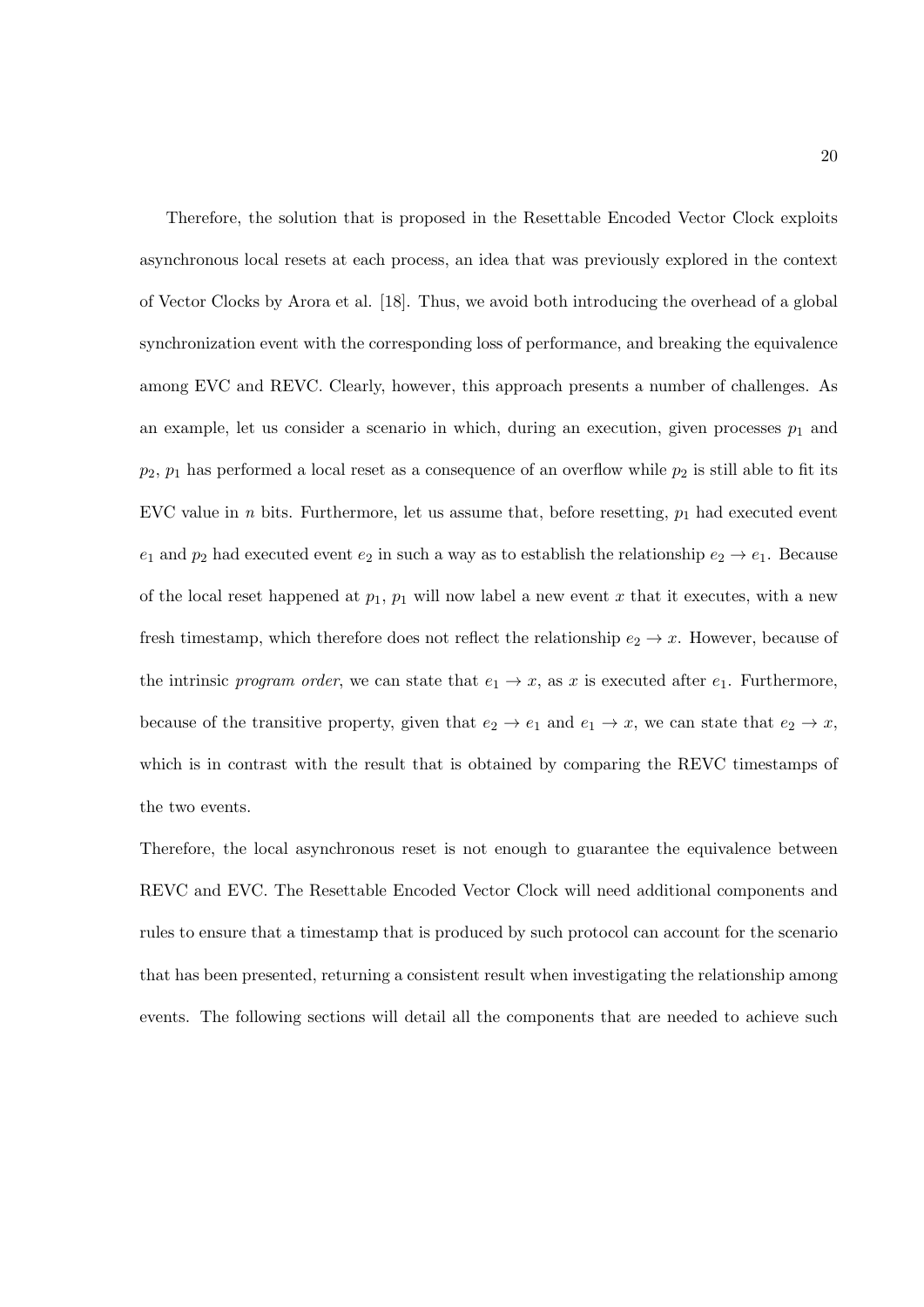result, along with the rules that guarantee the REVC consistency when applied to a shared memory system or a message passing system.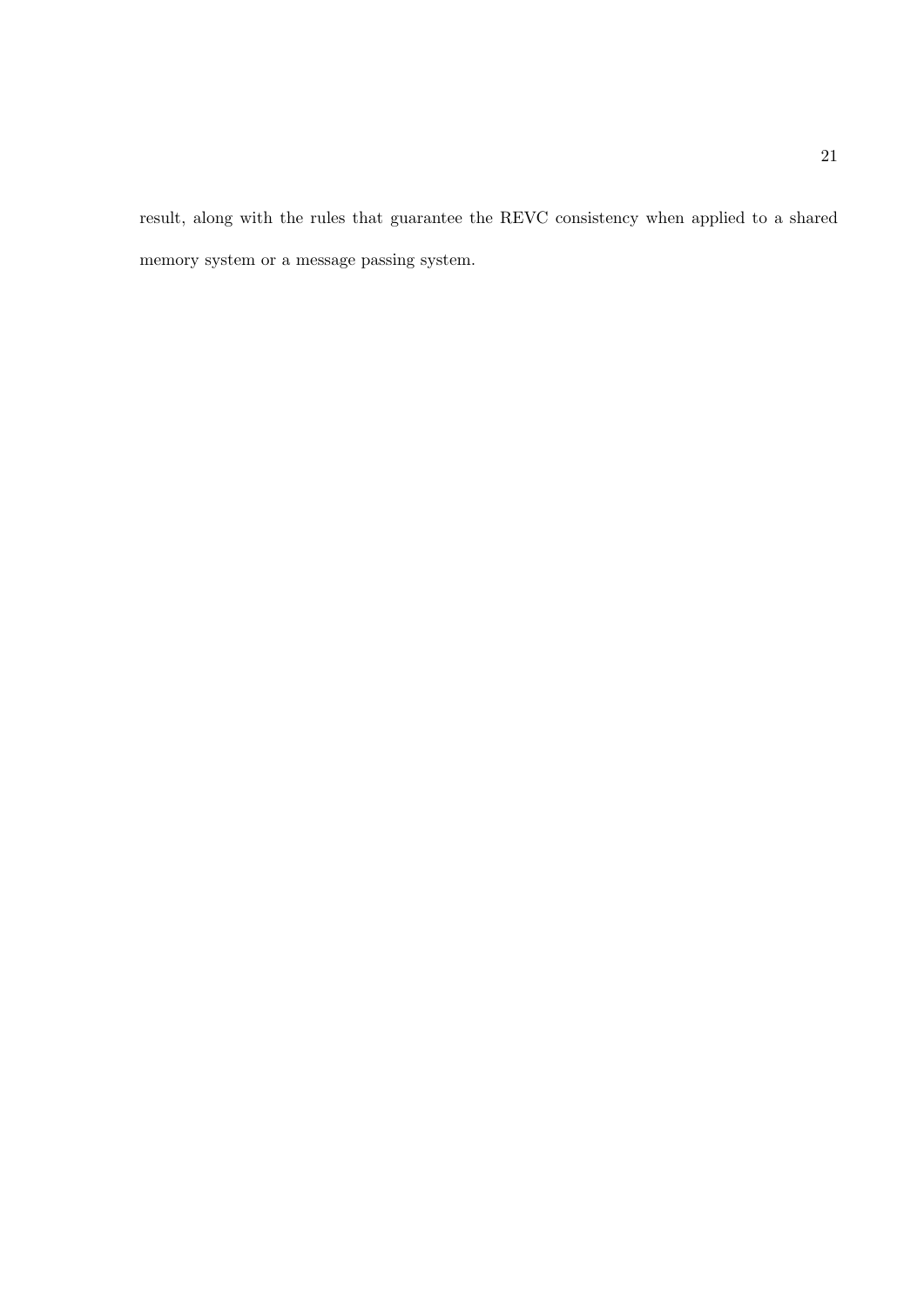#### 4.1 Components of the REVC

The Resettable Encoded Vector Clock is built on top of the Encoded Vector Clock, adding the necessary rules to allow for resets that avoid unbounded growth of the EVC itself. We have however showed how adding an asynchronous local reset protocol is not sufficient to achieve a consistent logical clock that can substitute the EVC. The REVC is therefore composed of additional components.

Firstly, we introduce the concept of **frame**. The *frame* is a counter that keeps track of the number of local resets that have been performed at that process. Each REVC instance contains an integer variable, which defines the current frame of such REVC. By using the frame, a more precise comparison among two REVC timestamps is possible. In fact, it is now easy to understand whether one of the two is directly comparable with the other with the standard EVC comparison operation, by checking whether they are part of the same execution frame.

The second component that we introduce is the frame history. Each REVC instance needs to be comparable with any other REVC instance, irrespectively of whether the other instance is in the same execution frame or not. In order to achieve that, each REVC instance needs to keep track of the EVC values of previous frames before the local resets. The frame history component, therefore, achieves this objective by storing a structure that can map a given frame to a given EVC value.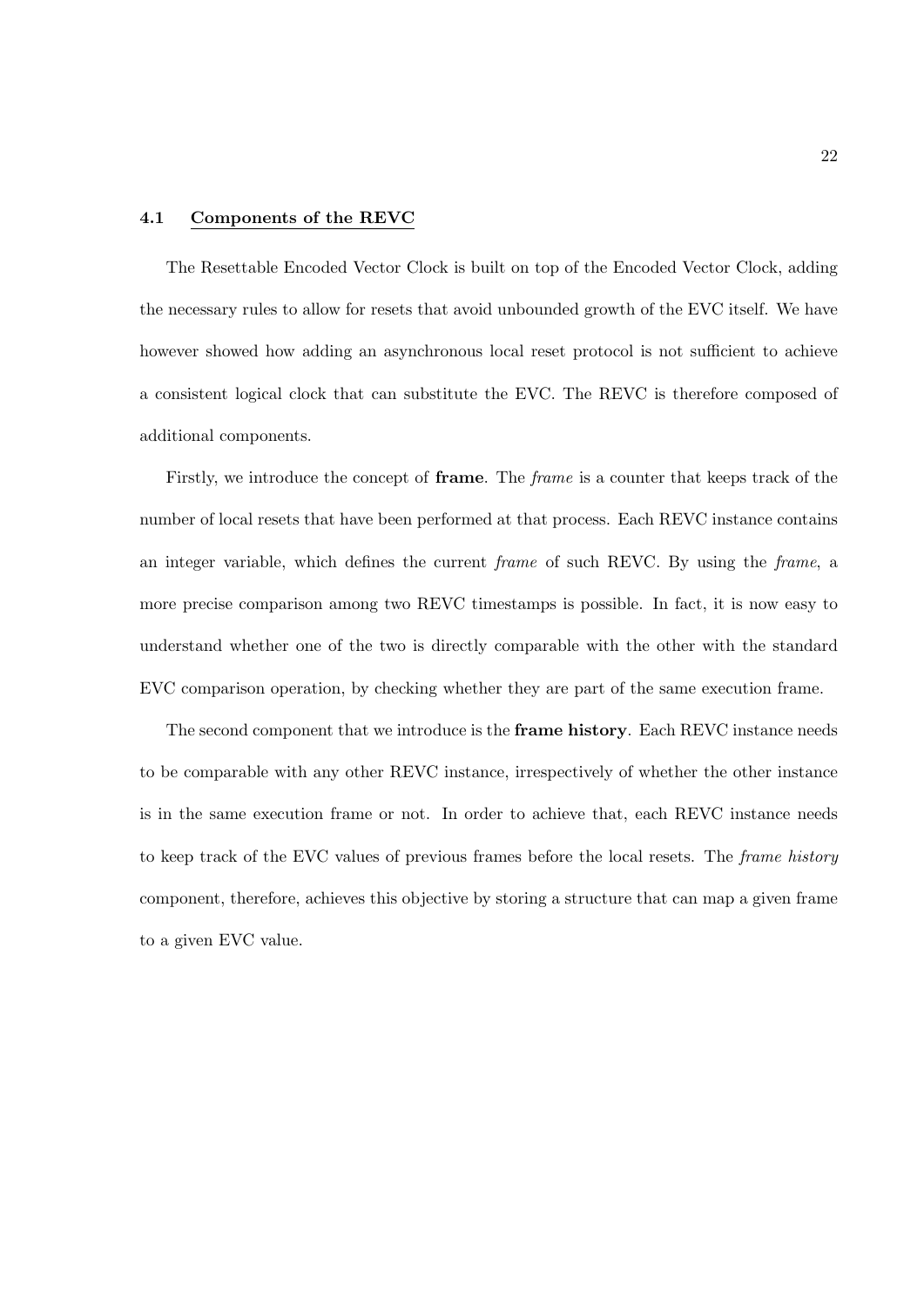Based on the components that we have detailed, we can represent an instance of the Resettable Encoded Vector Clock as the following tuple:

$$
(f, e, m) \tag{4.1}
$$

where f is the current frame,  $e$  is the current EVC value and  $m$  the map containing the frame history.

Finally, given that the REVC is built on the Encoded Vector Clock, each process needs to be assigned a unique prime number that is used by the EVC to encode the timestamp of the process itself.

We have detailed in section 2.2 the three basic operations characterizing the EVC: the *local* tick operation, the *merge* operation and the *comparison* operation. In the following sections, we analyze and detail the three corresponding operations for the Resettable Encoded Vector Clock.

#### 4.1.1 Local tick operation

The first operation that is analyzed is the local tick operation. This operation is used to increment the local clock of a process to create a new fresh timestamp value that can be assigned to label any new event. This operation, performed on the standard EVC, requires to multiply its value by the process' unique prime number. If a certain threshold of n bits has been defined to represent the EVC value, clearly such operation can cause the current value to overflow the given threshold.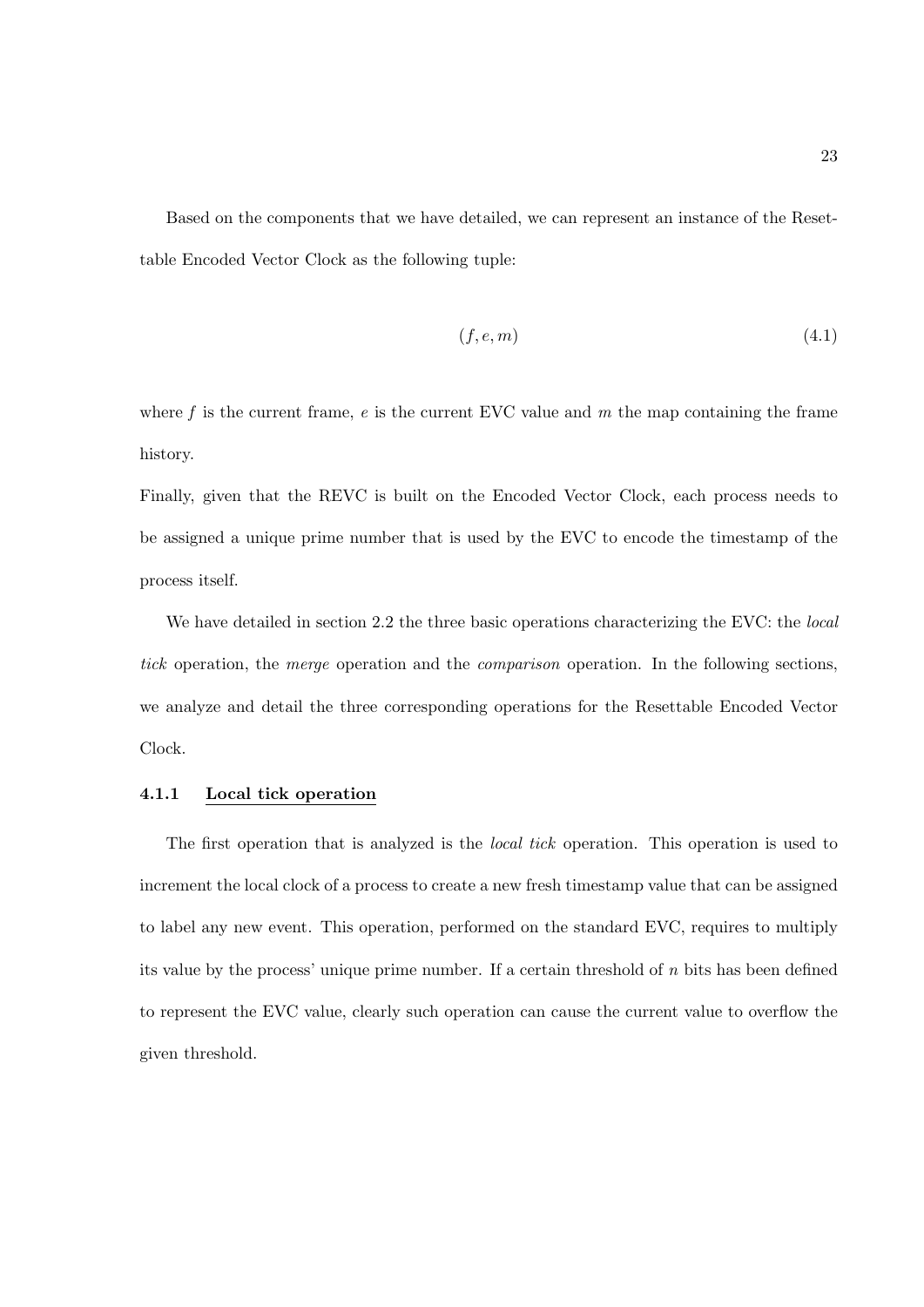In the Resettable Encoded Vector Clock, the overflow event constitutes the trigger that requires a thread to perform a local reset and therefore perform a transition to the following frame. The frame counter is updated and the value of the EVC is reset to the process' unique prime number. However, the old value of the EVC before the overflow event is not lost, but is rather saved in the history map, along with the previous frame value. Supposing that the current REVC of the process can be represented as the tuple  $(f, e, m)$ , supposing that p is the process' unique prime number and supposing the presence of the T operation which performs the local tick operation on an EVC, as detailed in Section 2.2, and returns the new EVC value, Algorithm 1 contains the local tick operation that updates the REVC instance and Algorithm 2 shows the reset function.

#### Algorithm 1: Local tick operation

Input : An REVC instance (f, e, m) and a prime number p Output: The updated REVC instance  $_1$  temp = T (e); <sup>2</sup> if overflow(temp) then  $3 \mid (f, e, m) = \text{reset}(f, e, m, p);$ <sup>4</sup> else  $5 \mid e = \text{temp};$ <sup>6</sup> end  $\tau$  return (f, e, m);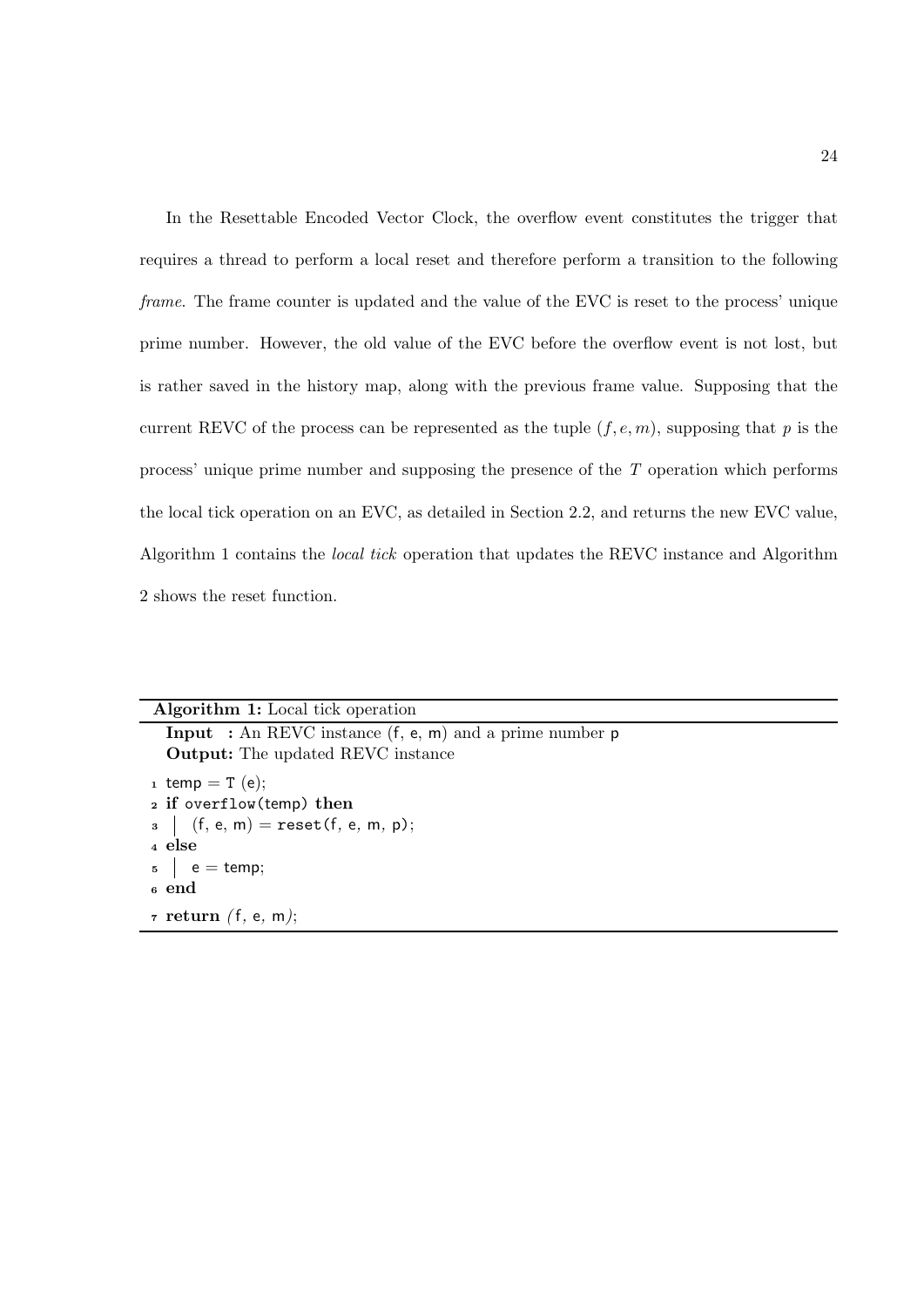Algorithm 2: reset function

**Input** : An REVC instance  $(f, e, m)$  and a prime number  $p$ Output: The reset REVC instance  $1$  m.put  $(f, e)$ ; 2  $f = f + 1$ ;  $3 e = p$ ; 4 return  $(f, e, m)$ ;

#### 4.1.2 Merge operation

The second operation that makes up a logical clock is the merge operation. It is used to generate a new clock value starting from the two values that need to be merged together. Just like the local tick operation, this operation performed on two EVC values can lead to overflow as it requires to find their *least common multiple*, which can be a bigger number than the two inputs. Furthermore, new complications arise when performing such operation on a Resettable Encoded Vector Clock. Clearly, it only makes sense to perform the EVC merge operation between two EVCs that belong to the same execution frame. Furthermore, given that the REVC also contains a history of previous frames, it is not sufficient to merge the current frame's EVCs, but it is also necessary to merge the corresponding previous EVCs. Therefore, two different scenarios can arise. If the two REVCs to be merged are on the same current frame, the two current EVCs can be merged and, in case of overflow, a local reset can be performed following the same rules detailed in the local tick operation. Then, the two history maps need to be merged by merging the EVCs of corresponding frames. If instead the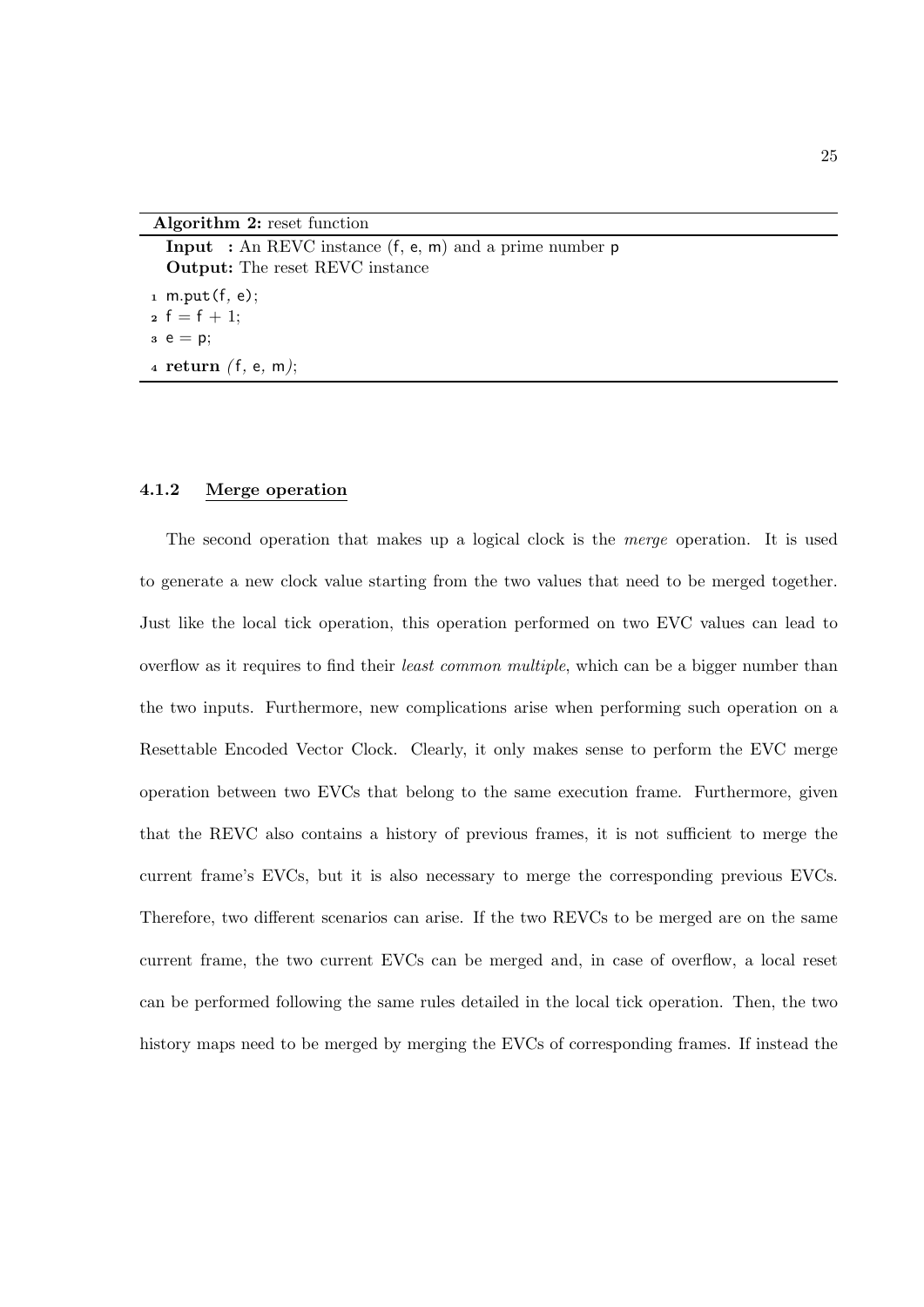two REVC instances are not on the same current frame, the newer frame is kept untouched along with its EVC value, while the older is merged in the history map of the newer REVC. Finally the two history maps can be merged as previously explained. It should be noted that, while merging the history maps' EVCs, overflow could occurr again. However, we suppose that the data structures for the history maps allow for a sufficiently high number of bits such that these overflows can never happen. Given that all values in the history maps before any merge cannot be bigger than  $n$  bits by definition (as this is the threshold that causes overflow of the current EVC value), it is in fact possible to place an upper bound on the maximum number of bits required to store any possible result of all the merge operations. Let it be noted that when multiplying two numbers that are representable on n bits, the result is representable on  $2n$  bits in the worst case scenario. Furthermore, when calculating the least common multiple of two numbers, in the worst case scenario the result will be the multiplication of the two numbers. Therefore, when performing a merge operation between two EVC values represented on  $n$  bits each, in the worst case the result will be representable on  $2n$  bits. Finally, in a system with k processes, in the worst case scenario a process will merge with all other processes for a given frame in the history map. Therefore, we can state that the upper bound in terms of bits of each entry in the history map of the REVC for the worst case scenario is:

maximum number of bits to represent an EVC  $*$  number of processes in the system  $= n * k$ 

(4.2)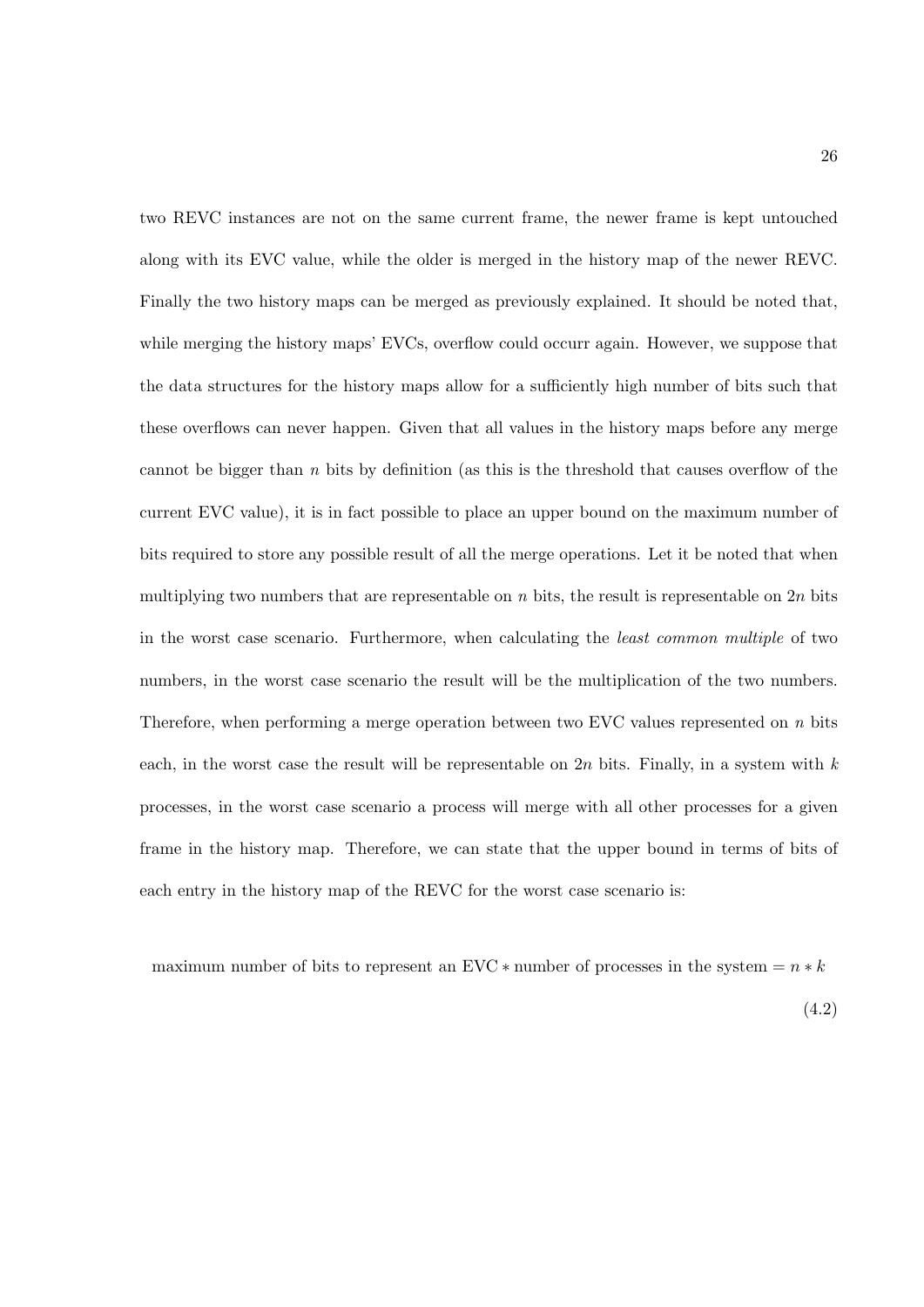Supposing that  $(f_2, e_2, m_2)$  is the REVC that needs to be merged into  $(f_1, e_1, m_1)$ , that p represents the prime number of the current thread and M represents the merge operation for EVCs, Algorithm 3 contains the *merge* operation that updates the REVC  $(f_1, e_1, m_1)$  while Algorithm 4 shows the function that performs the merge of the two history maps.

| <b>Algorithm 3:</b> Merge operation                                                                     |  |  |
|---------------------------------------------------------------------------------------------------------|--|--|
| <b>Input</b> : Two REVC instances $(f_1, e_1, m_1)$ and $(f_2, e_2, m_2)$ , and a prime number <b>p</b> |  |  |
| <b>Output:</b> The updated REVC instance                                                                |  |  |
| <sup>1</sup> if $f_1 > f_2$ then                                                                        |  |  |
| $m_1$ .put $(f_2, M(m_1.get(f_2), e_2));$<br>$\mathbf{2}$                                               |  |  |
| $m_1 =$ historyMerge $(m_1, m_2);$<br>3                                                                 |  |  |
| 4 else if $f_2 > f_1$ then                                                                              |  |  |
| $m_1$ .put $(f_1, e_1)$ ;<br>5                                                                          |  |  |
| $f_1 = f_2;$<br>6                                                                                       |  |  |
| $r \mid e_1 = e_2;$                                                                                     |  |  |
| $m_1 =$ historyMerge $(m_1, m_2);$<br>8                                                                 |  |  |
| <sub>9</sub> else                                                                                       |  |  |
| temp = $M(e_1, e_2)$ ;<br>10                                                                            |  |  |
| if overflow(temp) then<br>11                                                                            |  |  |
| $(f_1, e_1, m_1)$ = reset( $f_1$ , temp, $m_1$ , p);<br>12                                              |  |  |
| else<br>13                                                                                              |  |  |
| $\left  e_1 = \text{temp}; \right.$<br>14                                                               |  |  |
| end<br>15                                                                                               |  |  |
| $m_1 =$ historyMerge $(m_1, m_2);$<br>16                                                                |  |  |
| $17$ end                                                                                                |  |  |
| 18 <b>return</b> $(f_1, e_1, m_1);$                                                                     |  |  |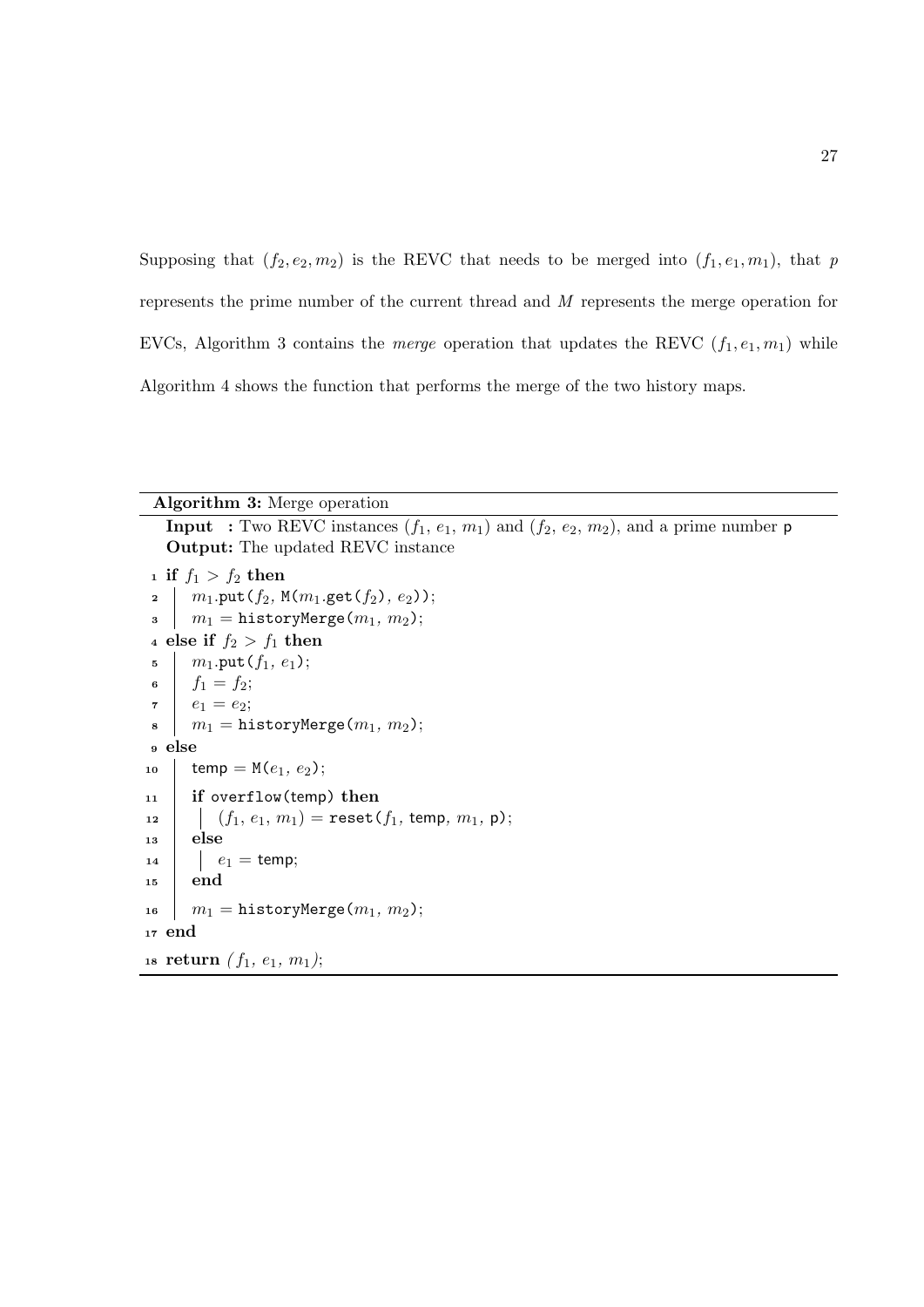Algorithm 4: historyMerge function

```
Input : Two history maps m_1 and m_2Output: The merged history map
1 foreach (f, e) in m_2 do
2 if m_1 contains (f) then
\frac{3}{1} m<sub>1</sub>.put(f, M(m<sub>1</sub>.get(f), e));
4 else
5 \mid m_1.\text{put}(f, e);6 end
7 end
\mathbf{s} return m_1;
```
#### 4.1.3 Comparison operation

Given two timestamped events, the main purpose of a logical clock is to be able to determine their relationship according to the Lamport's happened-before relation. This is the aim of the third and last operation that is analyzed, the comparison operation. Given any two events  $a_1$ and  $a_2$ , with their respective REVC timestamps  $(f_1, e_1, m_1)$  and  $(f_2, e_2, m_2)$ , we again distinguish two scenarios. If the two frames  $f_1$  and  $f_2$  are equal, it is possible to test whether  $a_1 \rightarrow a_2$ by performing the usual EVC comparison operation between  $e_1$  and  $e_2$ . However, if the two frames are not equal, the causality relation can be tested by performing the EVC comparison operation between  $e_1$  and the value of the EVC stored in the history map of  $a_2$  for frame value  $f_1$ . This latter operation is equivalent to investigating whether, during frame  $f_1$ , the process that has produced the timestamp for  $a_2$  had acknowledged the existence of event  $a_1$  before producing such timestamp. Clearly, if this is true, then  $a_1 \rightarrow a_2$ . Let it be noted that it could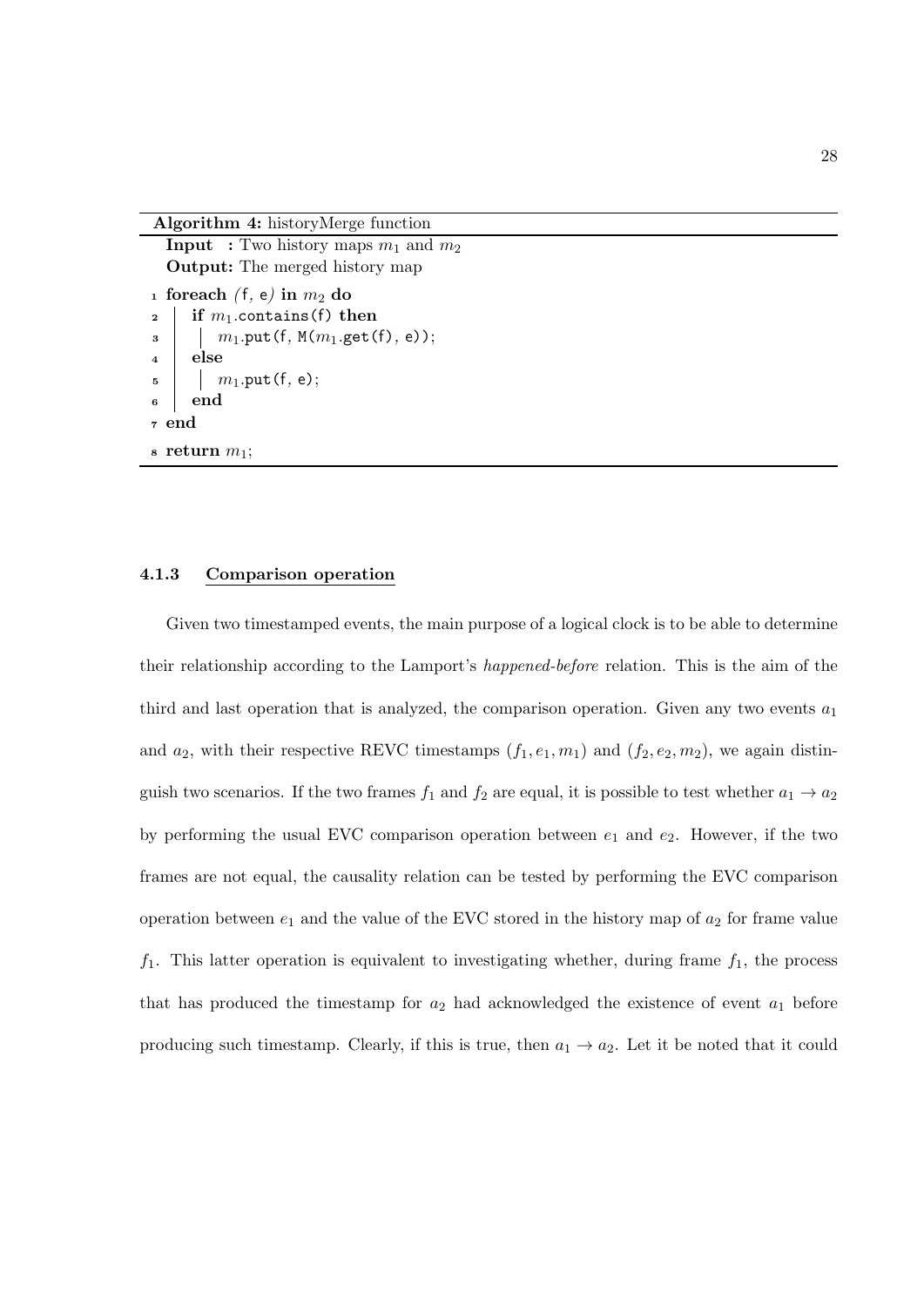also be true that  $f_1$  is greater than  $f_2$ , in which case no comparison is necessary to conclude that  $a_1 \rightarrow a_2$  is false as the process executing  $a_2$  cannot have acknowledged  $a_1$  as it is not even reached the same execution frame yet.

Supposing the two events for which the causality relation needs to be established are  $a_1$  and  $a_2$  and their REVCs are respectively  $(f_1, e_1, m_1)$  and  $(f_2, e_2, m_2)$ , and supposing that C is the EVC comparison operation returning true if the event passed as first parameter happens before the event passed as second parameter or false otherwise, Algorithm 5 contains the comparison operation that tests whether the relation  $a_1 \rightarrow a_2$  is true or false:

| Algorithm 5: Comparison operation |                                                                                        |  |
|-----------------------------------|----------------------------------------------------------------------------------------|--|
|                                   | <b>Input</b> : Two REVC instances $(f_1, e_1, m_1)$ and $(f_2, e_2, m_2)$              |  |
|                                   | <b>Output:</b> true if $(f_1, e_1, m_1) \rightarrow (f_2, e_2, m_2)$ , false otherwise |  |
|                                   | <sup>1</sup> if $f_1 > f_2$ then                                                       |  |
| 2 return false                    |                                                                                        |  |
| a else if $f_2 > f_1$ then        |                                                                                        |  |
|                                   | 4   return $C(e_1, m_2.get(f_1))$                                                      |  |
| <sub>5</sub> else                 |                                                                                        |  |
|                                   | $\mathfrak{g}$ return $\mathfrak{C}(e_1, e_2)$                                         |  |
| z end                             |                                                                                        |  |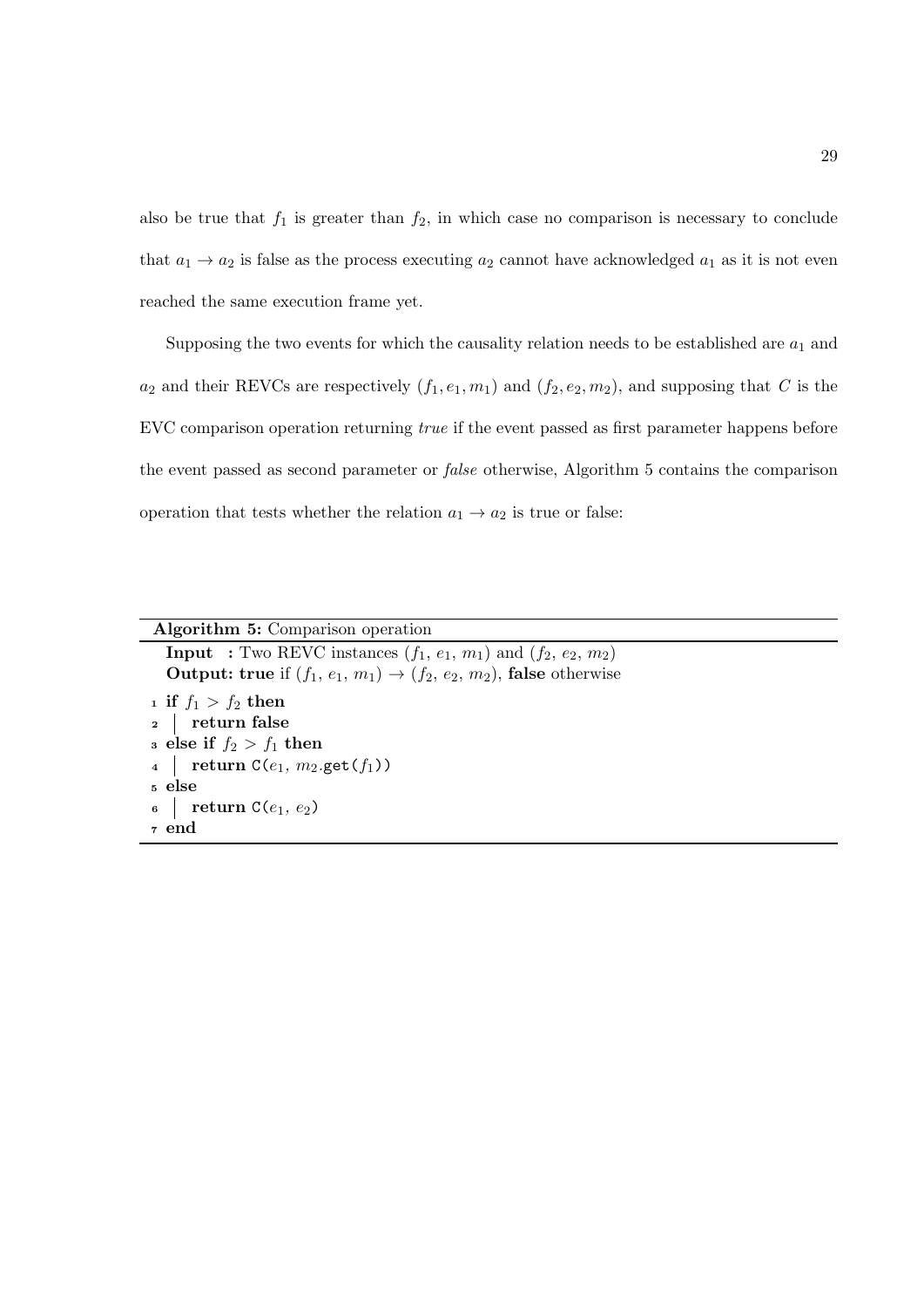#### 4.2 REVC for Shared Memory Systems

In section 3.1 we described the system model for a shared memory environment in which several threads run in parallel and synchronize by means of a set of operations. This section aims at showing how the three basic operations of the Resettable Encoded Vector Clock, which have been previously presented, can be applied to the system's events to obtain the causality relations that describe the system model.

The events that are present in the shared memory system have been shown to be either internal events or one of the following synchronization operations: lock, unlock, fork, join. In the following, we will detail the behavior of the REVC for each of those operations, to ensure that the causality relation that is obtained is consistent with the one that has been described. If such behavior is implemented correctly, taken any two events  $a$  and  $b$  that have been labeled with a timestamp produced by one of the processes, it will be possible to apply the *comparison* operation on their REVCs to establish their relationship.

The initialization of the system provides each thread with a unique prime number  $p$  and each Resettable Encoded Vector Clock is initialized so that  $f = 1$ ,  $e = p$  and m is an empty map.

## 4.2.1 Internal events

Internal events happen locally at a single thread. For the purposes of this analysis, it is supposed that each internal event requires a fresh new timestamp that can uniquely identify it. Let it be noted that this assumption comes with no loss of generality, as an internal event has been defined also as a compound statement composed of several operations. In this latter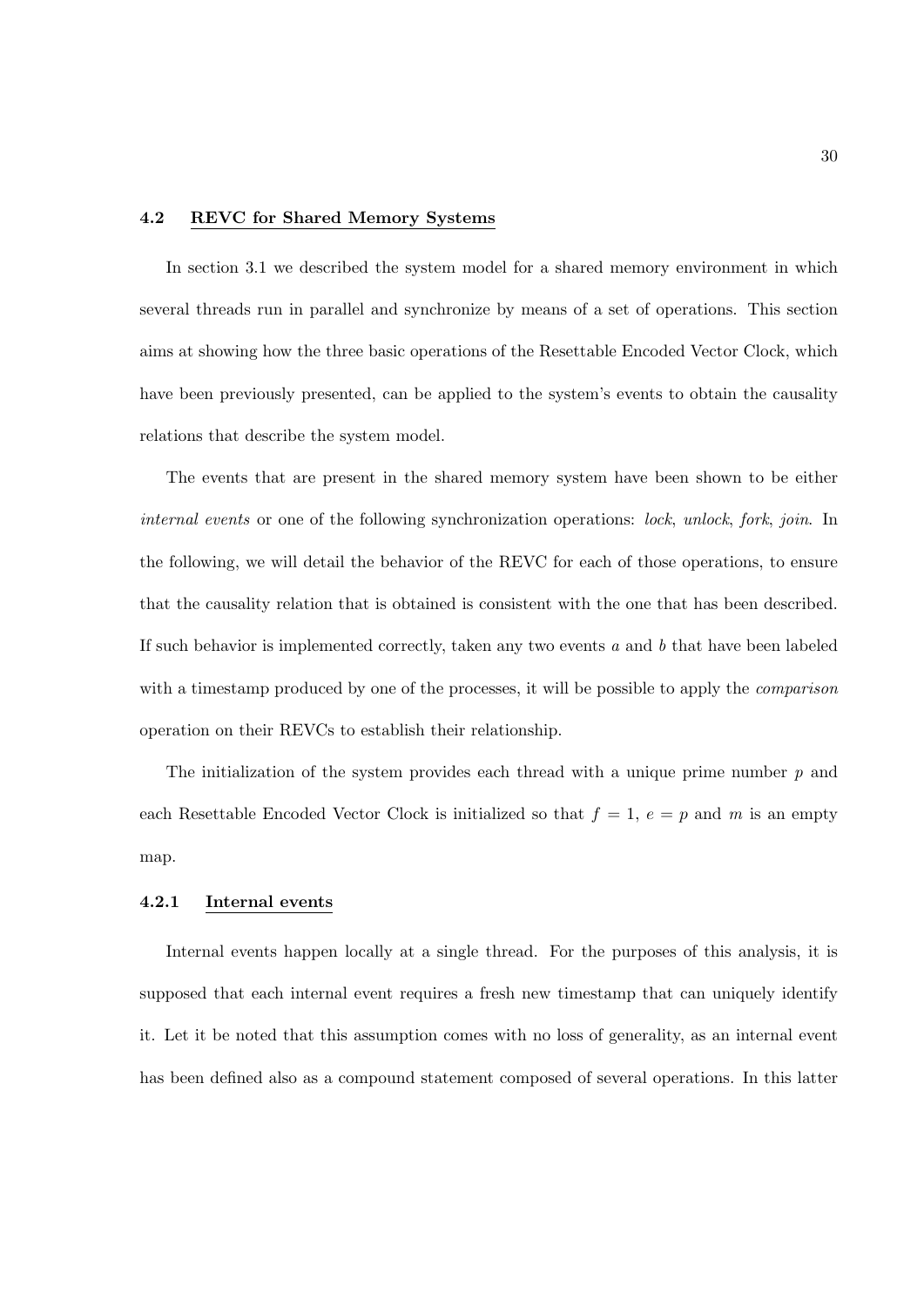case, multiple operations end up being labeled with the same timestamp as long as they are part of the same event. Given that no restrictions have been placed on how these compound statements are defined, any implementation is free to choose which operations to label with a new fresh timestamp and which to label with the same previous timestamp.

When a thread executes an internal event, it labels it with the current value of its REVC before performing a local tick operation to update its local clock.

It is easy to show how, by following such behaviour, all timestamps of events that happen locally at a thread are consistent with the *program order* rule, such that for any two events a and b,  $a \rightarrow b$  is true if and only if a has been executed before b. In fact, by definition, the *local tick* operation applied on REVC value  $r_1$  creates a new REVC value  $r_2$  that satisfies the property  $r_1 \rightarrow r_2$  when tested using the *comparison* operation.

#### 4.2.2 Unlock events

Unlock operations are executed when a thread needs to release a given lock object that it has previously acquired. The lock-unlock pattern is one of the basic patterns to allow synchronization among threads, and therefore it introduces a causal relationship among events executed at different threads before and after the synchronization event. In order to correctly represent such relations using the Resettable Encoded Vector Clock, the thread performing the unlock operation needs to label the lock object with its current clock value. The information stored in the lock object can be used by the thread performing the following lock operation to acknowledge the causality, as presented in the following section. Finally, the thread performing the unlock operation should also execute a local tick operation to update its current REVC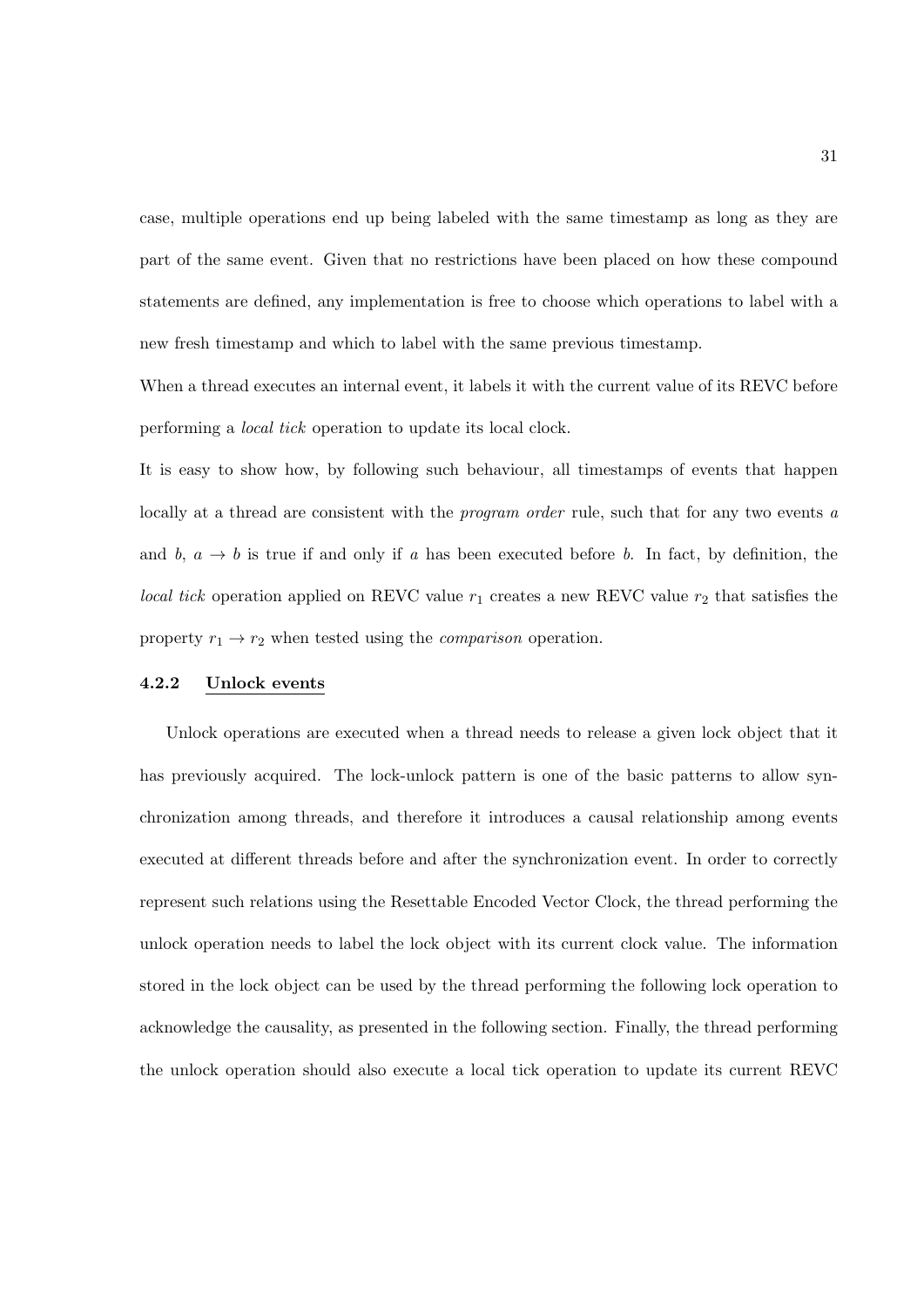with a fresh new value for future events, thus ensuring that no other event executed by the same thread following the synchronization point will mistakenly show a causality relationship with the following acquisition event of the lock object.

Clearly, given that all lock objects need to be able to store a REVC value, they should also be initialized with an initial value at the beginning of the program execution. The REVC that can be used for such initialization has  $f = 1$ ,  $e = 1$  and m initialized as an empty map.

## 4.2.3 Lock events

We showed what the behaviour of the Resettable Encoded Vector Clock should be when the thread performs an unlock operation on a lock object. Clearly, whenever no thread is holding the lock of a specific lock object, any thread can perform a lock operation to acquire such lock. The property that needs to be satisfied with this pattern from a causality point of view is the one described by the lock synchronization rule from Section 3.1. In practice, the lock event, and any local event that follows in the locking thread, must happen after the previous unlock event. This property can be realized by ensuring that the thread performing the lock operation merges the REVC value, that has been stored on the lock object during the previous unlock operation, into its own current REVC instance. By executing this operation, if  $l$  is the lock event and u is the unlock event, the relationship  $u \to l$  is enforced, thus satisfying the lock synchronization rule.

#### 4.2.4 Fork events

Fork events are executed when a thread starts a new thread during the execution of the program. The fork-join pattern, similarly to the lock-unlock pattern, introduces synchronization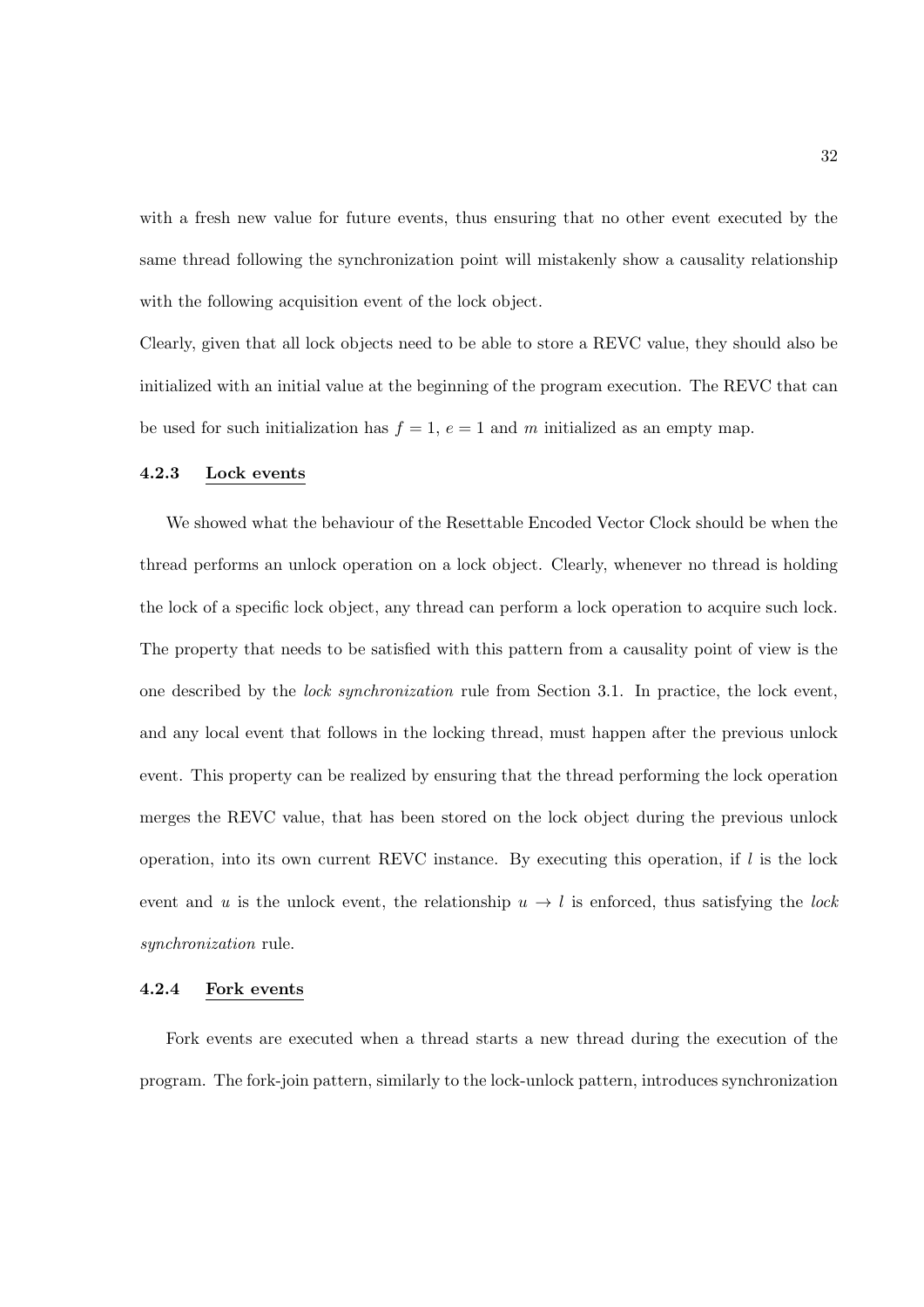events among the threads that are running asynchronously in parallel and therefore it also introduces causality relations. In particular, a fork event should satisfy the property detailed in the thread creation rule from Section 3.1. In order to enforce such rule, when the new thread is created, a new unique prime number  $p$  should be assigned to it and a new temporary REVC instance should be created and set to  $(f', e', m')$ . Supposing that the thread executing the fork operation has current timestamp  $(f, e, m)$ , the new temporary REVC can be initialized as  $f' = f, e' = p$  and m as an empty map. Finally, the REVC of the new thread  $(f'', e'', m'')$ should be set as the result of the merge operation between  $(f, e, m)$  and  $(f', e', m')$ .

The reason for this set of operations is that, by definition of the merge operation, the new REVC instance associated with the created thread will have acknowledged both the creation event of such thread, given by the new unique prime number, and the fork event itself, given by the timestamp of the thread executing the fork operation.

Clearly, if the new REVC is set as detailed, any new event  $a$  executed by the new thread generated by the fork event f will satisfy the relation  $f \to a$ , therefore being consistent with the thread creation rule.

#### 4.2.5 Join events

The last type of events that we analyze for shared memory systems are join events. Whenever a thread needs to wait for the termination of another thread before resuming its execution, it can do so by executing a join operation. Just as explained in the previous section, this is a synchronization event that introduces a causality relation which should satisfy the thread termination rule detailed in Section 3.1. To enforce this, when a join operation terminates,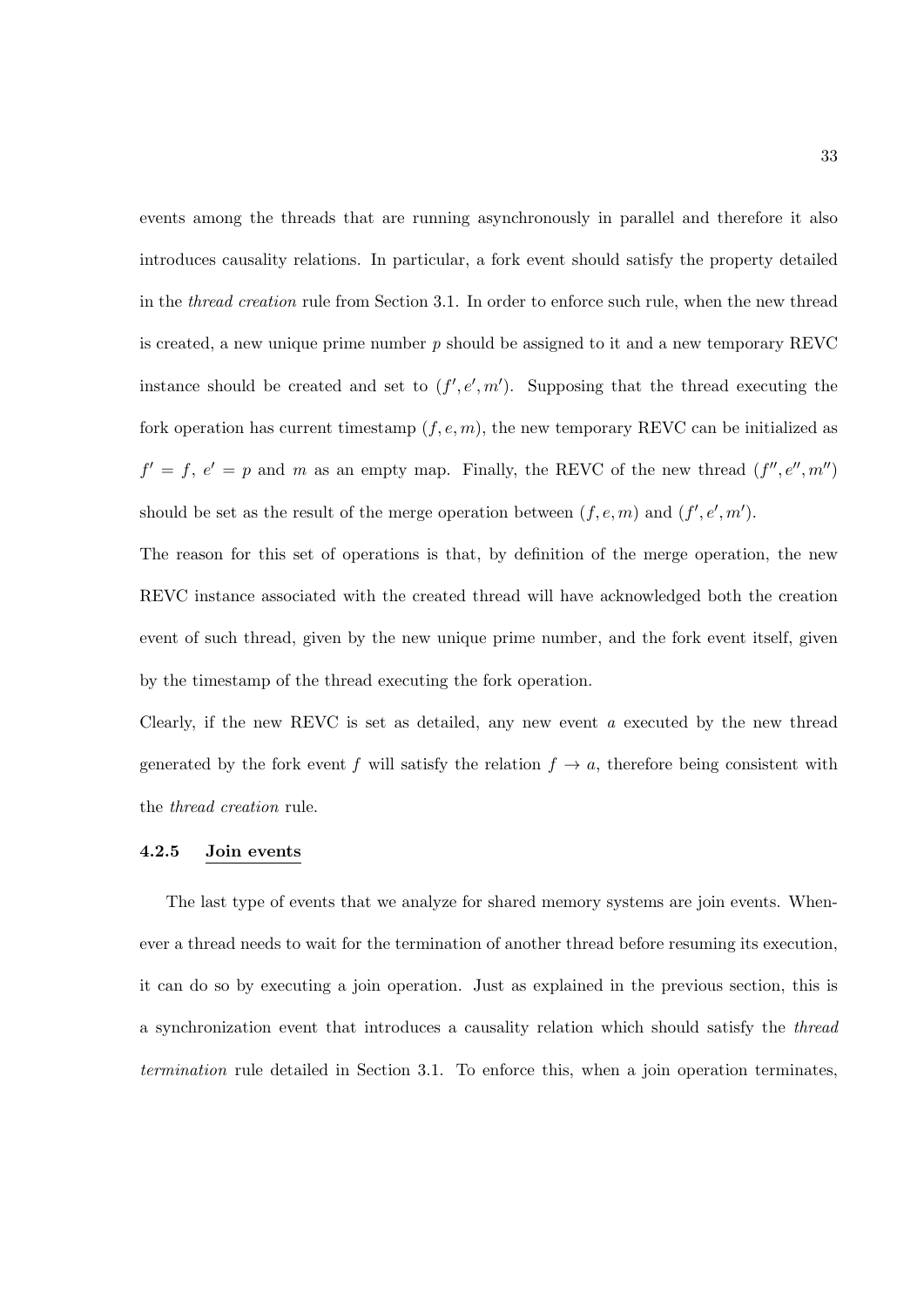the thread issuing it should set its own REVC as the result of performing a merge operation between its own old REVC value and the terminating thread's REVC value.

This operation clearly advances the thread's clock to acknowledge the termination of the joining thread. Therefore, by performing it, any event  $a$  that was executed by the terminating thread before termination will necessarely satisfy the relation  $a \to j$ , where j is the join event, thus remaining consistent with the thread termination rule.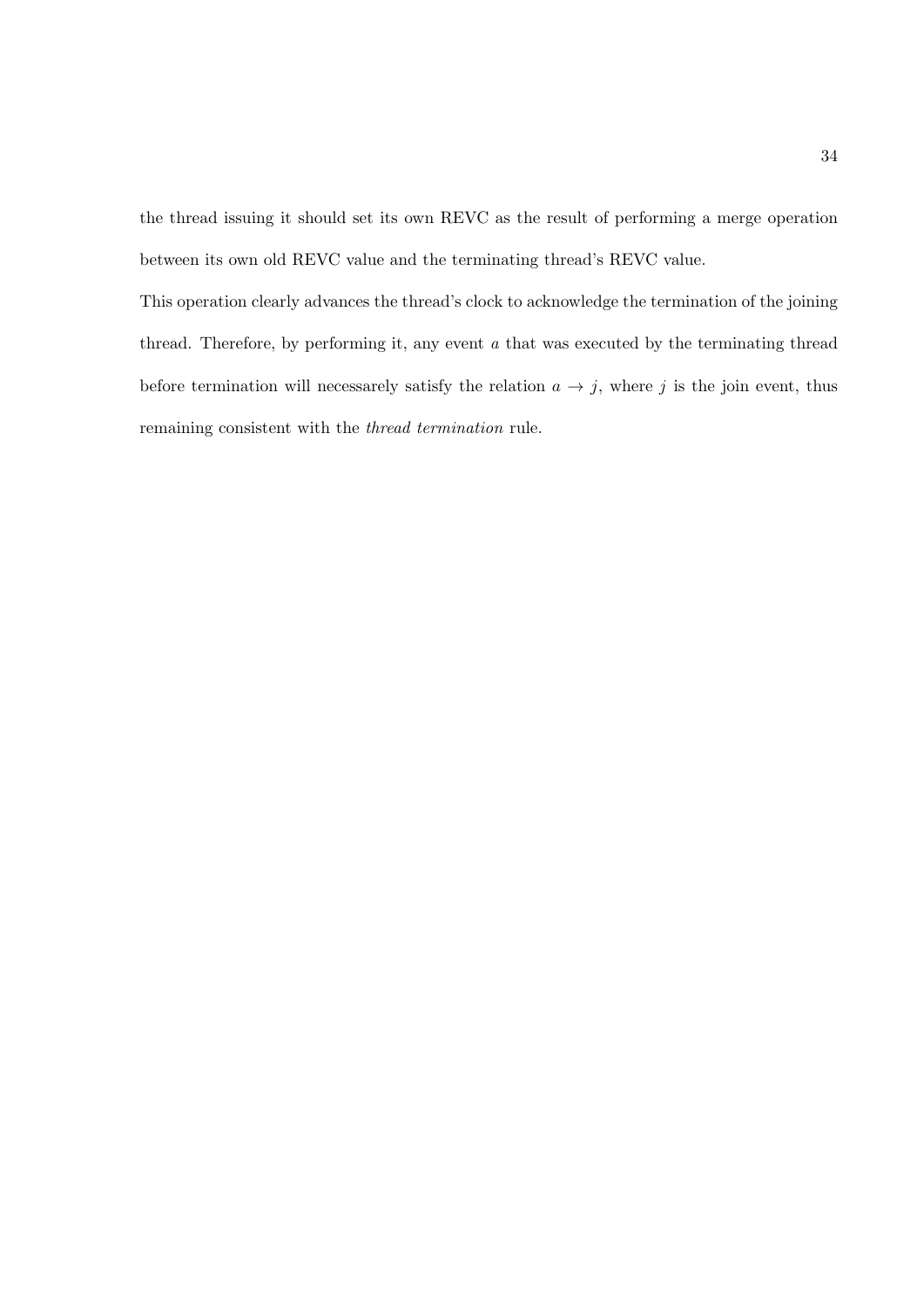#### 4.3 REVC for Message Passing Systems

In Section 3.2 we described the system model for a message passing environment in which several processes run concurrently and asynchronously and communicate by means of exchanging messages. This section aims at showing how the three basic operations that have been presented for a Resettable Encoded Vector Clock can be applied at any of the events that can be executed in such environment, in order to implement the causality relations of this model.

Four types of events have been presented in relation to a message passing environment: internal events, send events, receive events and fence events. In the following we will detail the behavior of the REVC for each of those events, similarly to what we have done for a shared memory environment. The objective is that, by following the presented rules, the causality relation that is obtained through the application of the comparison operation of the REVC to two timestamped events is consistent with the one that has been described for this model.

The initialization of the system provides each process with a unique prime number  $p$  and each Resettable Encoded Vector Clock is initialized so that  $f = 1, e = p$  and m is an empty map.

#### 4.3.1 Internal events

Internal events, similarly to what happens in shared memory environments, are events that are executed locally at the process without any need for synchronization with other processes. Once again we notice that not all events that are executed might need to be labeled with a new fresh timestamp, but this is easily achievable, with no loss of generality, as we defined internal event also as a compound statement made up of several operations.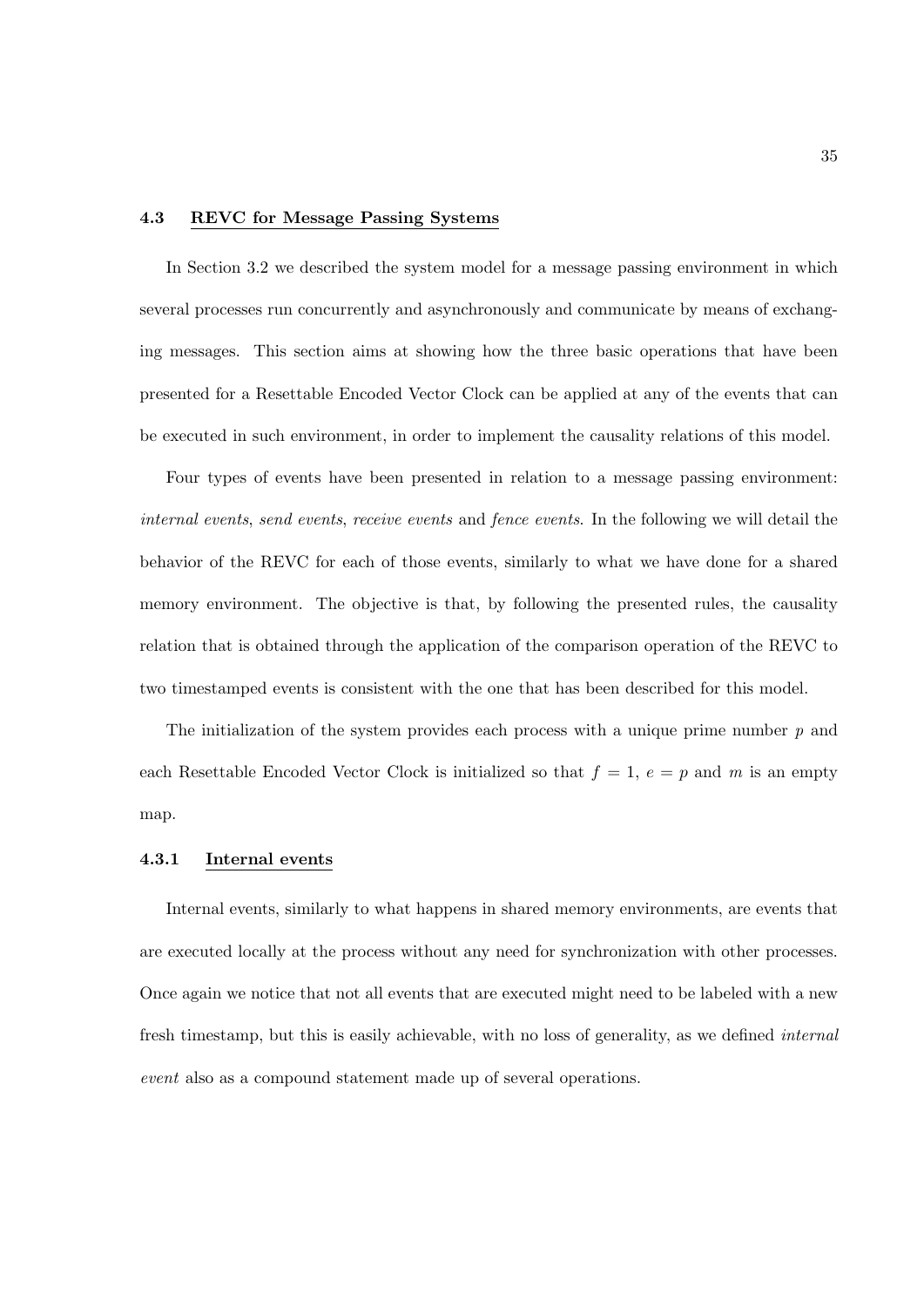In order to satisfy the *program order* rule detailed in Section 3.2, it is sufficient for the process to execute a local tick operation after labeling the current internal event  $e_1$ , with the current REVC timestamp. The new value of the REVC will be used to label the following event  $e_2$ , which will execute after  $e_1$ . By definition of *local tick* operation, the predicate  $e_1 \rightarrow e_2$  will be true, thus remaining consistent with the rule of the model.

## 4.3.2 Send events

Send events are executed when a process needs to send a message to another process. Similar to the lock-unlock pattern for shared memory systems, the send-receive pattern is a common pattern that is used by processes to synchronize, and thus it introduces causality relations among the events that happen before and after such operations.

In order to consistently represent this relationship with the Resettable Encoded Vector Clock, when a process sends a message to another process it needs to attach to such message its own current REVC timestamp, which will be used by the receiving process to acknowledge the execution of previous events.

Finally a *local tick* operation is also performed by the process executing the send event. This is necessary to avoid that subsequent events at that process will be labeled with the same timestamp that has been used for the send event, thus showing the same causality relationship with the corresponding receive event even though they have been executed afterwards.

#### 4.3.3 Receive events

Receive events are executed when a process is expecting to receive a message from another process. The reception of such message, as previously explained, creates a causal chain among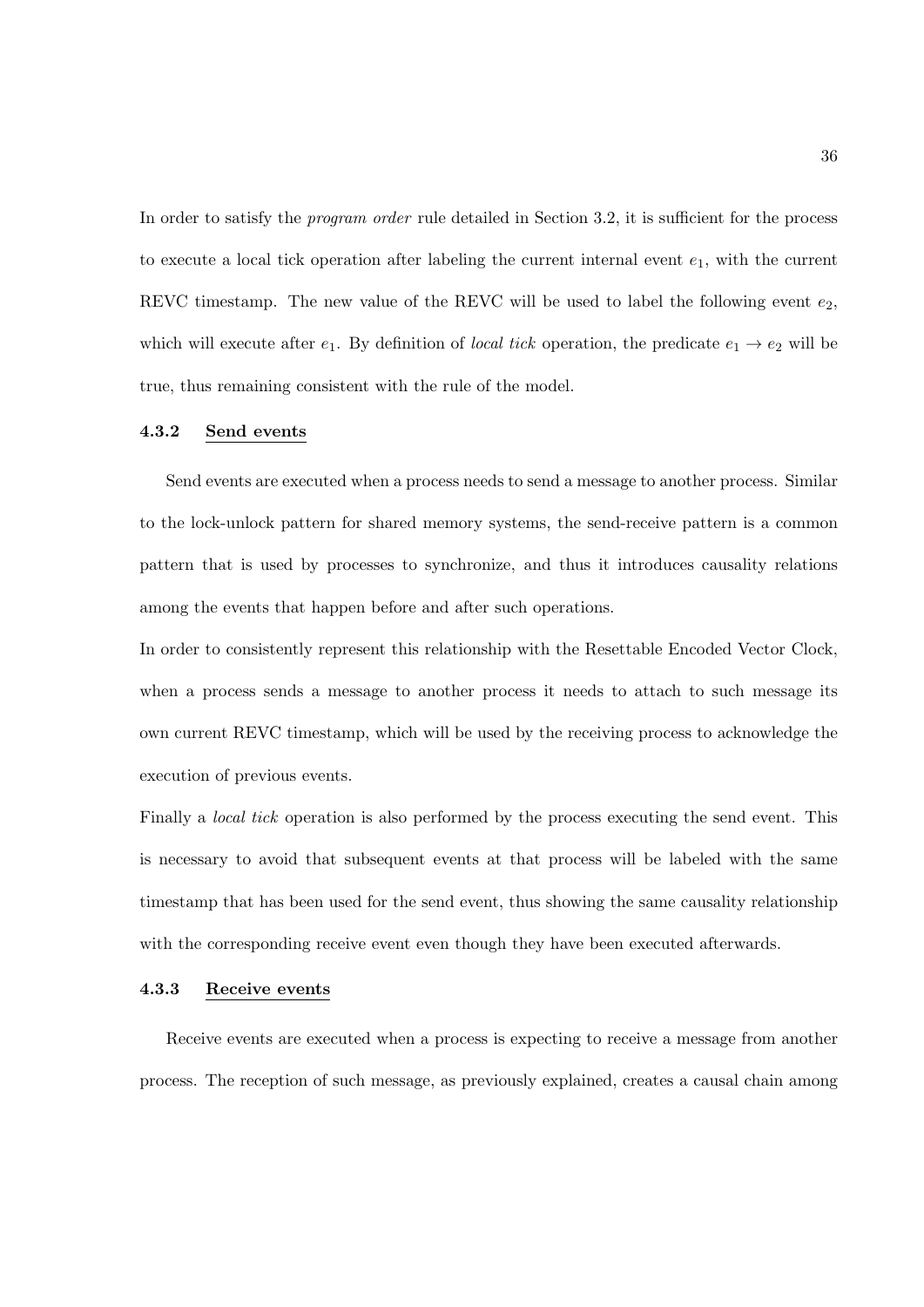the two processes that is used as a synchronization point and needs to be acknowledged by the Resettable Encoded Vector Clock.

When the process receives the message, it will extract the REVC timestamp that has been attached to it as explained in the previous section. Such timestamp will then be merged into the process' current REVC instance. By executing this, by definition of merge operation, if  $r$ is the receive event and s is the corresponding send event, the relationship  $s \to r$  is enforced, thus maintaining consistency with the message synchronization rule detailed in Section 3.2.

## 4.3.4 Fence events

Fence events are executed when a process needs to synchronize with several other processes at a barrier, to pause the execution until all participating processes have reached the same barrier. Since it is a synchronization operation, it introduces causality relations among the events happening before and after reaching the barrier at the various participating processes. In order to consistently acknowledge such relations using the Resettable Encoded Vector Clock, each process participating to the barrier synchronization needs to merge into its own REVC instance all the REVC timestamps of the other participants. By executing such operations, the clocks of all processes at the barrier are aligned to the same timestamp, thus acknowledging all the events previously executed at each process. Therefore, the barrier synchronization rule of the model is enforced.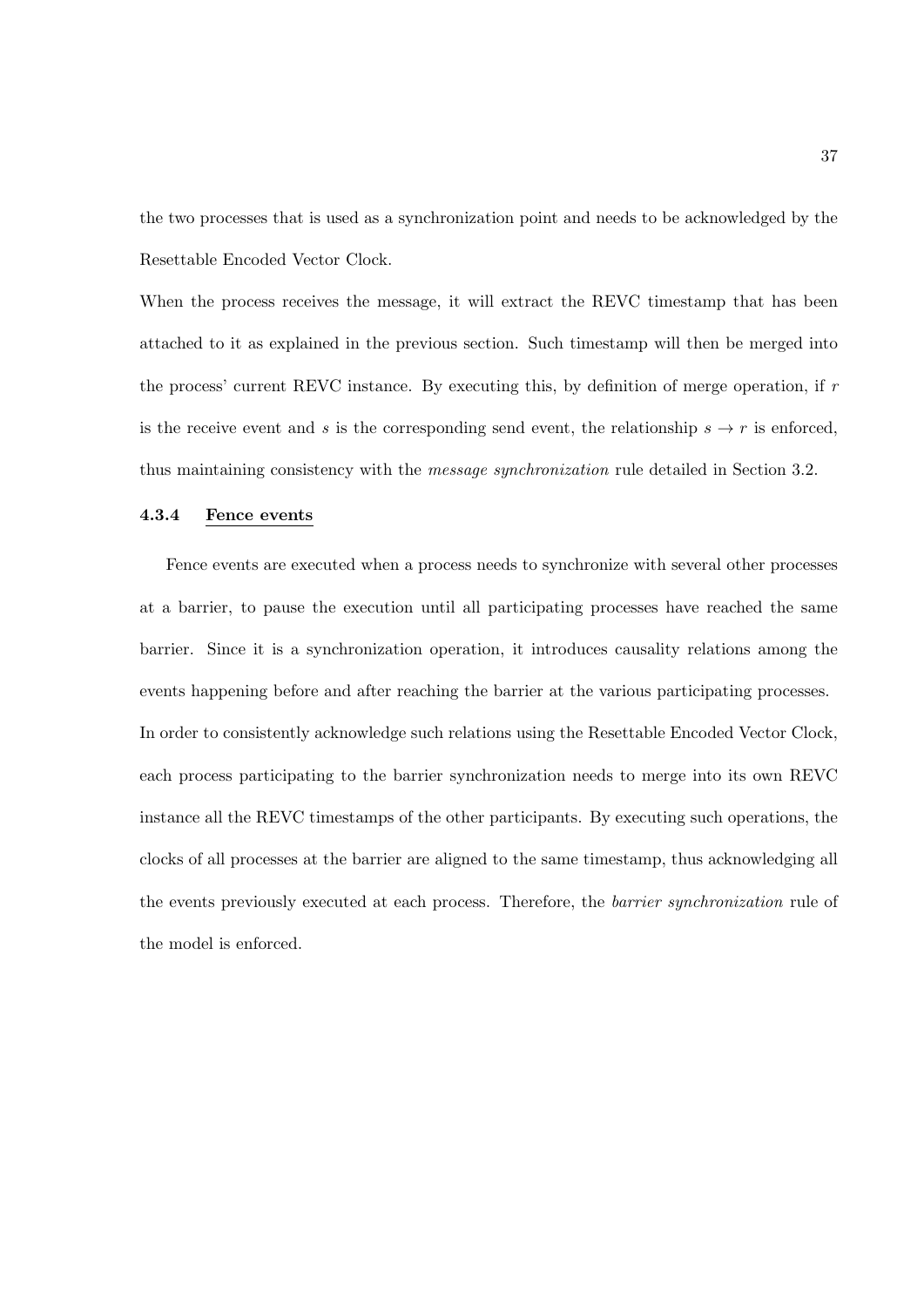#### 4.4 Analysis and evaluation

In the previous sections we have presented the components and characteristics of the Resettable Encoded Vector Clock along with the rules that define its applicability in both shared memory and message passing environments. The aim of the REVC was to create a valid alternative to the EVC, that would be able to address its very high growth rate and its unbounded growth issue. The solution that has been presented up to this section, however, is able to properly achieve only the first of the results. Furthermore, in achieving such result it introduces a tradeoff in terms of performances which is not compatible with our aim of maintaining the scalability properties of the EVC.

In the following we will analyze and evaluate both objectives, introducing some further considerations where needed, to understand if the Resettable Encoded Vector Clock can be enhanced to achieve both results and what are the tradeoffs needed to do so. We will also present some experimental results to show the practical implications of our reasoning.

## 4.4.1 Growth rate

The first objective of our Resettable Encoded Vector Clock was to tackle the high growth rate drawback of the EVC. The REVC is built on the EVC and internally makes use of EVC values and operations to implement the logical clock. The EVC has been shown to have exponential growth, due to its use of multiplication and least common multiple operations [5]. The exponential behavior of the EVC derives from the fact that the exponents of the prime numbers, used to encode the traditional vector clock values, are monotonically increasing. However, the REVC introduces the use of a reset operation that does not allow the EVC value to grow past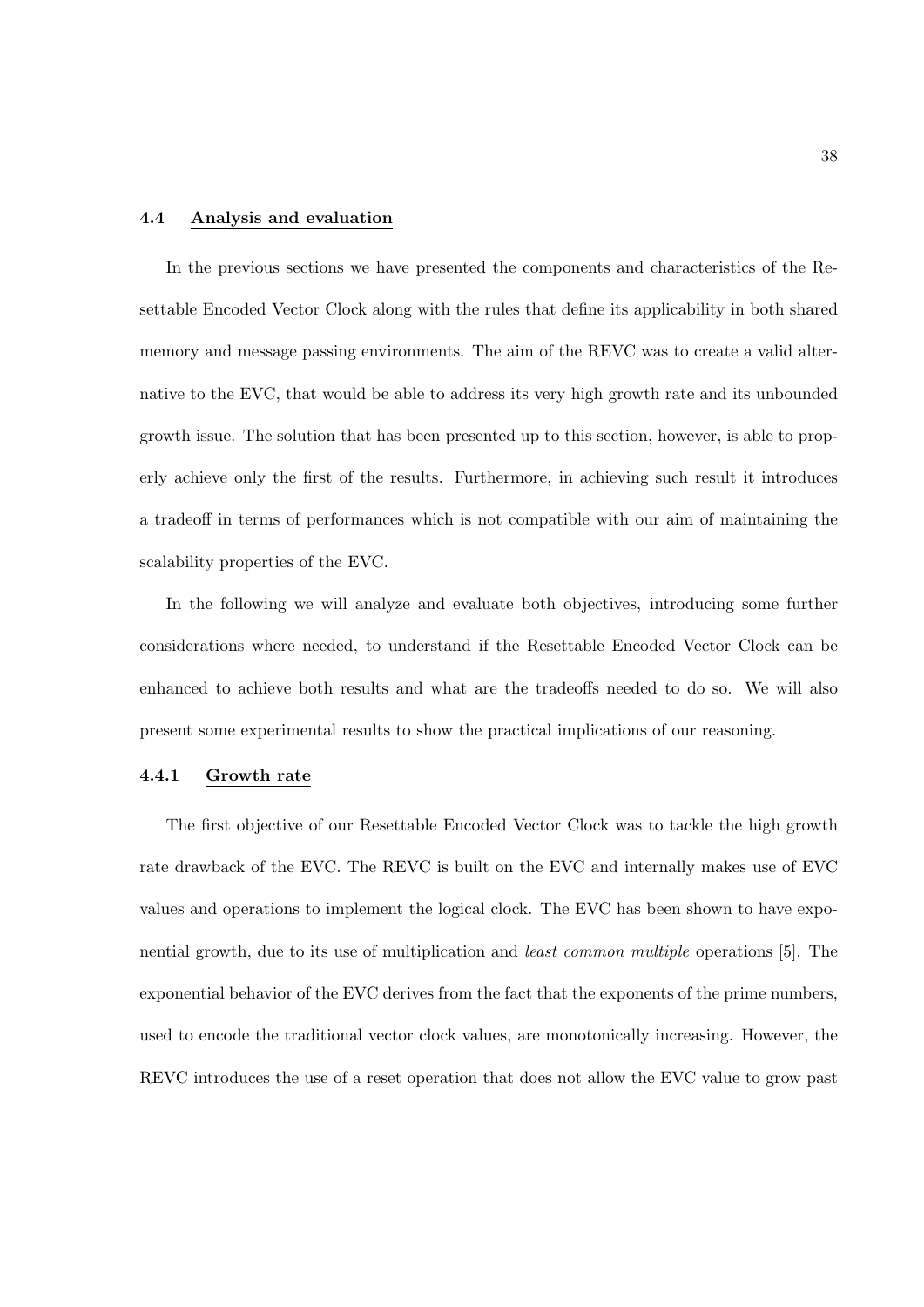a certain number of bits. In practice, this operation allows the REVC to periodically reset the exponents of the prime numbers, therefore avoiding the exponential explosion of the EVC value. The consequence of the application of the reset technique on the number of bits used by the EVC value is that such number fluctuates between a minimum given by the number of bits required to represent the process' prime number, and a maximum of  $n$  bits, where  $n$  represents the threshold that has been chosen as the overflow value that triggers the reset operation.

We have however showed that keeping only the EVC value along with the reset operation is not enough to ensure a consistent logical clock implementation. Therefore, the REVC also stores a history map containing old EVC values for past execution frames. Every time a reset operation is performed, the old EVC value is added to the history map. The practical implication of this operation on the number of bits needed to represent an REVC instance is the following: when the fluctuation of the current EVC value reaches its peak, the reset brings it back to the minimum number of bits, moving the old value to the history, thus linearly incrementing the total number of bits that are needed. Therefore, intuitively, the growth rate of an REVC instance will present a linear behavior rather than the exponential behavior of the traditional EVC.

The experimental data that we collected confirm our claim. In Section 5.4 we present the benchmark suites that we have used for evaluation of the Dynamic Race Detection application. We have exploited this practical application of the Resettable Encoded Vector Clock to track its growth in an actual real-world scenario rather than using a less realistic random simulation.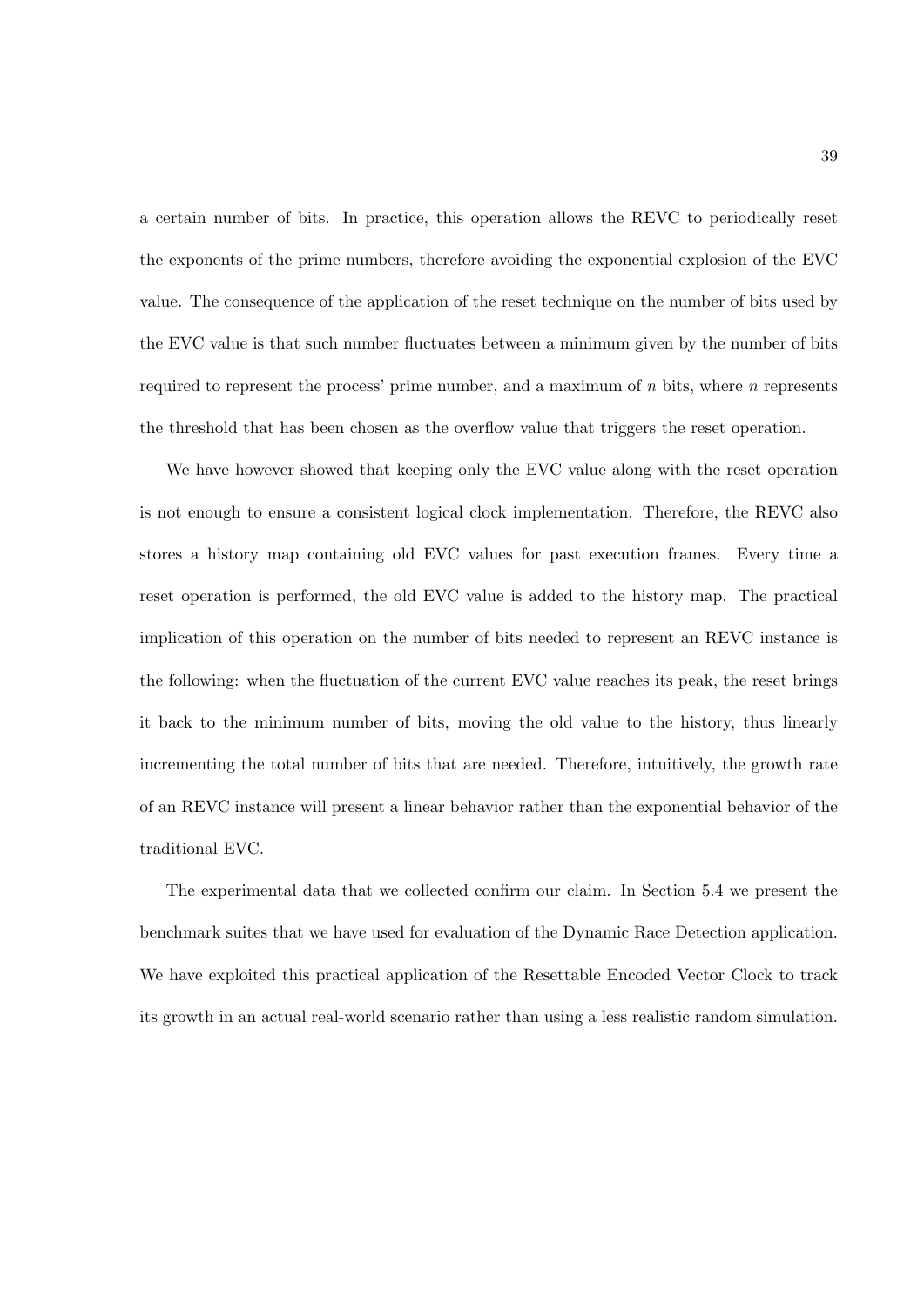

Figure 1. Growth rate for the Resettable Encoded Vector Clock

Figure 1 shows the results of the experiments performed using an REVC-based application run on several benchmark programs. The behavior of the growth rate is linear as predicted, confirming how the use of a reset operation can consistently reduce the exponential explosion of the EVC values.

The varying behavior of the different benchmark programs that have been used is clearly visible in the different lines. A subset of such applications, such as *avrora*, fop,  $h\mathcal{Q}$  and *luindex*, shows a high utilization of synchronization operations, therefore executing a high number of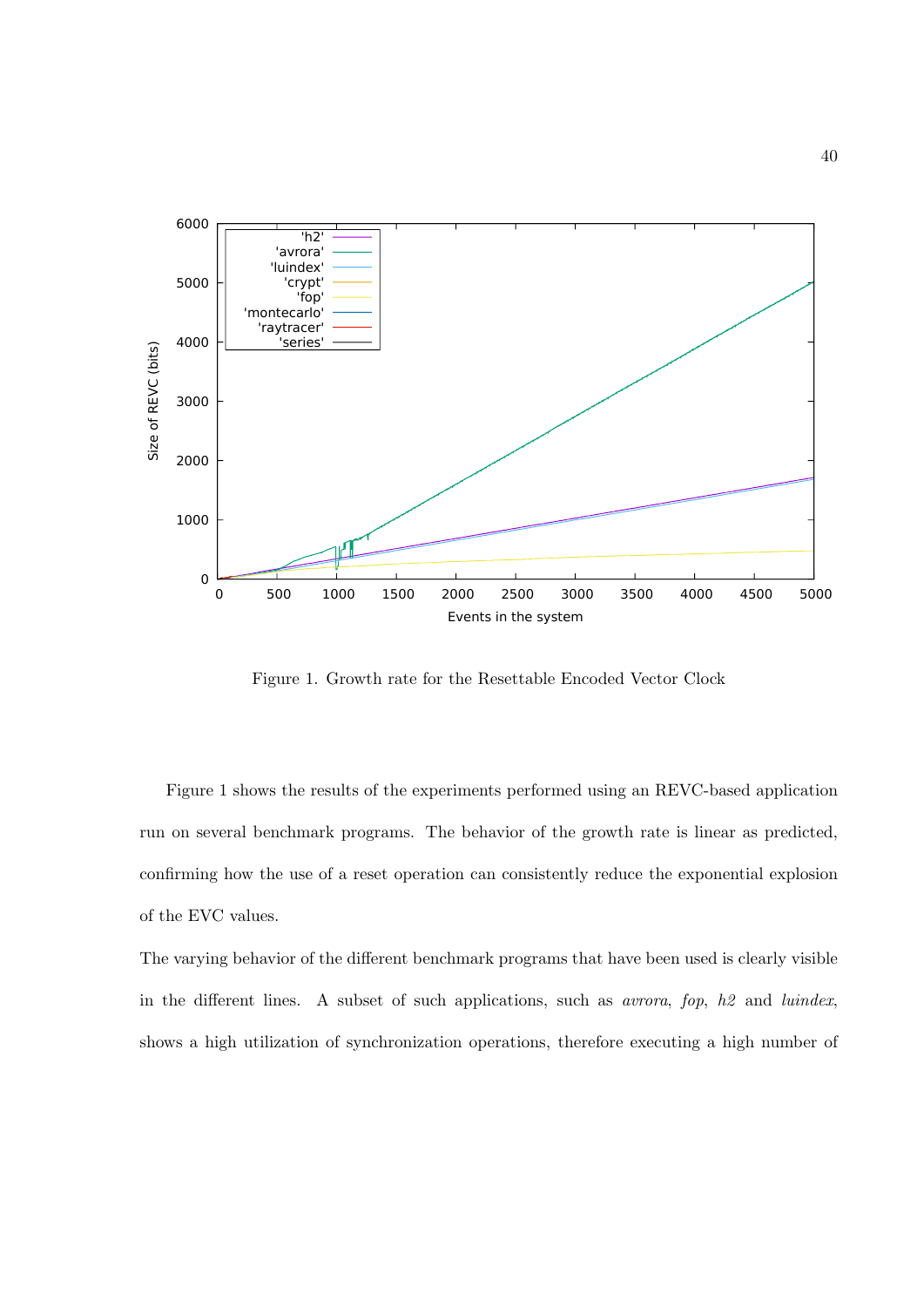events, which surpasses our analysis window of 5000 system events. On the other hand, the other applications require a smaller number of events to be executed before the program is terminated. This can be linked to a lower utilization of synchronization operations, therefore higher parallelization of the workload, and it results in the lines terminating after less than 500 events have been executed in the system.

Let it be noted that lines for different benchmark programs show varying slopes. The experimental data shows how such slopes can be related to the number of threads that are present in the system. A bigger number of threads is related to a higher slope in the linear growth, while a lower number of threads is connected to a less steep line. This behavior can be explained as each thread is assigned a unique prime number in an increasing order. Multiplication operations produce numbers that grow faster as the base prime numbers are bigger. Furthermore, as the number of threads increases, merge operations, which are characterized by least common multiple operations, produce numbers that on average are composed by a higher number of factors.

Table I details the number of threads that are created by each of the benchmark programs used in our evaluations.

The linear growth rate achievement of the Resettable Encoded Vector Clock guarantees a much more scalable solution that can be concretely used in practical applications requiring a non-trivial number of events to be executed and labeled in the system. However, such achievement is obtained at the expense of performance, introducing a tradeoff among the two. It is easy to notice, in fact, how, while the local tick operation and the comparison operation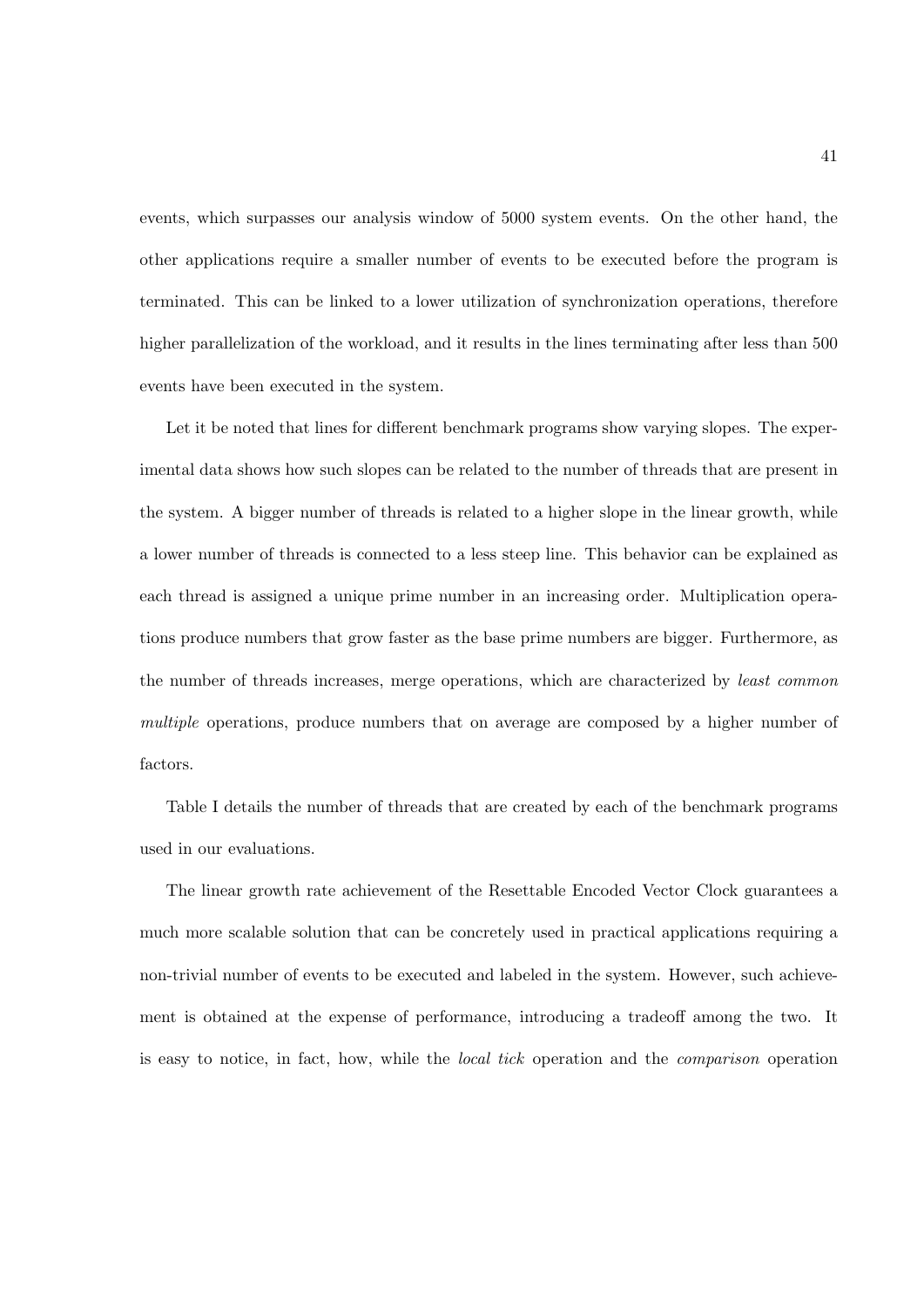| Application   | Number of threads |
|---------------|-------------------|
| avrora        | 7                 |
| crypt         | 4                 |
| fop           | $\overline{2}$    |
| h2            | 3                 |
| lufact        | 4                 |
| luindex       | 3                 |
| lusearch      | 4                 |
| moldyn        | 4                 |
| montecarlo    | 4                 |
| raytracer     | 4                 |
| series        | 4                 |
| sor           | 4                 |
| sparsematmult | 4                 |

TABLE I: NUMBER OF PARALLEL THREADS EXECUTED BY EACH BENCHMARK APPLICATION

maintain a time complexity  $O(1)$ , the *merge* operation does not, as it requires to execute the EVC merge operation for  $f$  times, where  $f$  is the current number of frames, which can grow unboundedly. This is not acceptable in practical applications that require a high number of events to be executed, as the performance of the merge operations consistently degrades as the number of execution frames stored in the history map increases. Therefore, further optimization is needed to ensure that the scalability properties that characterized the EVC are not lost. The next section performs a more detailed analysis of the unbounded growth problem, proposing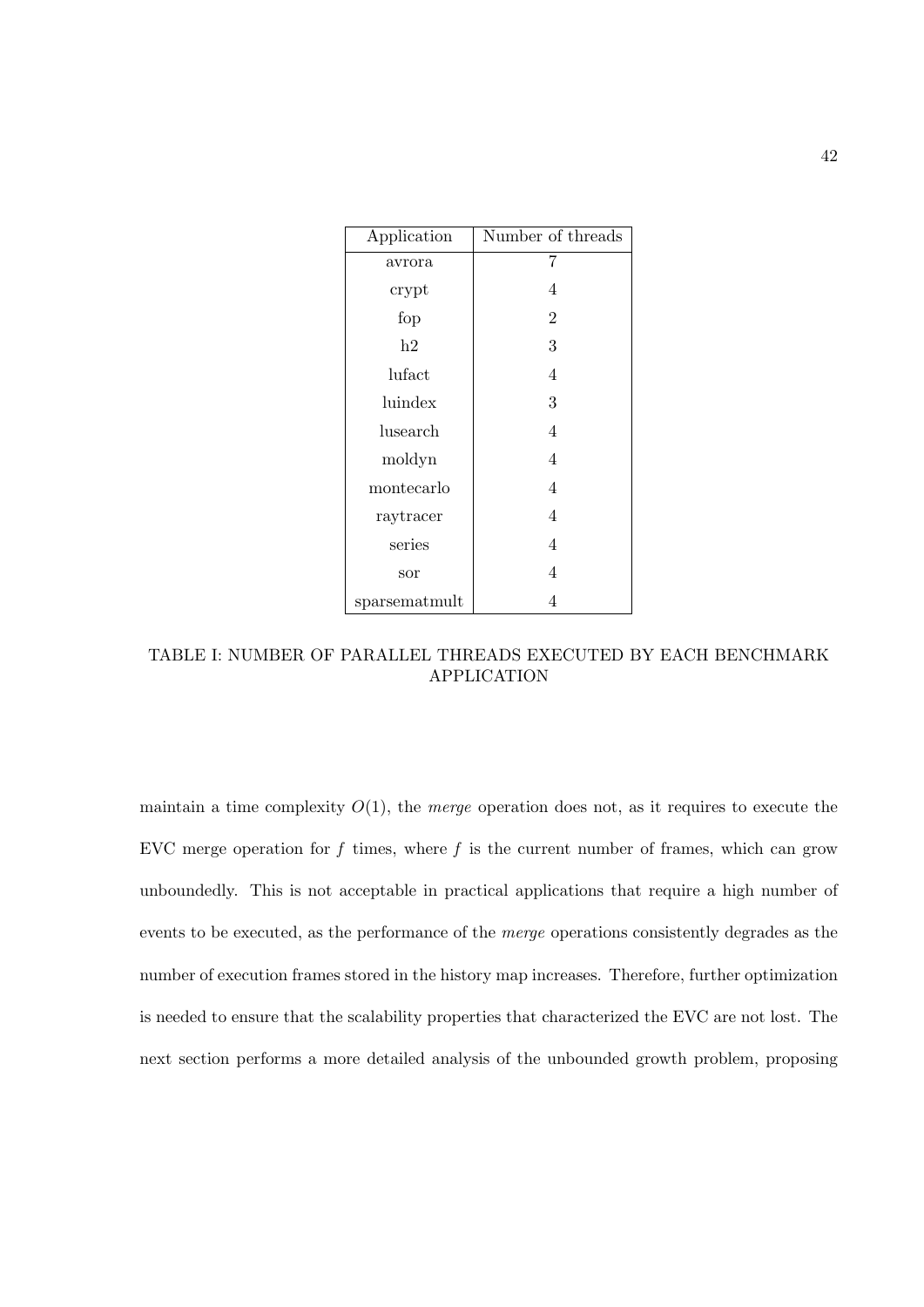scenarios to adapt the Resettable Encoded Vector Clock to a bounded solution both in time and space requirements. Furthermore, Section 5.2.2 details our proposal for an optimization technique that was developed in our practical implementation of the REVC and that is able to concretely reduce the average complexity of the merge operation in practical cases.

## 4.4.2 Bounded growth

The second focus point of the analysis of the Resettable Encoded Vector Clock is its unbounded growth. As was discussed in the previous section, the REVC has achieved a reduction of the growth rate with respect to the EVC, from an exponential one to a linear one. However, the issue of unbounded growth has not been resolved as the solution that has been presented, without adding any further components, is not sufficient to achieve a time and space bounded logical clock implementation. It is immediate to see that the current EVC value inside the REVC has been correctly set up in such a way that it will never overflow a given threshold of  $n$ bits, however the problem has been moved to the history map, as the structure can now grow unboundedly. Furthermore, this solution has also introduced a new tradeoff with performance, given by the new merge operation, whose time requirements are now dependent on the number of frames stored in the history map.

Therefore, being able to enhance the REVC to achieve a bounded solution is of paramount importance to ensure realistically acceptable time and space requirements.

We note that the current formulation, which is not space and time bounded, is necessary because the general use case of the REVC requires to be able to perform the comparison operation between any two events of a given program execution. We claim, however, that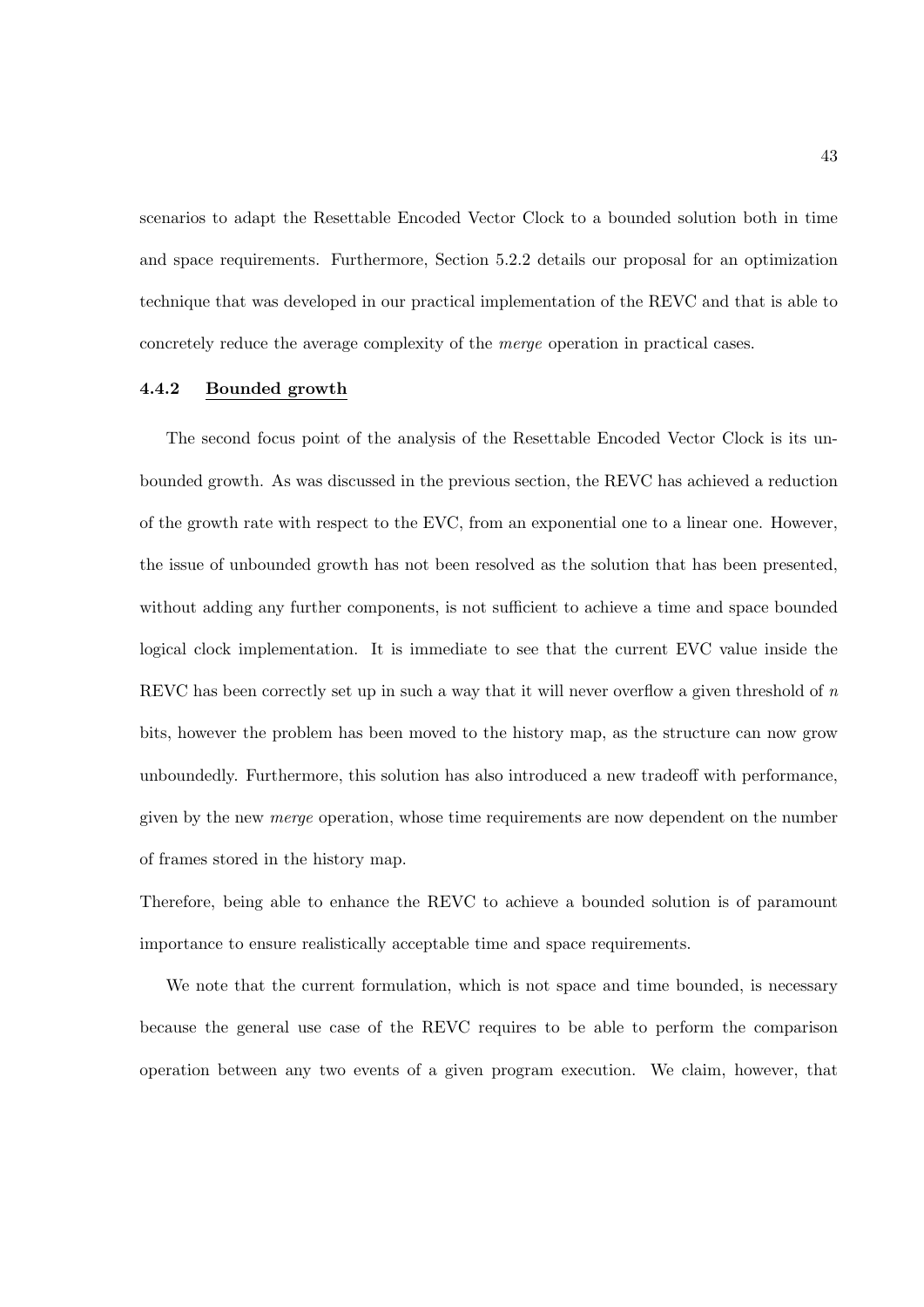this requirement can be safely relaxed in many real world applications, where constraints can be added to reduce the required comparisons, without changing at all the semantics of the applications.

It can be found that many real world applications of logical clocks, require to perform causality analysis only on a subset of all events, for example just the ones that have been recently executed. If this constraint can be expressed as a maximum number of frames  $F$  in the REVC framework, the presented solution is immediately transformed into a bounded one both in time and in space. Each instance of an REVC  $(f, e, m)$ , in fact, does not need to store any information about frames that are older than  $f - F$ . Therefore, an upper bound can be placed on the size of the  $m$  data structure, and the merge operations only need to merge  $F$  EVCs in the worst case scenario. This solution would still allow any pair of events along the whole program execution to be compared to study their causality relationship, as long as they do not happen more than  $F$  frames apart. Given that  $F$  can be arbitrarily chosen, based on the performance requirements of the REVC implementation, this constraint is likely easily satisfiable by most real world applications. We can therefore stipulate a contract with the application that exploits the Resettable Encoded Vector Clock, under which the Bounded REVC has an equivalent behavior to the Unbounded REVC. This contract can be formalized and expressed as a predicate that establishes whether two timestamped events,  $a_1$  and  $a_2$ , with respective timestamps  $(f_1, e_1, m_1)$  and  $(f_2, e_2, m_2)$ , can be compared under the Bounded REVC, given a maximum amount of stored frames  $F$ :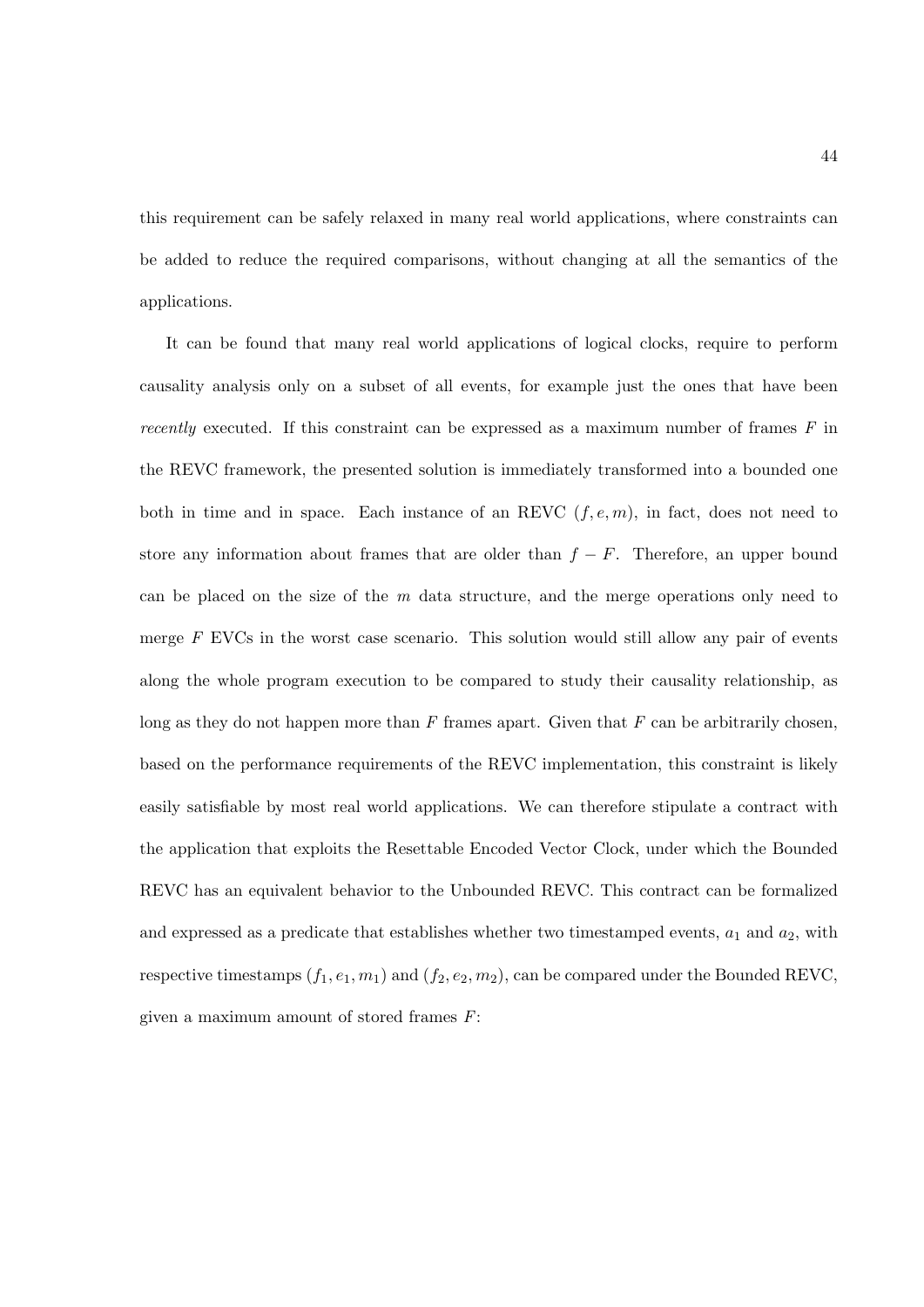$$
a_1 \text{ comparable } a_2 \iff |f_1 - f_2| \le F \tag{4.3}
$$

Following the same procedures that have been detailed in the previous section, we have gathered experimental data to support our claim that this formulation leads to a bounded implementation of the REVC. We will here show the results that demonstrate the bounded growth in terms of space of the REVC. Furthermore, Section 5.2.1 will present an optimization technique built on this bounded formulation of the REVC that we have developed in our practical implementation, which will be evaluated in terms of time performance in Section 5.4.

Figure 2 and Figure 3 show the same benchmark programs that have been evaluated in the previous section, run using the new REVC formulation with respectively  $F = 30$  and  $F = 5$ . The bounded growth is clearly visible as the linear increase in size of the REVC instance reaches a plateau when the maximum number of stored frames reaches F. The growth rate is then reduced to an average of 0, as the actual size of the REVC instance fluctuates around the plateau. This fluctuation is caused by the EVC value of the current execution frame, whose size in bits oscillates between a minimum given by the number of bits needed to represent its prime number, and a maximum given by the chosen threshold of  $n$  bits which triggers the reset operation. When the execution reaches the plateau, however, at each reset operation a new value is added to the history map, as an old one is removed, therefore maintaining a constant total size.

We note again that the plateaus of different applications differ in the size in bits. We can again conclude that the number of threads that are present in the given application is directly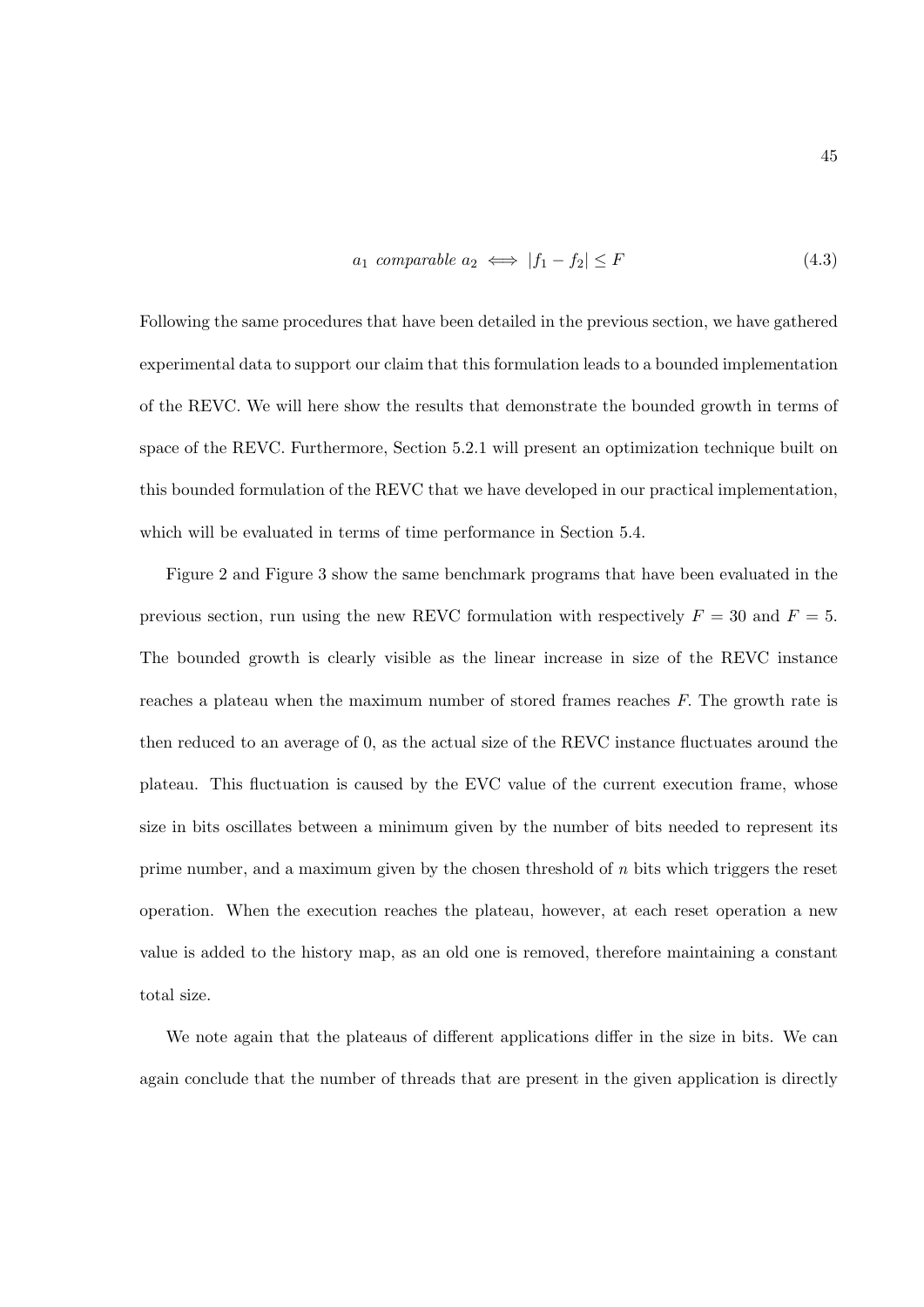

Figure 2. Growth rate for the Bounded REVC with  $F = 30$ 

proportional to the size of the plateau. This is a direct consequence of the formula that we have defined in section 4.1.2 to calculate the upper bound for an entry in the history map of the REVC. Clearly, the total upper bound of the size of the history map when the plateau is reached will be:

upper bound for one entry 
$$
\ast
$$
  $F$   $(4.4)$ 

Since the upper bound for one entry is dependent on the number of threads, it follows that the position of the plateau in the graph must also depend directly on the number of threads.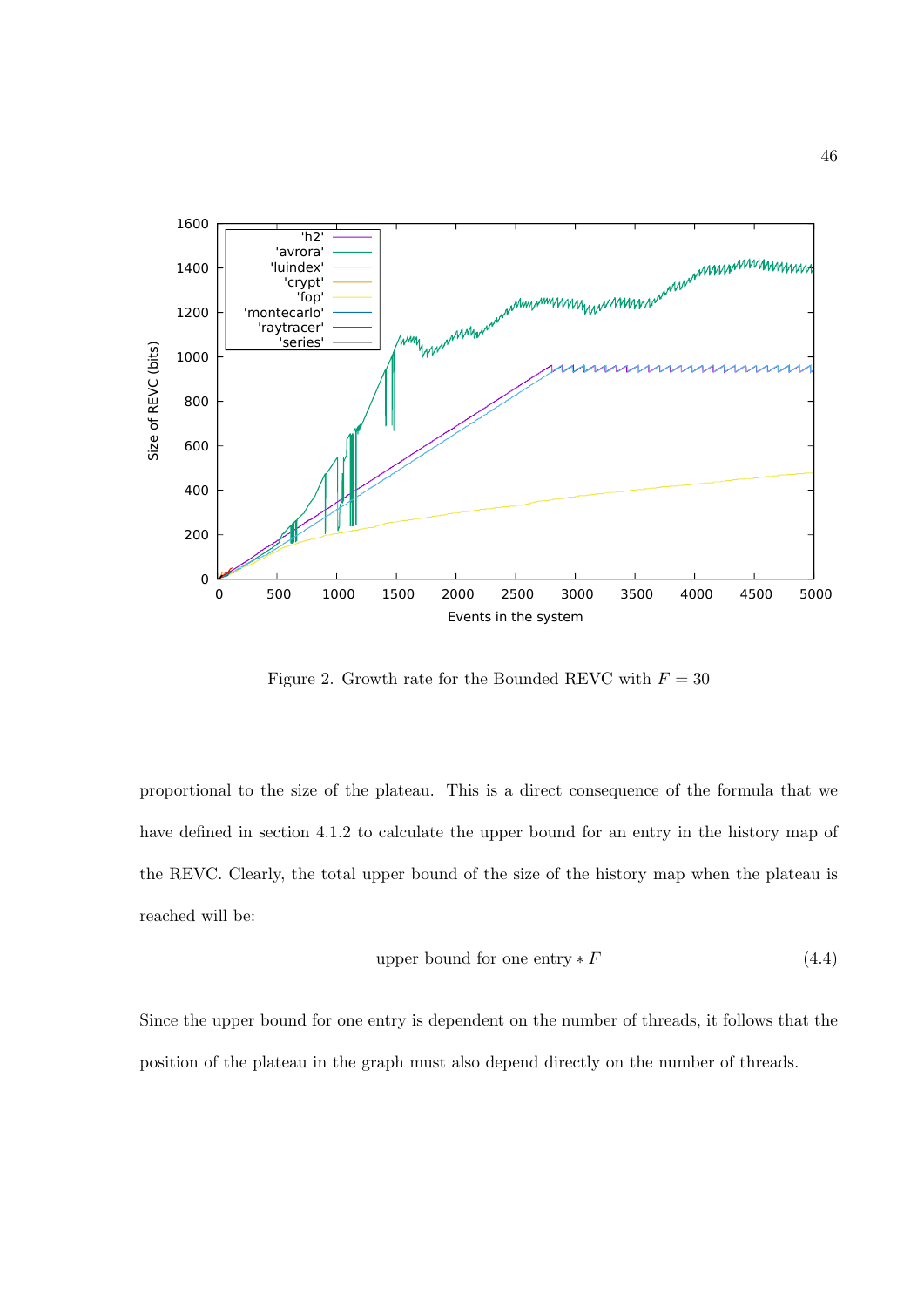

Figure 3. Growth rate for the Bounded REVC with  $F = 5$ 

We have showed how the formulation of the REVC allows to easily achieve a bounded solution both in time and space requirements, which can also be easily configured to meet the performance requirements of the application. This is of paramount importance to present the Resettable Encoded Vector Clock as a practically usable and scalable logical clock implementation in real-world applications. This achievement has been obtained at the expenses of precision in the general case, as not all events are comparable under a Bounded REVC implementation. However, as we will show in our practical application detailed in the following chapter, there are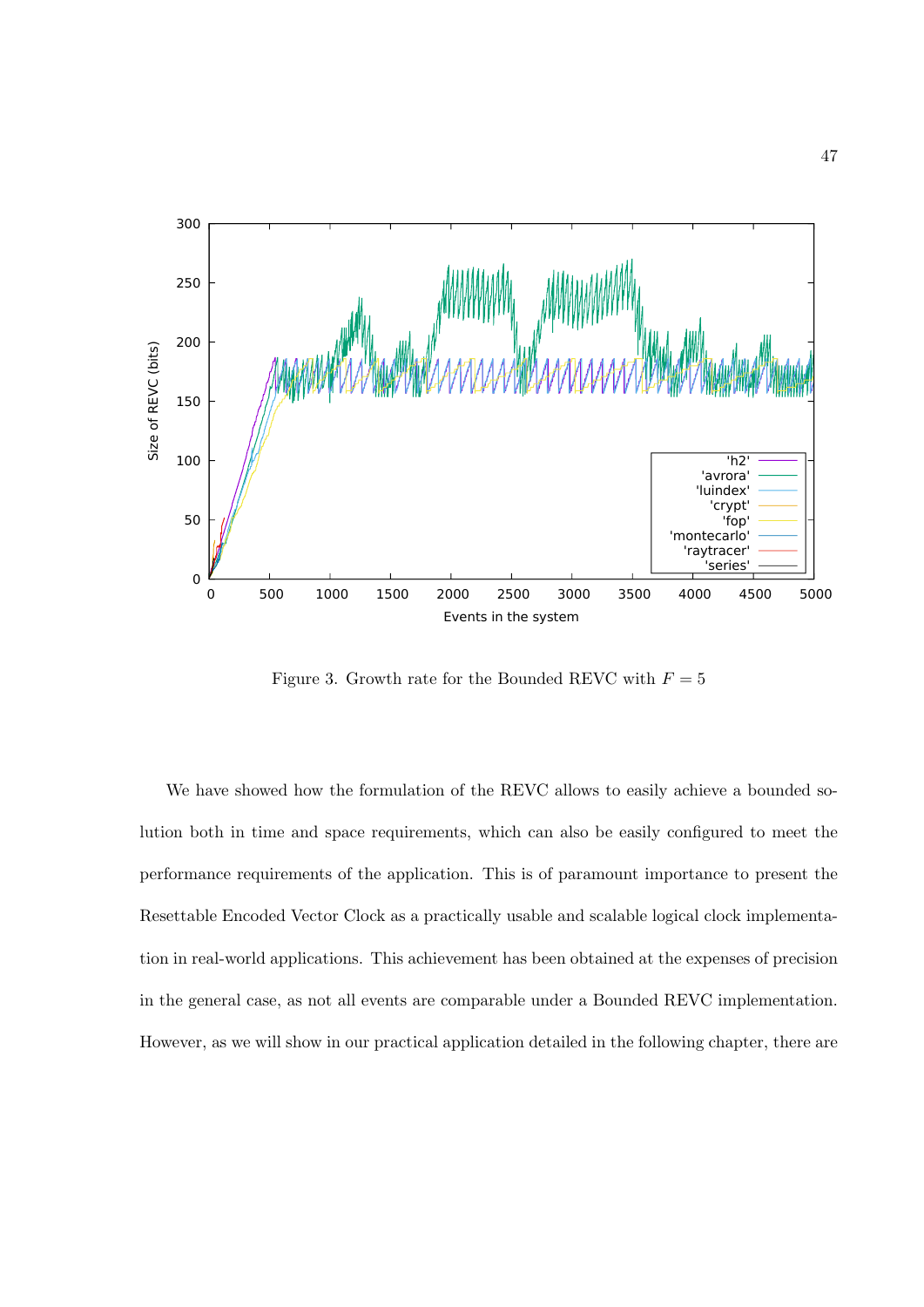real-world scenarios in which the implementation can be tuned to eliminate the loss in precision while maintaining a high scalability.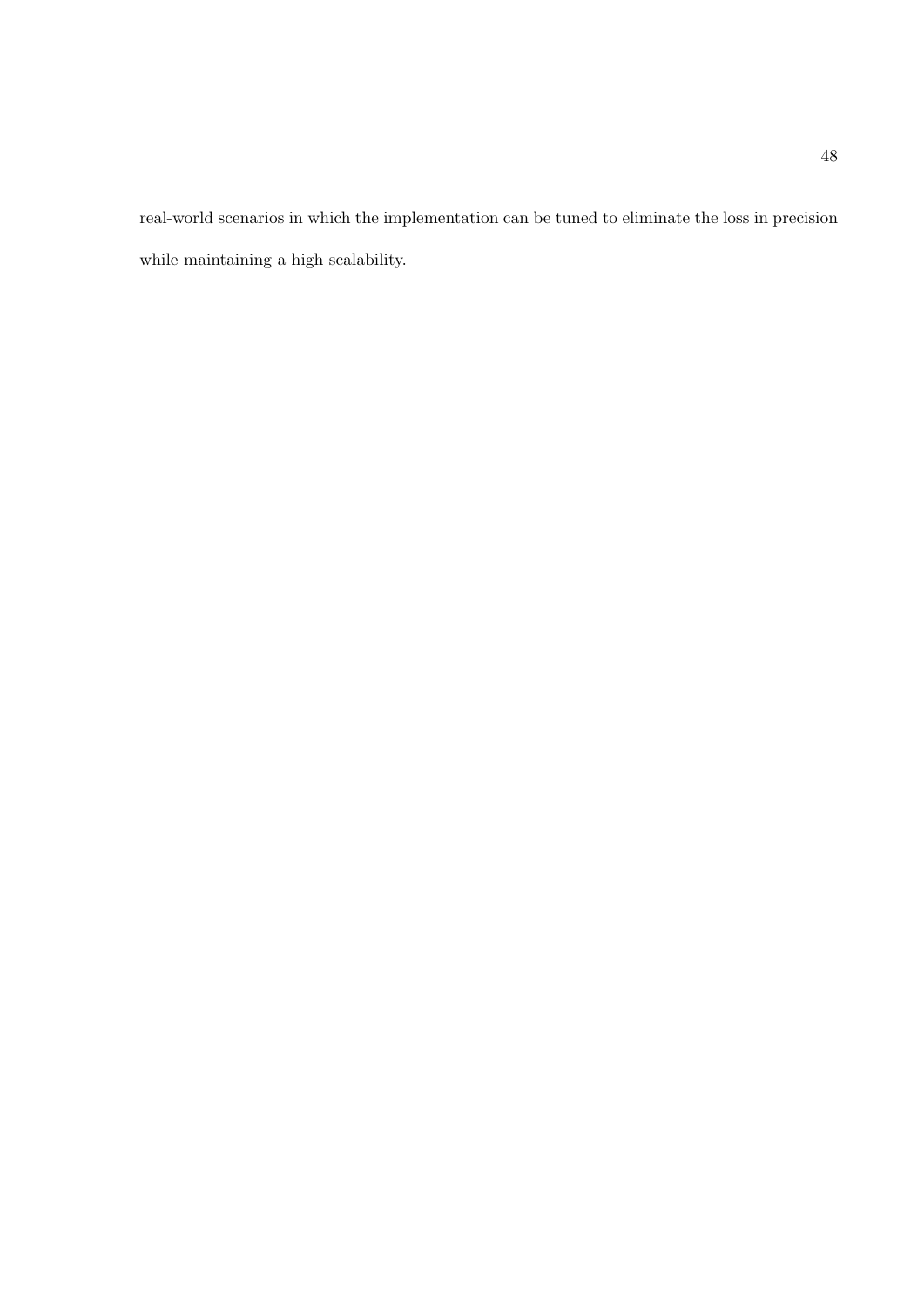# CHAPTER 5

# REVC FOR DYNAMIC RACE DETECTION

We have presented the Resettable Encoded Vector Clock as an alternative logical clock implementation to track causality relations among events. We have shown its advantages with respect to the Encoded Vector Clock and we have discussed possible variants that allow to tune and improve performance.

In this chapter we explore a practical application of logical clocks, Dynamic Race Detection, with the objective of showing an application of our REVC and evaluating its performance against traditional logical clock implementations.

Section 2.3 presented the Dynamic Race Detection problem and the  $\text{DJIT}^+$  protocol, which exploits traditional Vector Clocks to achieve its results. We will present a modified version of the  $DJIT^+$  protocol that exploits the REVC in place of the VC to track causality relations among events. Finally, we will propose two optimization techniques for the REVC that can achieve significant performance gain, as will be presented in the analysis of the results.

# 5.1 DJIT<sup>+</sup> exploiting the REVC

Section 2.3.2 presented the  $DJIT^+$  protocol for Dynamic Race Detection. Our modified version of this protocol exploits the Resettable Encoded Vector Clock with the objective of obtaining a more performant solution. We have previously presented rules to apply the REVC both on message passing systems and on shared memory systems. Our work on Dynamic Race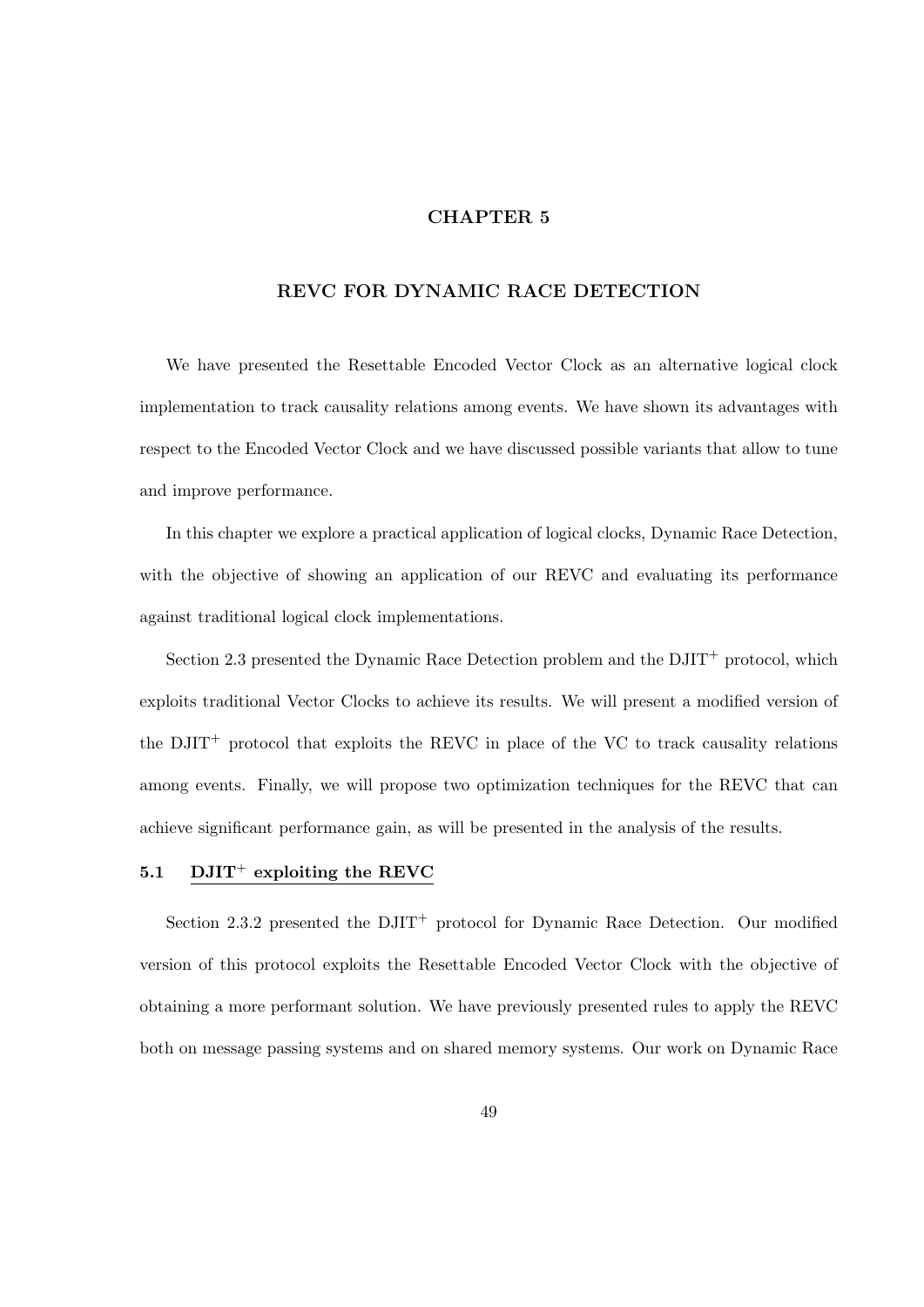Detection will be carried out on a shared memory system, therefore the assumption in the following, unless otherwise noted, will be that of a multi-threaded parallel environment on a shared memory system.

In order to apply the REVC to the  $\text{DJIT}^+$  protocol, instead of using vector clocks, each thread maintains an instance of the Resettable EVC, characterized by the tuple  $(f, e, m)$  where f is the current frame,  $e$  is the current EVC value and  $m$  is the history map of past EVC values for past frames. Each thread is also assigned a unique prime number that will be used for operations on the REVC.

Furthermore, each lock object is assigned an instance of the REVC as well, which is initialized to what we call the basic REVC, defined as  $(f_0, e_0, m_0)$  where  $f_0 = 1$ ,  $e_0 = 1$  and  $m_0$  is an empty map.

The rules for updating and propagating the values of the Resettable Encoded Vector Clock in a multi-threaded environment on a shared memory model are the ones that have been presented in Section 3.1, which are very similar to the rules that are used by the original  $DJIT^+$  protocol to propagate and update the Vector Clock.

Our system differs, however, in the information that are stored regarding memory location accesses and in the way that races are detected making use of the REVC.

Each memory location is labeled with a status which can be either READ, WRITE or READ-SHARED. As we have previously stated, all write operations to a specific memory location need to *happen-after* any other read or write operation to that same memory location that has happened up to that moment in the execution. No write operation can be concurrent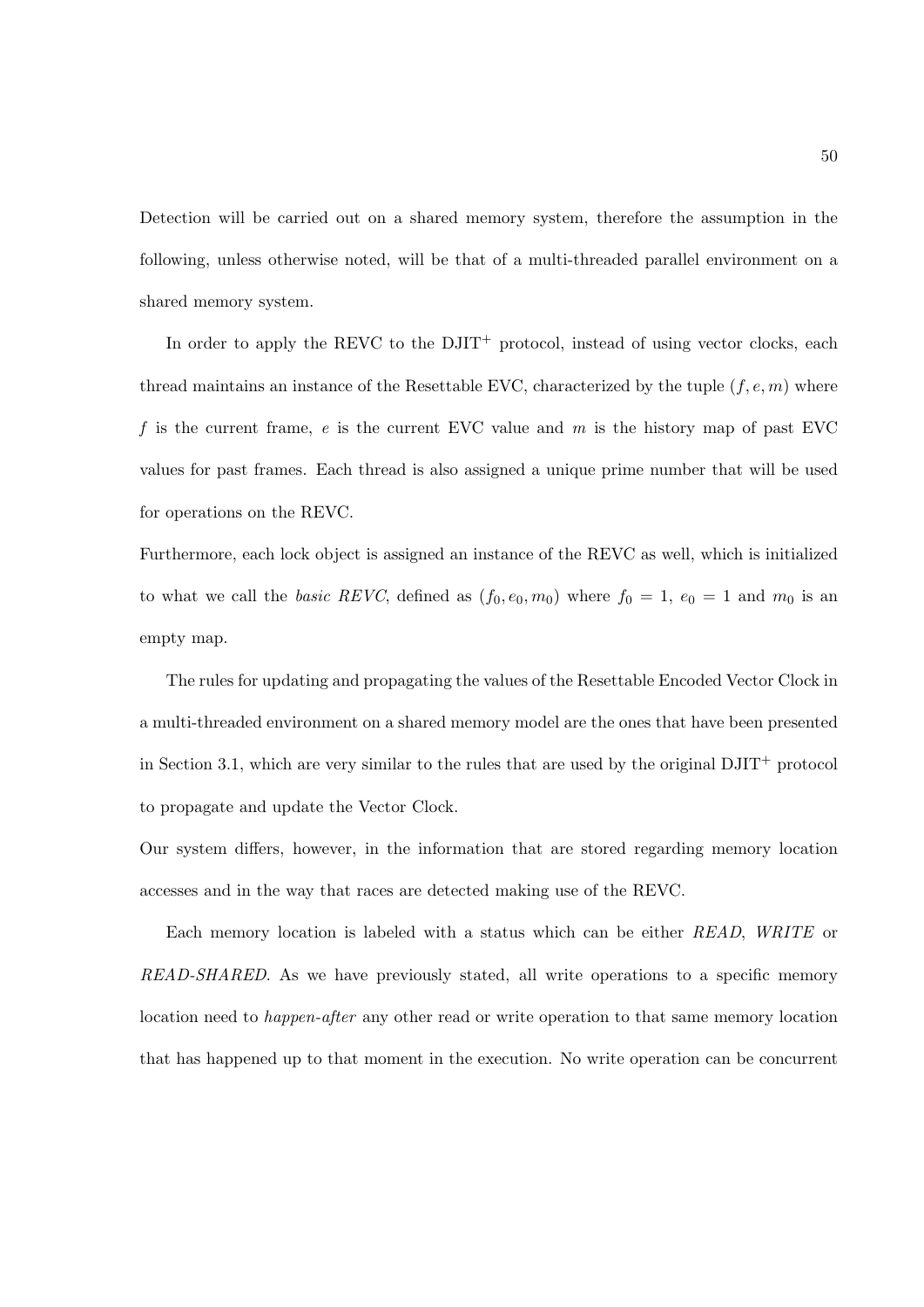with any other operation on the same memory location without generating a race condition. However, as we have pointed out, multiple read operations can be concurrent without generating races, therefore we need to address the possibility of memory locations which are in read-shared mode.

The status of the memory location traces the latest access operation which has been performed on it. The difference between the READ and the READ-SHARED modes is essentially that when a memory location is in READ mode, the latest operation has been a read which has surely *happened-after* all the operations that have preceded it. On the other hand, when the status is READ-SHARED, multiple concurrent read operations have been performed on the memory location, and as such they are all being tracked to ensure that no subsequent write operation can happen concurrently to any of those read operations.

Along with the described status, each memory location is labeled with the information of the REVC that are necessary to detect race conditions, as follows:

- READ or WRITE status: when the status of a memory location is labeled with either READ or WRITE, the latest operation performed on that memory location has been found to have happened-after all other previous operations, therefore only the current frame and EVC value of the REVC of the thread that has performed such operation are needed in order to be able to detect a possible concurrent operation and consequently a possible race condition
- READ-SHARED status: when the status of a memory location is labeled with READ-SHARED, multiple concurrent read operations have been performed, therefore a structure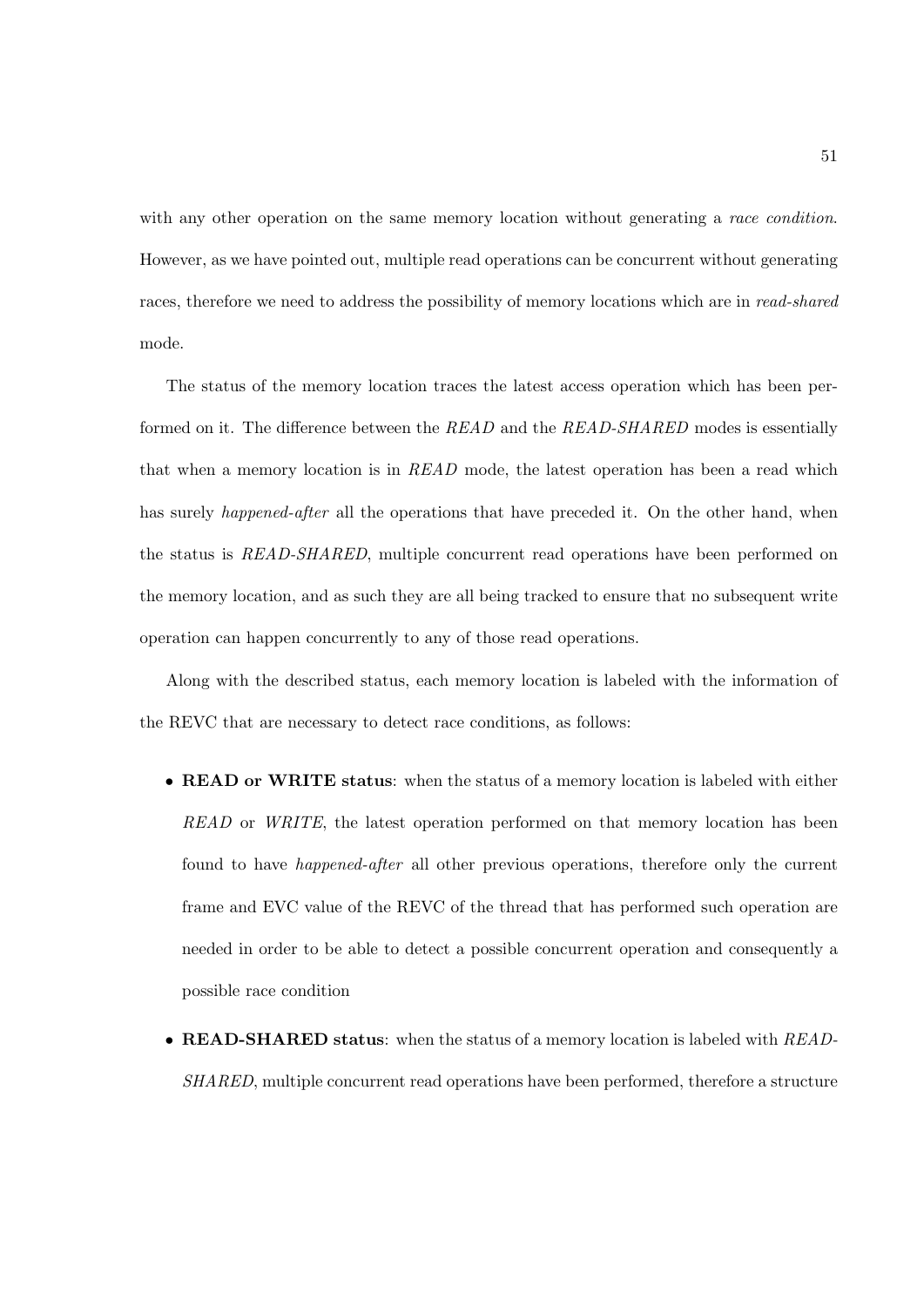needs to be saved containing for each read operation the current frame and evc value from the REVC of the thread performing it. Clearly, EVC values pertaining to the same frames can be merged together to reduce the amount of information that needs to be stored.

The first representation that has been described can be actually defined as a special instance of a Resettable EVC. Given the REVC representation as the tuple  $(f, e, m)$ , the structure that needs to be attached to a READ or WRITE status is simply an REVC that has  $f$  and  $e$ respectively set as the current frame and EVC value of the thread, while m is set as an empty map. The structure that needs to be attached to a READ-SHARED status, on the other hand, is a slightly modified instance of an REVC that contains the result of merging several REVCs of the previously described type. Therefore, the frame  $f$  and EVC value  $e$  of the result will contain the newest frame with the corresponding result of merging all the EVC values of that frame. The history map, on the other hand, will contain all previous frames that have been merged, with the corresponding EVC values that derive from merging all the EVC values of corresponding frames.

We also define a slightly different behavior for the *comparison* operation when applied to this latter structure. In such a case, in fact, it is necessary to apply the usual REVC comparison operation to all the frames contained in the defined structure, rather than just to one of them. This ensures that all the operations that are being tracked by the REVC instance have happened before the timestamp that is being checked.

We will now show how races can be identified using the Resettable Encoded Vector Clock. Let's suppose that thread t performing operation  $o$  with REVC  $(f, e, m)$  accesses a memory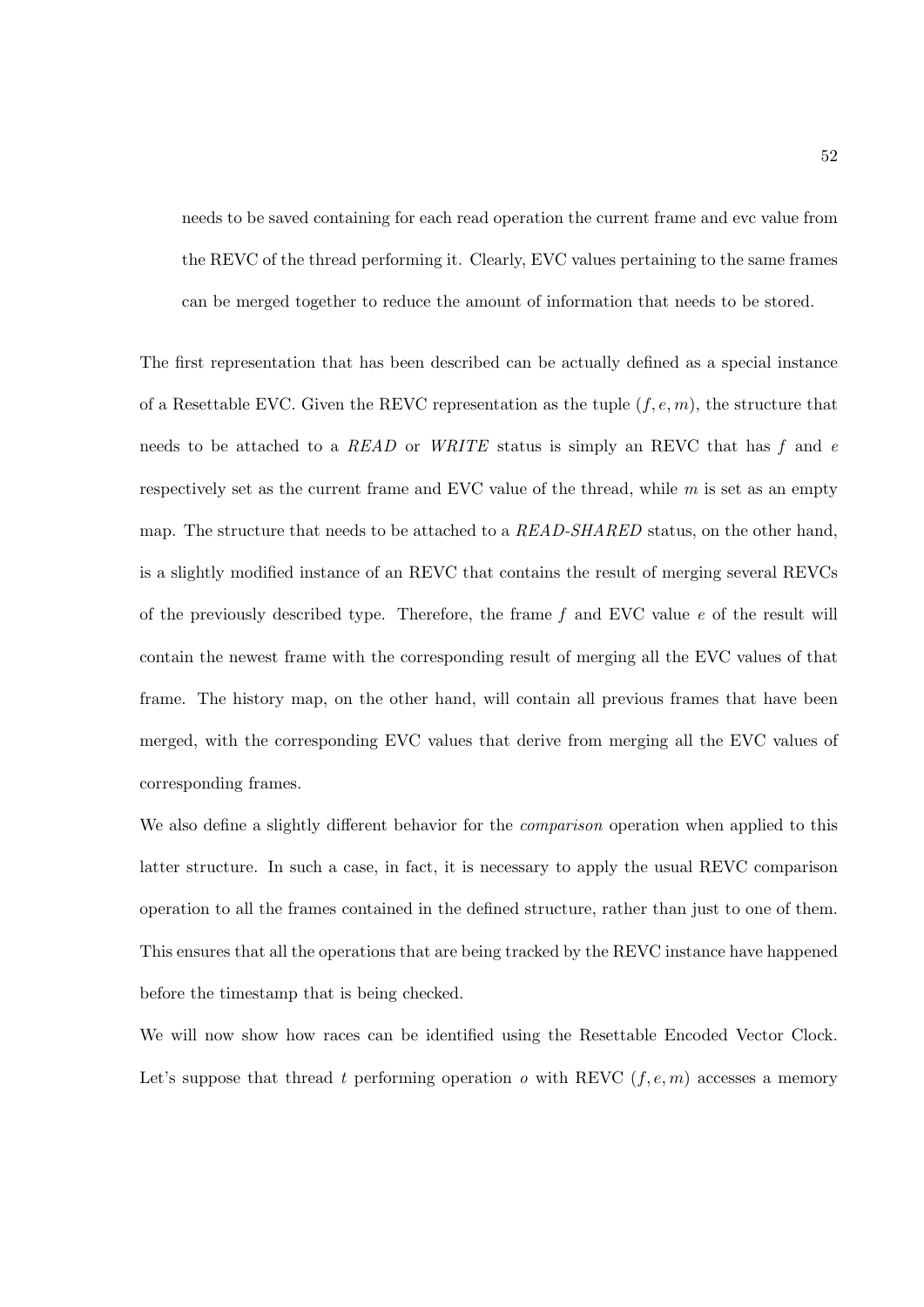location which is labeled with status s and REVC  $(f_1, e_1, m_1)$ . The following rules to detect race conditions apply:

• Read-Write race: if s is set as READ or READ-SHARED and the current operation being performed by t is a write operation, a Read-Write race is detected if it is not true that  $(f, e, m) \rightarrow (f_1, e_1, m_1)$ . Formally

$$
R-W\ race \iff (s == READ \lor s == READ-SHARED) \land o == WRITE \land \neg((f, e, m) \to (f_1, e_1, m_1))
$$
\n
$$
(5.1)
$$

• Write-Read race: similarly, if  $s$  is set as *WRITE* and the current operation being performed by t is a read operation, a Write-Read race is detected if it is not true that  $(f, e, m) \rightarrow (f_1, e_1, m_1)$ . Formally

$$
W-R\ race \iff s == \text{WRITE} \land o == \text{READ} \land \neg((f, e, m) \to (f_1, e_1, m_1))
$$
\n
$$
(5.2)
$$

• Write-Write race: finally, if  $s$  is set as  $WRITE$  and the current operation being performed by  $t$  is a write operation, a *Write-Write* race is detected if it is not true that  $(f, e, m) \rightarrow (f_1, e_1, m_1)$ . Formally

$$
W-W\ race \iff s == \text{WRITE} \land o == \text{WRITE} \land \neg((f, e, m) \to (f_1, e_1, m_1))
$$
 (5.3)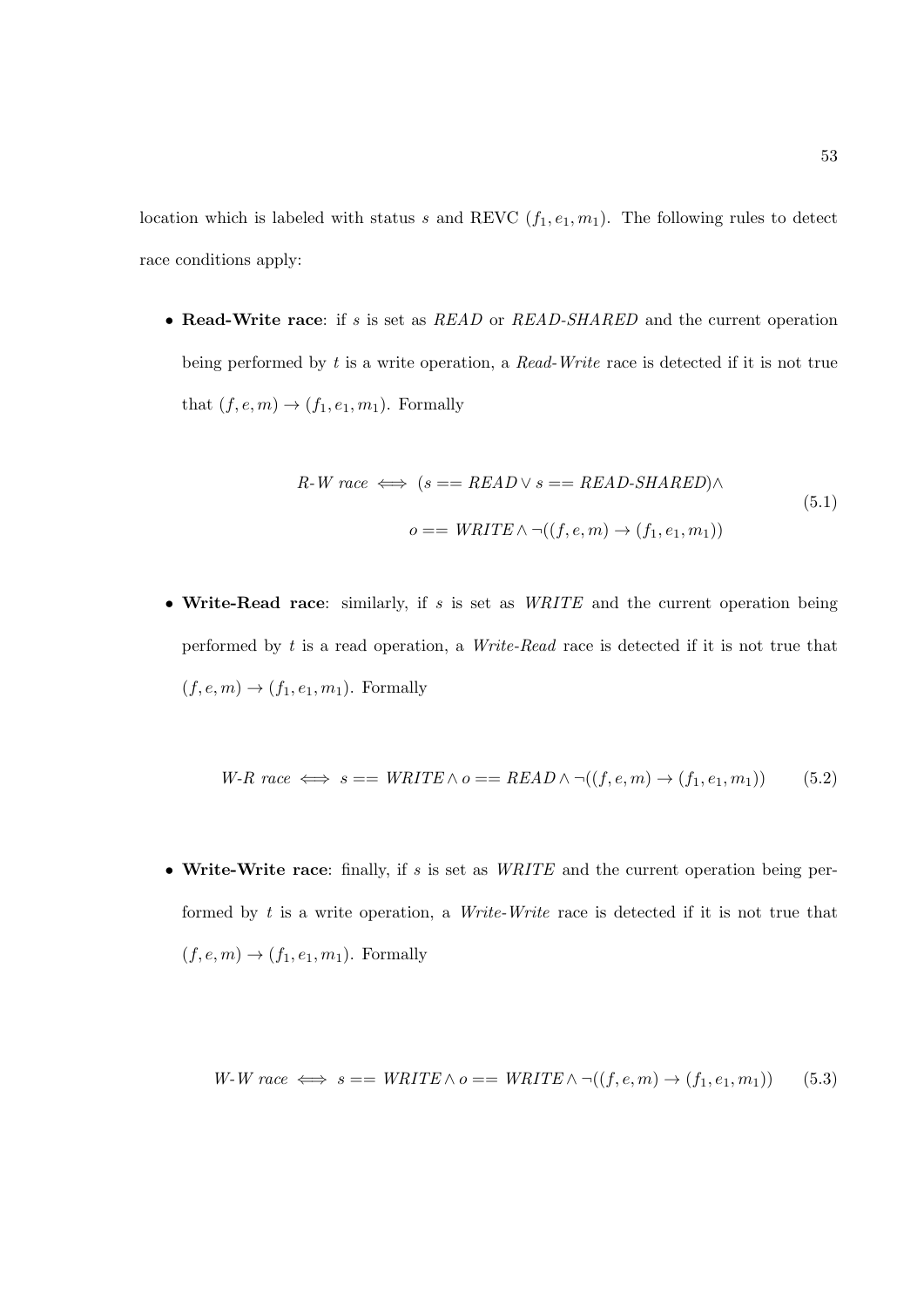Finally, after the thread performing an access to the memory location has tested the operation for possible races, it can update the information that are stored for that memory location. The update operations that are performed depend on the current status of the memory location and the type of access. Three different scenarios can be distinguished with different update rules, and they are detailed in the following.

- READ or WRITE status with following READ access: if the access type is READ and the operation that is being performed happens-after the previous operation stored at that memory location, a new REVC  $(f_1, e_1, m_1)$  can be created with  $f_1$  and  $e_1$  set as the thread's current frame and EVC values and  $m_1$  set as an empty map. The status of the memory location can then be set as  $READ$  and the new REVC can be stored in place of the previous one.
- READ, READ-SHARED or WRITE status with following WRITE access: similarly, if the access type is  $WRITE$  and the operation that is being performed happensafter the previous operation stored at that memory location, the same process can be followed. The new REVC is created as previously explained, but the status of the memory location is now set to WRITE.
- READ or READ-SHARED status with concurrent READ access: A slightly different update needs to be performed when the current status of the memory location is READ or READ-SHARED and the current access is a READ operation which is concurrent with the previous operation stored at the memory location. As we have stated previously, concurrent read operations are allowed and do not constitute a race condition,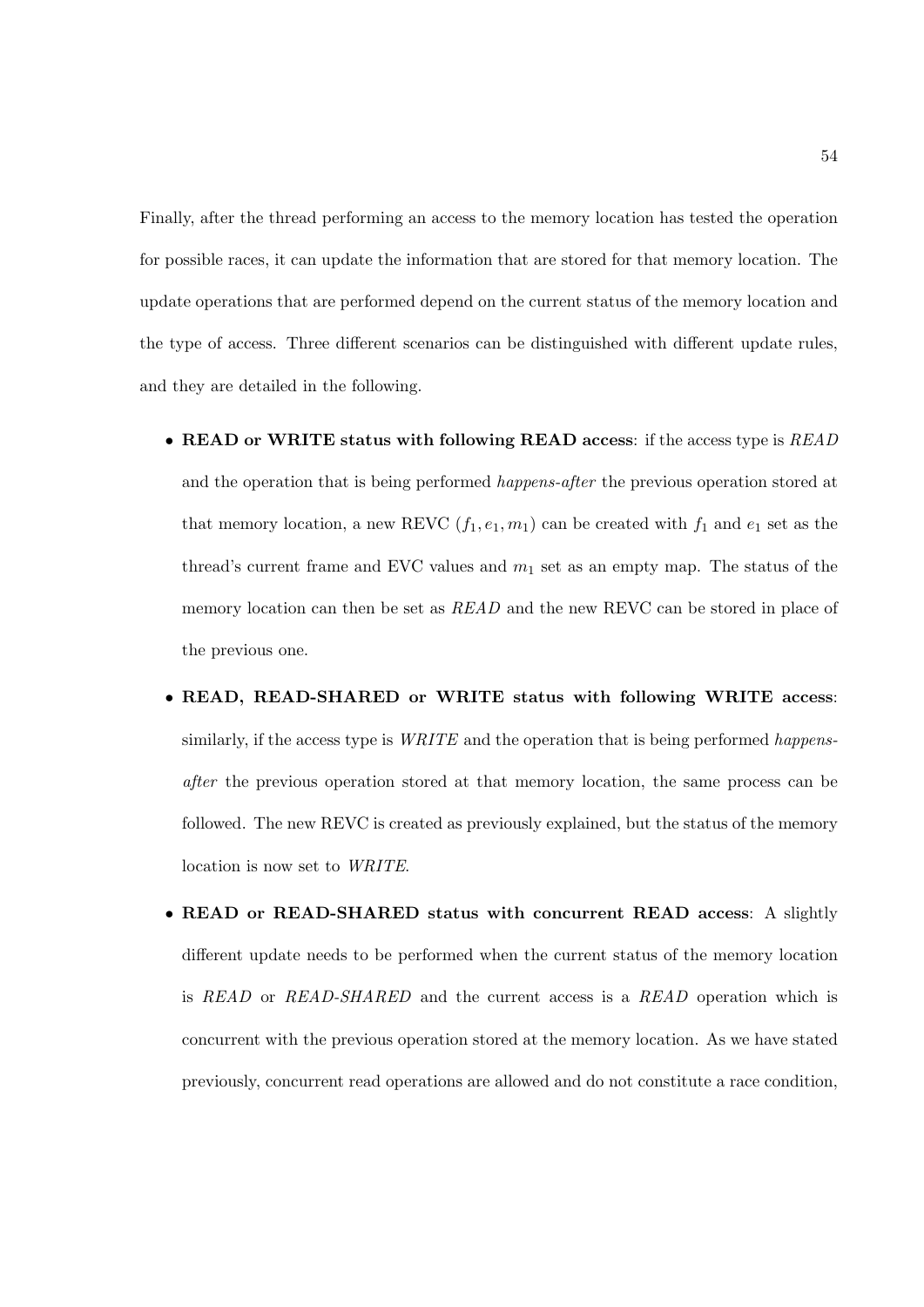however they all need to be tracked in order to be able to correctly identify future races in case a subsequent WRITE access is performed. This can be easily achieved using the merge operation of the REVC. A new Resettable EVC can be created with the same rules described for the other two scenarios and it can then be merged into the current REVC that is stored for that memory location. The merge operation will create a new REVC which will contain all the information needed to be able to track both the accesses. Finally, the memory location status is set to READ-SHARED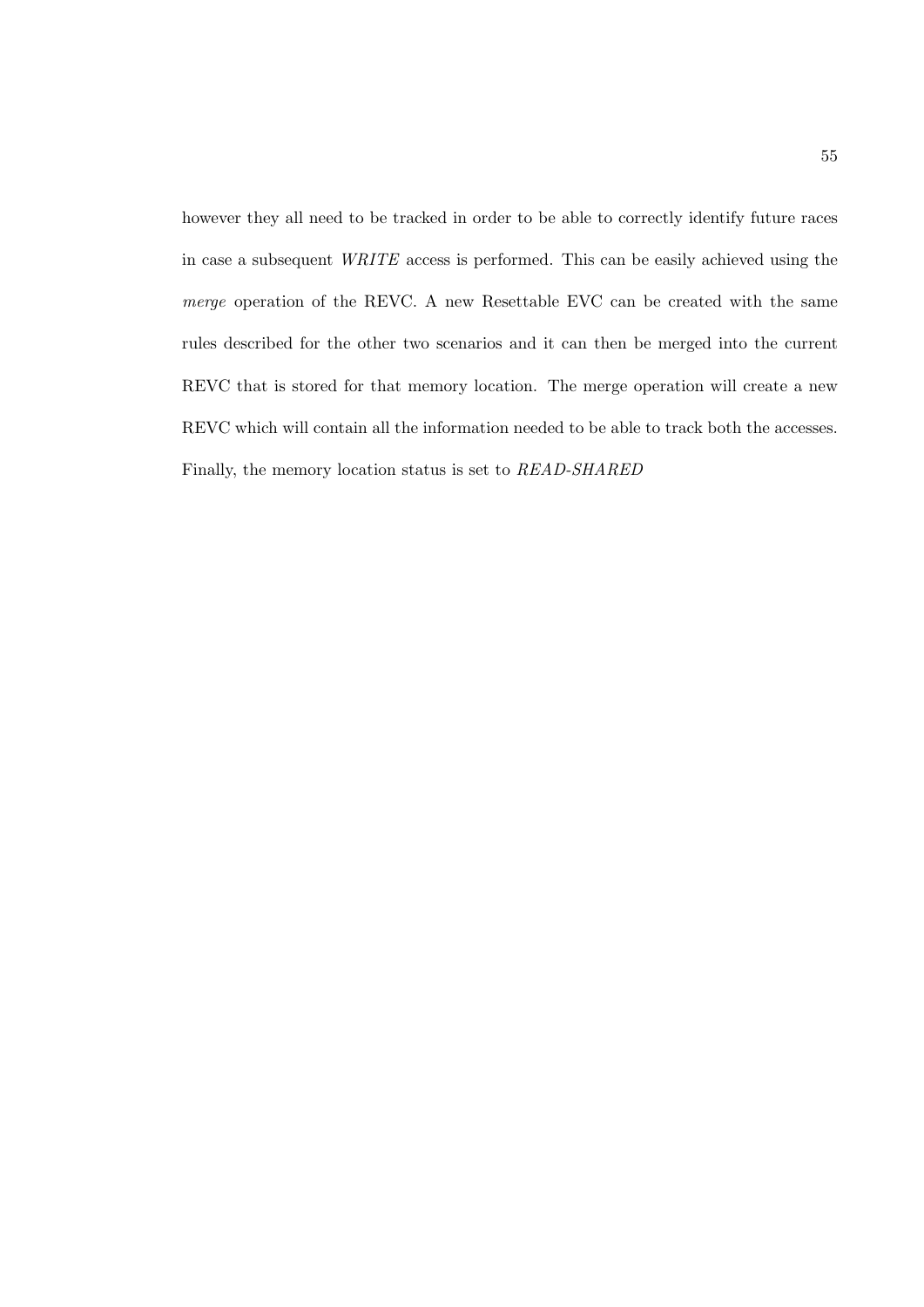# 5.2 REVC optimization techniques

The Resettable Encoded Vector Clock has been defined as a bounded solution, both in time and space requirements, only if its implementation can satisfy a contract that sets an upper bound on the maximum amount of information that is stored per REVC instance. In the previous section we presented the rules that allow the REVC to be used in place of a traditional vector clock in the DJIT+algorithm, but we made no assumptions on any constraint that needs to be enforced. Therefore, without adding any further modification to the protocol, the size of the REVC instances is allowed to grow unboundedly and possibly overflow the maximum amount of memory that is allocated for the application or incur significant overhead for *merge* operations, which, as it has been previously stated, is the only operation that depends on the size of the history map.

In practical cases, this might still be acceptable, especially for applications that exhibit a behaviour in which the REVCs have a very low growth rate, for example applications that have few synchronization points among the threads, and concentrate mainly on parallel work. Given the rules presented in the previous section, it can easily be seen that only synchronization instructions contribute to the growth of the clocks, while all other operations, particularly memory accesses, simply execute comparison operations, without modifying the values of the REVCs.

However, in general, the application of the protocol as it has been described in the previous sections carries with it the risk of incurring high memory growth and high overhead which can lead to poor performances. Therefore, two optimization techniques are proposed that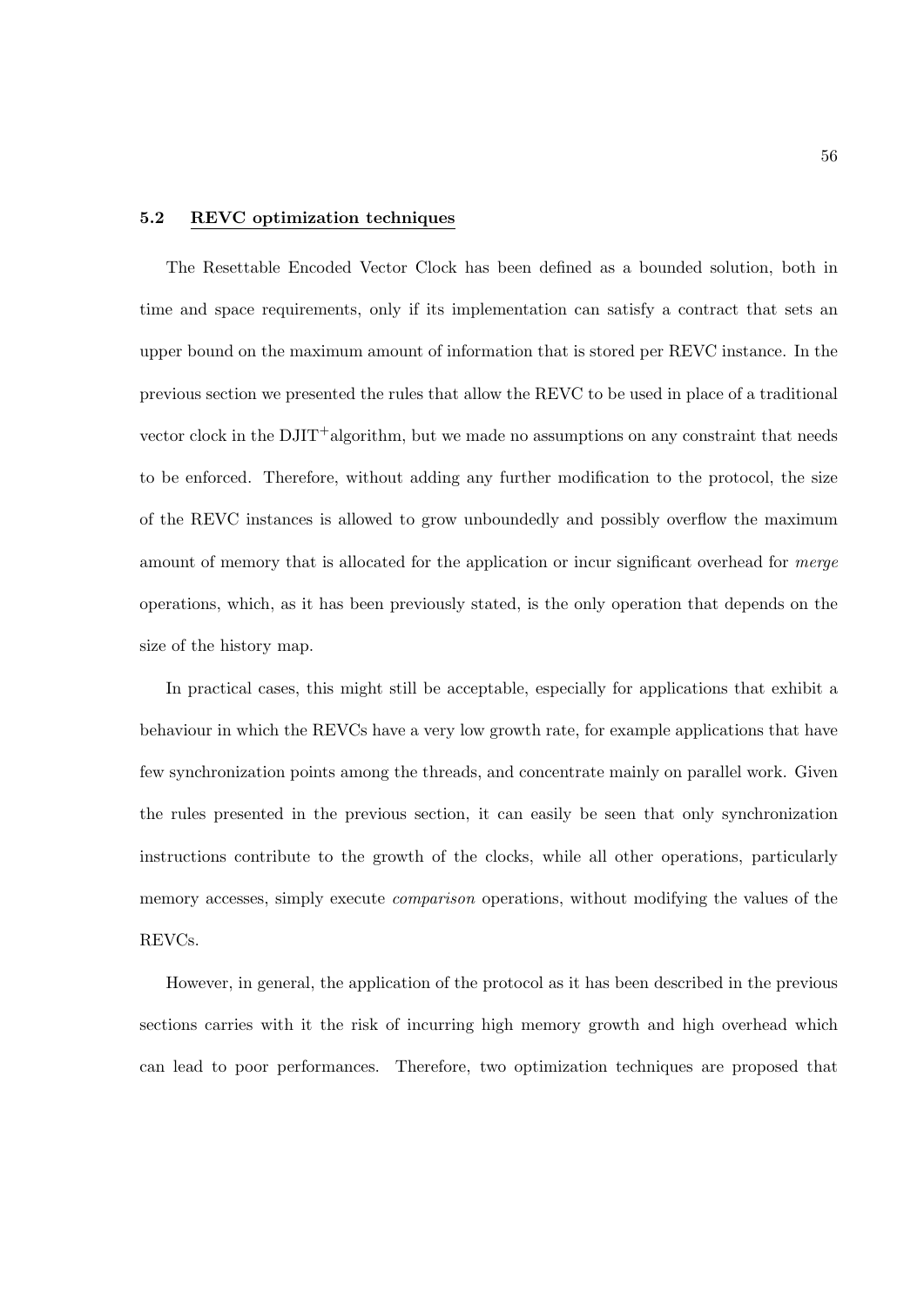aim at reducing both space and time overheads and improving overall performance of the implementation. Both techniques can be employed by themselves or in conjunction with each other and present a tradeoff that needs to be carefully evaluated to achieve the desired results.

## 5.2.1 Fixed Size Frame Window

The first optimization that is presented to the REVC protocol is the Fixed Size Frame Window (FSFW). This optimization derives directly from the contract that has been outlined in section 4.4.2 and allows to place an upper bound on the maximum number of frames that are stored in the history map of REVCs. This technique allows to reduce both time and space requirements. It is intuitive to see how, by storing only a limited amount of frames, the space requirement becomes bounded and can be arbitrarily reduced by choosing a smaller window value. Time requirements, on the other hand, are improved because the merge operation of REVCs is dependent on the number of frames that are present in the history map, and therefore, by ensuring that such number never grows past a given threshold, an upper bound can be placed also on the amount of instructions required to perform such operation.

The contract outlined by the REVC also claims that the results of using a Fixed Size Frame Window REVC with window size  $F$  are equivalent to those of an Unbounded REVC, as long as all pairs of timestamped events that need to be analyzed to establish causality relations, happen at most  $F$  frames apart one from the other. This has been formalized with Equation 4.3, which provides a boolean predicate that can establish whether any pair of events is comparable under a Fixed Size Frame Window REVC.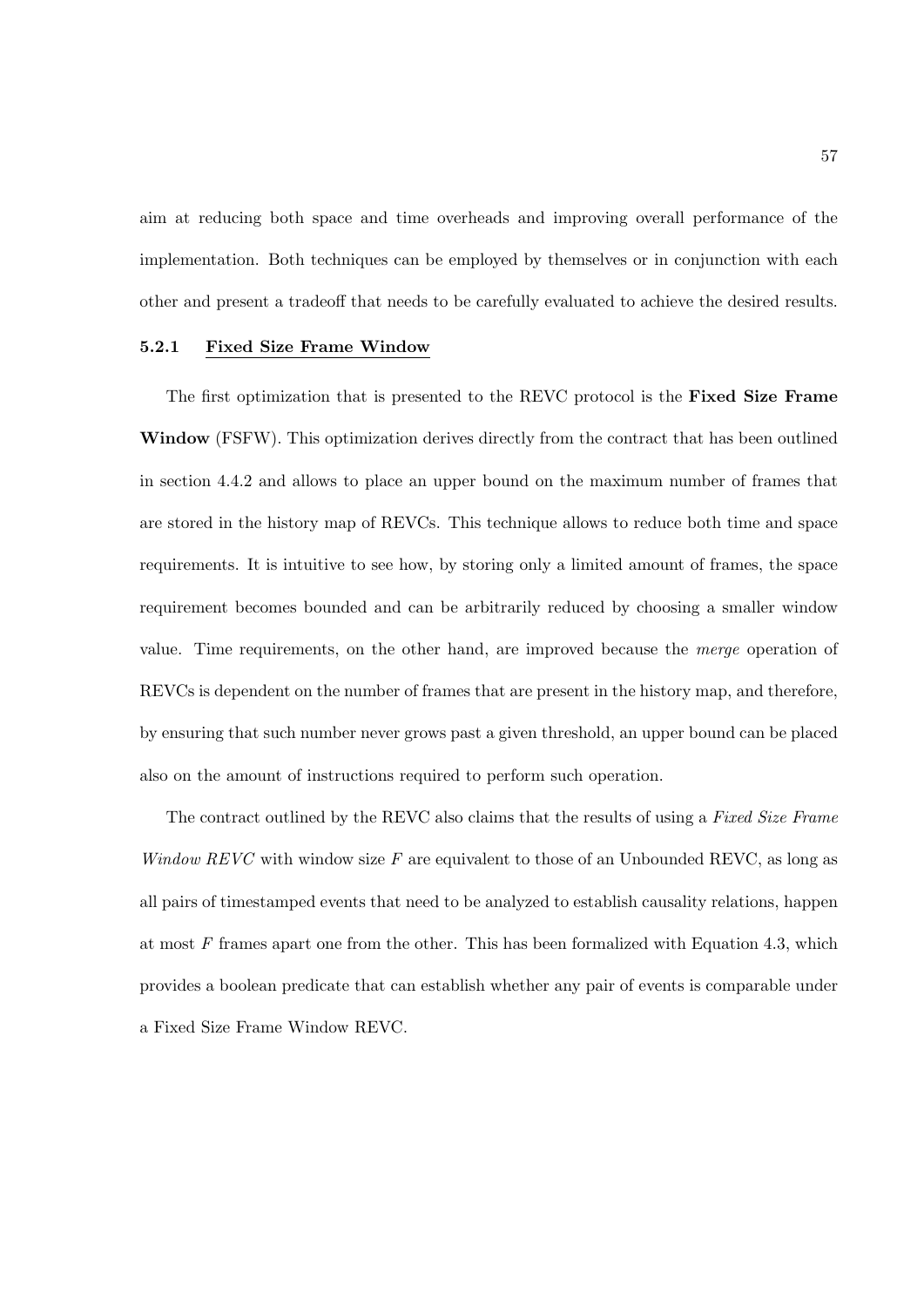The practical consequences of such a constraint on our utilization of the REVC in the Dynamic Race Detection protocol, are that, given a certain frame window size  $F$ , the protocol will only be able to detect races that happen within the last  $F$  frames. This is derived easily from the rules that have been previously presented. The comparison operation of the REVC is used in our modified version of the  $DJIT^+$  protocol only for race detection purposes, and any comparison operation always uses as one of the operands a thread's current clock value. Therefore, only when the two access events under investigation are comparable, as given by the defined predicate, a possible race condition can be analyzed. This means that races can be detected only if the previous access to the memory location has happened within the last  $F$ frames from the thread's current frame.

This optimization technique, therefore, clearly presents a tradeoff between performance and precision. If a lower the value of  $F$  is chosen, a lower number of frames needs to be stored and therefore a lower overhead is imposed on the merge operation. However, on the other hand, a lower window is available to detect races, and therefore races happening outside of such window cannot be detected. Viceversa, a higher value of  $F$  will incur higher penalties performance-wise but will allow a higher precision when detecting race conditions.

The intuition that stands behind the adoption of such an optimization, however, is the fact that a race condition, by definition, is a tentative access to a memory location by two threads which are accessing it **concurrently**, and is therefore highly probable that the two operations will happen within a low number of instructions one from the other, and most likely within a low number of synchronization points, which we have shown to be the operations that increment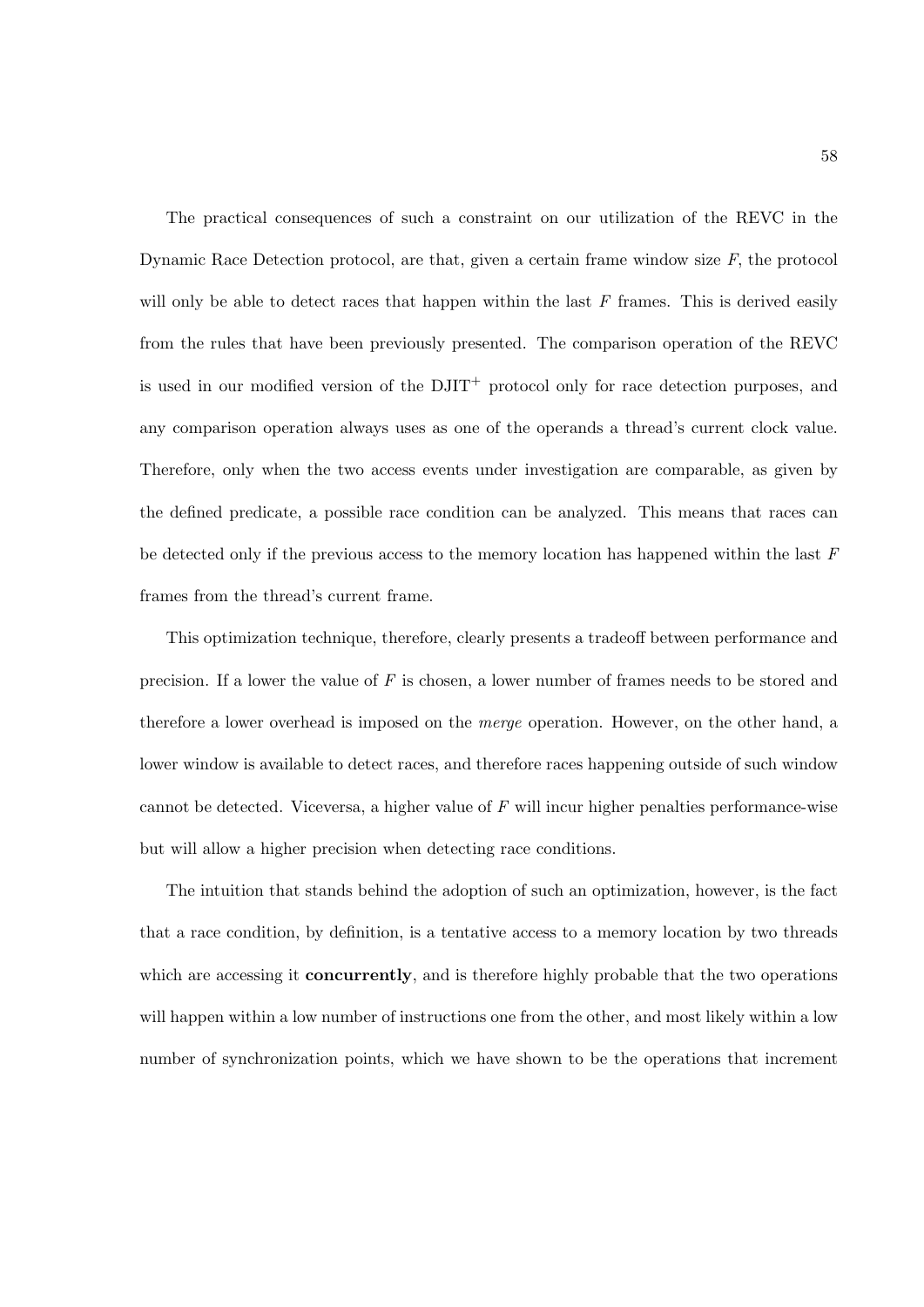the REVC timestamps. By selecting a fairly low value of  $F$ , we still allow a relatively high number of synchronizations to happen between the two accesses, and therefore we should still maintain a relatively high precision.

This intuition is confirmed by the data that we collected during our practical experimentation. In Section 5.4 we will present the results of our analysis and we will show that, despite choosing very low values of F, our system is still capable of detecting races with 100% precision over the suite of applications that we used for evaluation.

#### 5.2.2 Differential Merge Technique

The second optimization that is presented to the Resettable Encoded Vector Clock is the Differential Merge Technique (DMT). This optimization aims at reducing the impact that a high number of stored frames has on the merge operation. It derives from the observation that, based on the standard definition of the merge operation for the REVC, each time an instance of the Resettable EVC is merged into another, all the frames that are stored in the first timestamp's history map need to be merged with the corresponding frames in the second timestamp's history map. Merging such frames practically translates to performing the EVC merge operation, which is nothing more than finding the least common multiple among the two numbers. However, if the two values to be merged are  $e_1$  and  $e_2$ , and  $e_2$  is already a multiple of  $e_1$ , then merging  $e_1$  into  $e_2$  will not actually change the value of  $e_2$ , as the result of  $lcm(e_1, e_2) = e_2.$ 

Let us now analyze the following scenario: suppose that REVC  $(f_1, e_1, m_1)$  is merged into REVC  $(f_2, e_2, m_2)$ , then a number of instructions are executed and finally  $(f_1, e_1, m_1)$  needs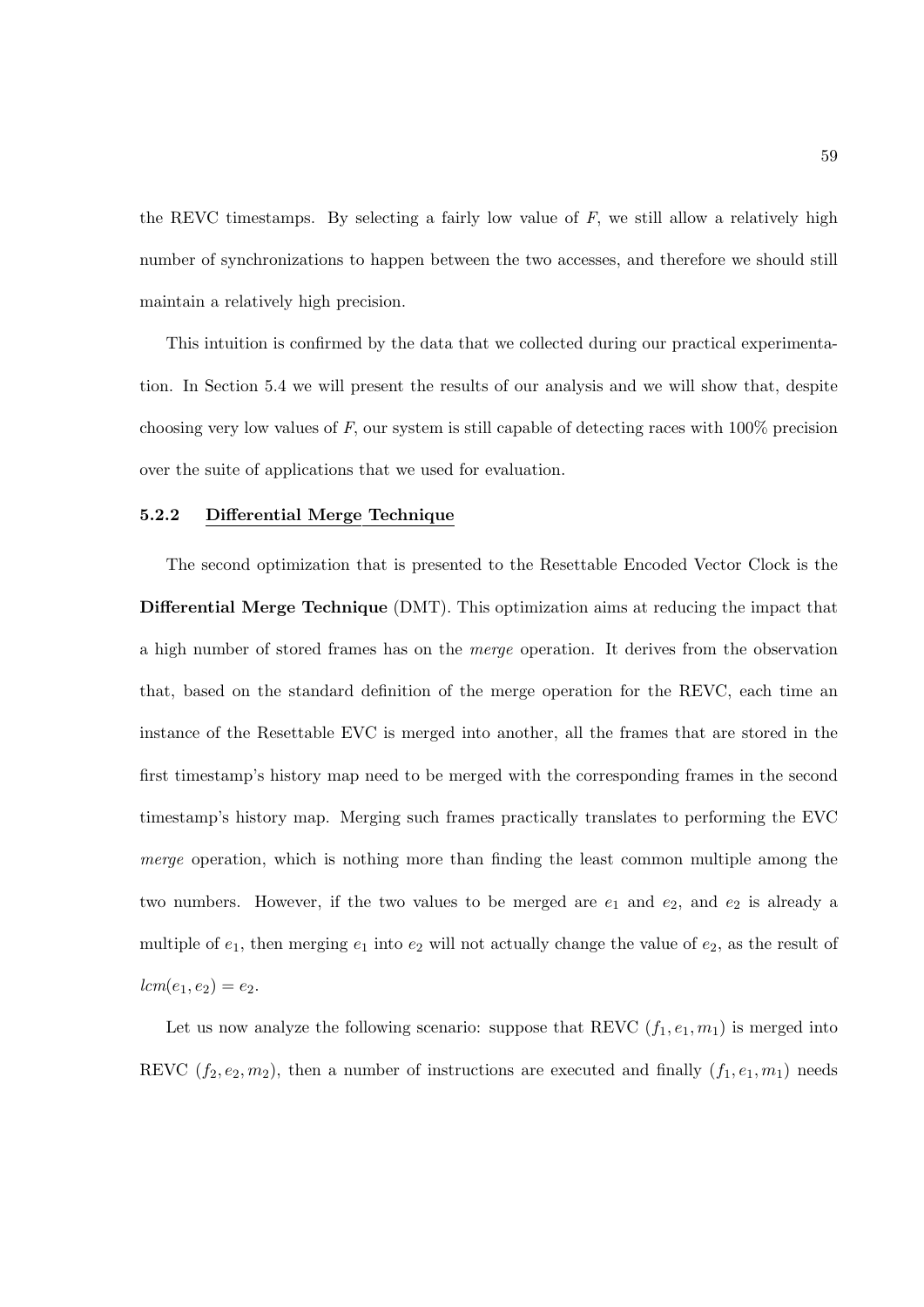to be merged again into  $(f_2, e_2, m_2)$ . When the *merge* operation addresses the history maps, most likely only a subset of the frames of  $m_1$  actually needs to be considered for merging. This is because, as stated, only the frames of  $m_1$  for which the EVC values have changed since the previous merge will produce a new result. For all other frames, however, the EVC values contained in  $m_2$  are already multiples of the corresponding values contained in  $m_1$ .

Building from this observation, we can also intuitively state that, as an execution progresses, older frames tend to not get updated anymore and therefore performing the least common multiple operation at every merge for all frames introduces an unnecessary overhead. A smarter merge operation can be defined, to reduce such overhead. We can also state, based on such observations, that its time complexity would become dependent on the number of stored frames only in the worst case scenario, while on average only a subset of such frames would need to be merged.

Clearly, however, to define such a smarter merge operation, each thread would also need to keep track of what frames inside its history map have been modified since the last merge operation with each other thread, which would result in a higher storage requirement. Furthermore, a new data structure would need to be defined, capable of tracking such information.

Once again, this optimization technique presents a tradeoff between space and performance. Let it be noted, however, that this optimization does not affect the precision of the protocol, as no assumptions are made on the events that can be compared, and therefore we claim that the results of using a REVC with Differential Merge are always equivalent to those of a traditional Resettable Encoded Vector Clock.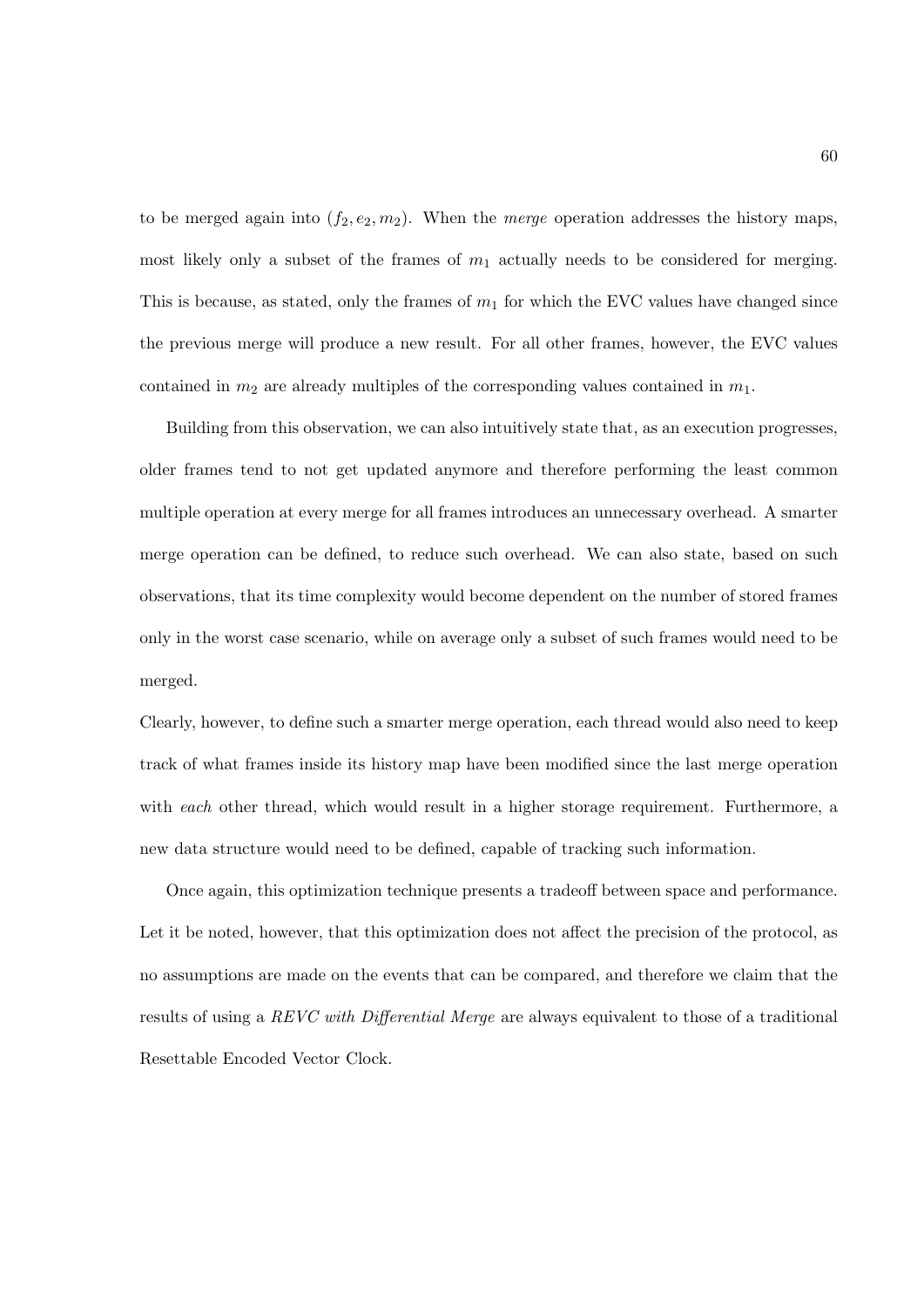We now define an enhanced version of the REVC, ready to be employed with the Differential Merge Technique. This extended REVC is defined as the tuple  $(f, e, m, d)$  where f is the current frame,  $e$  is the current EVC value,  $m$  is the history map of past frames and corresponding EVC values and finally  $d$  is a difference map, containing for each other thread a list of frames whose EVC value contained in  $m$  has been modified since the last merge into the REVC of such thread. Supposing that REVC  $(f_2, e_2, m_2, d_2)$  is to be merged into REVC  $(f_1, e_1, m_1, d_1)$ ,  $p$  represents the prime number of the current thread and its unique identifier, and  $M$  represents the merge operation for EVCs, Algorithms 6 and 7 define the new merge operation. The reset function remains unchanged and is defined in Algorithm 2.

Finally, to complete the formulation of the Differential Merge Technique, the rules to update the difference maps need to be detailed. In practice, to maintain such maps consistent, it is sufficient that at each update of an entry in the history map of a thread's REVC, that thread adds that frame to all lists that are present in the difference map. In such way, the thread is marking that frame as an updated one since the last merge operation with all other threads. Therefore, that frame will be picked up by any subsequent merge before being cleared again in the difference map.

It is worth noting that both the optimization techniques that have been described can be combined into a Resettable Encoded Vector Clock which has a Fixed Size Frame Window and also adopts only Differential Merging, so that, even if a lower number of frames is kept, they are still updated upon a merge operation only in case they have been modified since the previous merge operation with the same thread.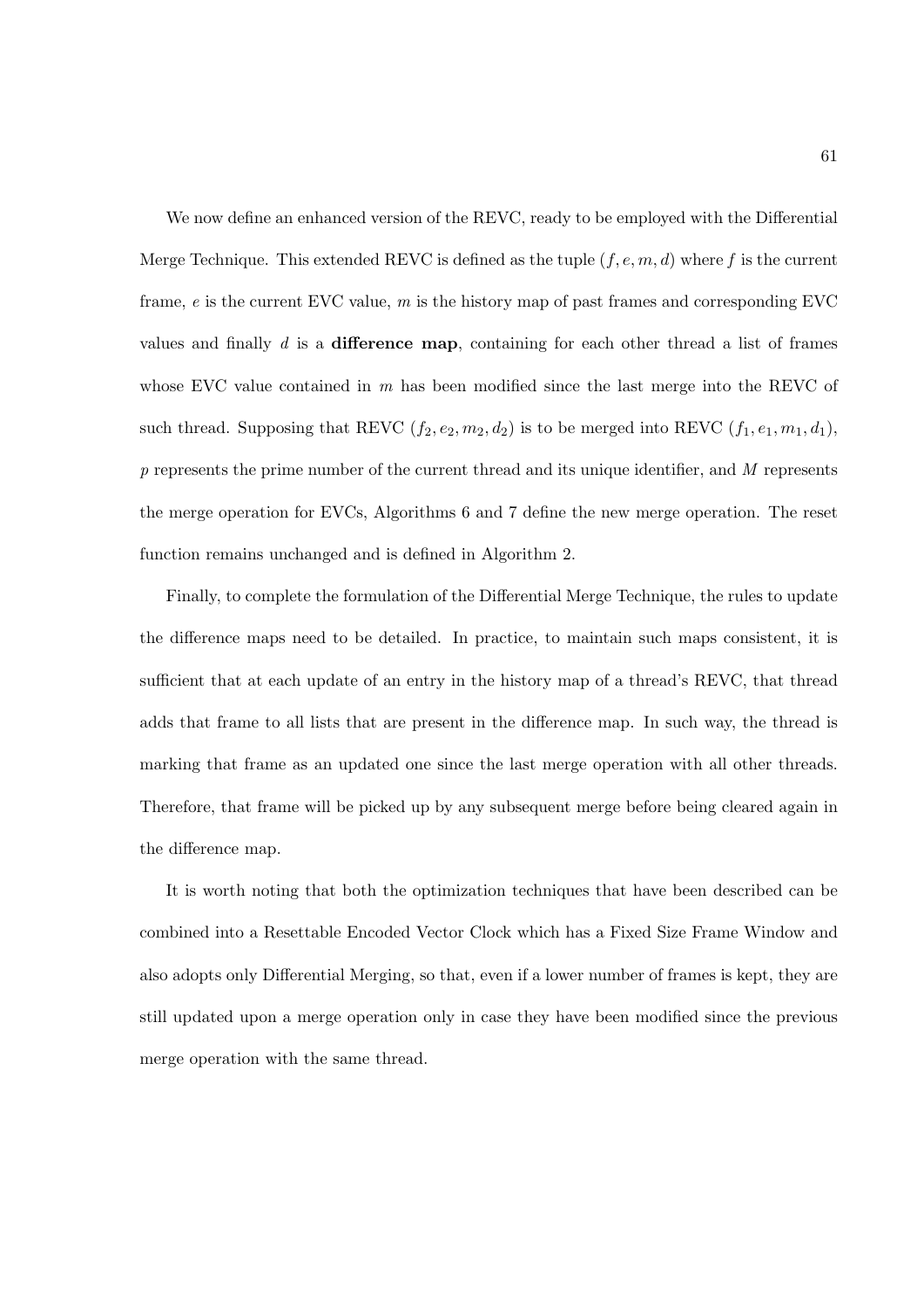Algorithm 6: Merge operation with Differential Merge Technique

```
Input : Two REVC instances (f_1, e_1, m_1, d_1) and (f_2, e_2, m_2, d_2), and a prime
               number p
   Output: The updated REVC instance
<sup>1</sup> if f_1 > f_2 then
2 | m_1.\text{put}(f_2, M(m_1.\text{get}(f_2), e_2));\begin{array}{c|c} \text{3} & m_1 = \text{historyMerge}(m_1, m_2, d_2, \, \textsf{p}); \end{array}4 else if f_2 > f_1 then
 = \, \ln m_1.put(f_1, e_1);6 f_1 = f_2;\tau \, | \, e_1 = e_2;\mathbf{s} | m_1 = \texttt{historyMerge}(m_1, m_2, d_2, \mathsf{p});9 else
10 temp = M(e_1, e_2);11 if overflow(temp) then
12 (f_1, e_1, m_1) = \text{reset}(f_1, \text{temp}, m_1, \text{p});13 else
14 e_1 = temp;
15 end
16 m_1 = historyMerge(m_1, m_2, d_2, \mathsf{p});
17 end
18 return (f_1, e_1, m_1, d_1);
```
# 5.3 Implementation

In Section 2.3.1 we presented the RoadRunner framework for dynamic analysis of Java programs. We showed how such framework is capable of instrumenting Java bytecode upon class loading, to enable the generation of an event stream during program execution that can be processed by an arbitrary backend tool to implement any dynamic analysis behavior.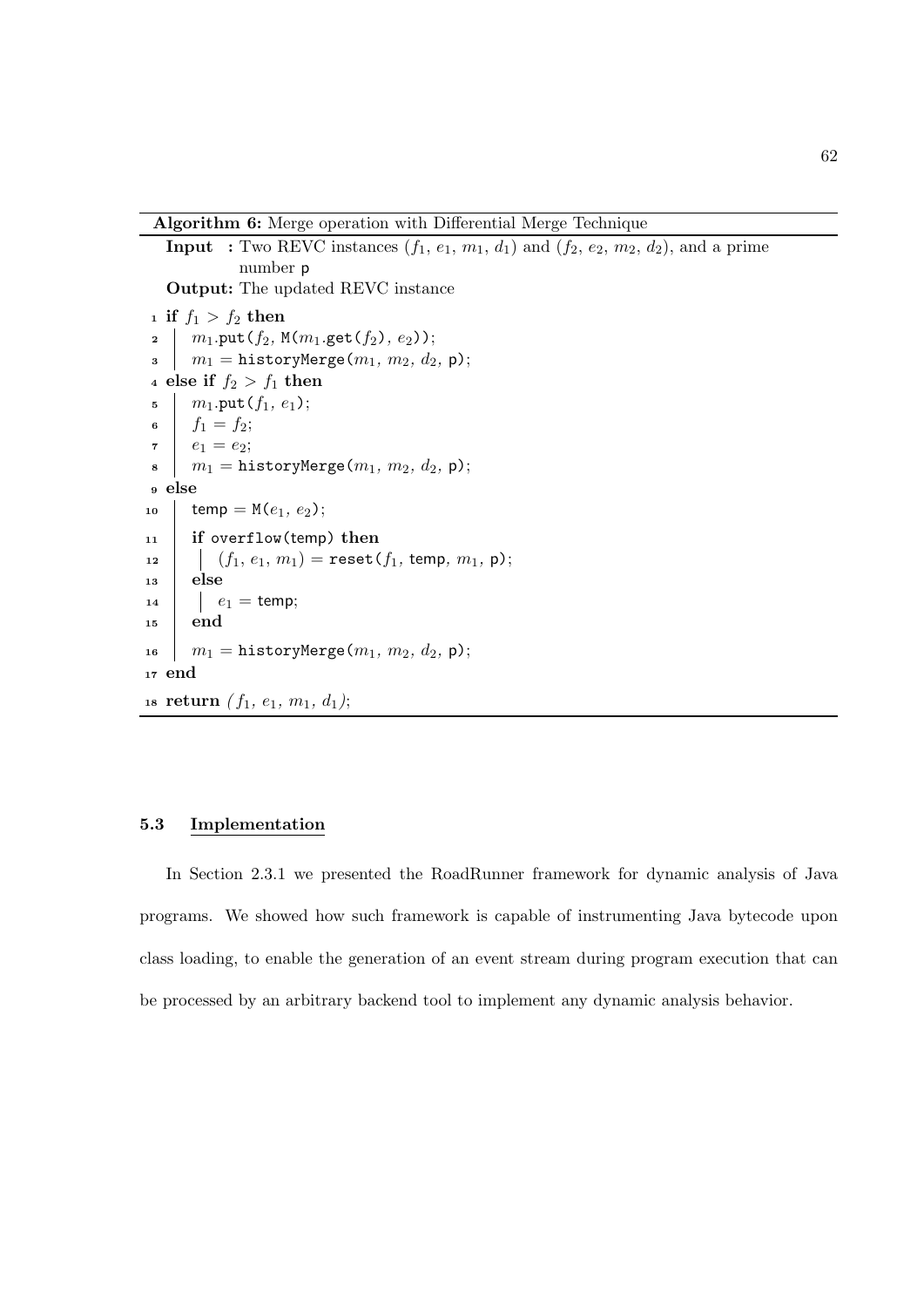Algorithm 7: historyMerge function with Differential Merge Technique

**Input** : Two history maps  $m_1$  and  $m_2$ , a difference map **d** and a unique id **p** 

```
Output: The merged history map
1 foreach f in d.get(p) do
2 if m_1 contains (f) then
\begin{array}{c|c} \mathbf{3} & | & | & m_1.\texttt{put}(\mathbf{f}, \, \mathtt{M}(m_1.\texttt{get}(\mathbf{f}), \, m_2.\texttt{get}(\mathbf{f}))))\end{array}_4 else
5 \mid m_1.\text{put}(f, m_2.\text{get}(f));6 end
7 end
s d.get(p).empty();
9 return m_1;
```
Our implementation of the modified DJIT<sup>+</sup> protocol using the Resettable Encoded Vector Clock was built on top of the RoadRunner framework. We extended the software to build a new backend tool capable of processing the event stream to exercise the behaviour that was described in Section 5.1.

The tool defines callbacks for all the events that need to be monitored for the protocol to work correctly. In particular, synchronization operations that exploit lock objects are processed, to allow the tool to update the information contained in the REVC instance connected with such objects as previously explained. The synchronization primitives provided by the Java programming language that make use of lock objects are acquire and release of locks, wait and notify operations which are used by threads to implement condition variables. Furthermore, fork, start and join operations are used to create new threads or wait for their termination.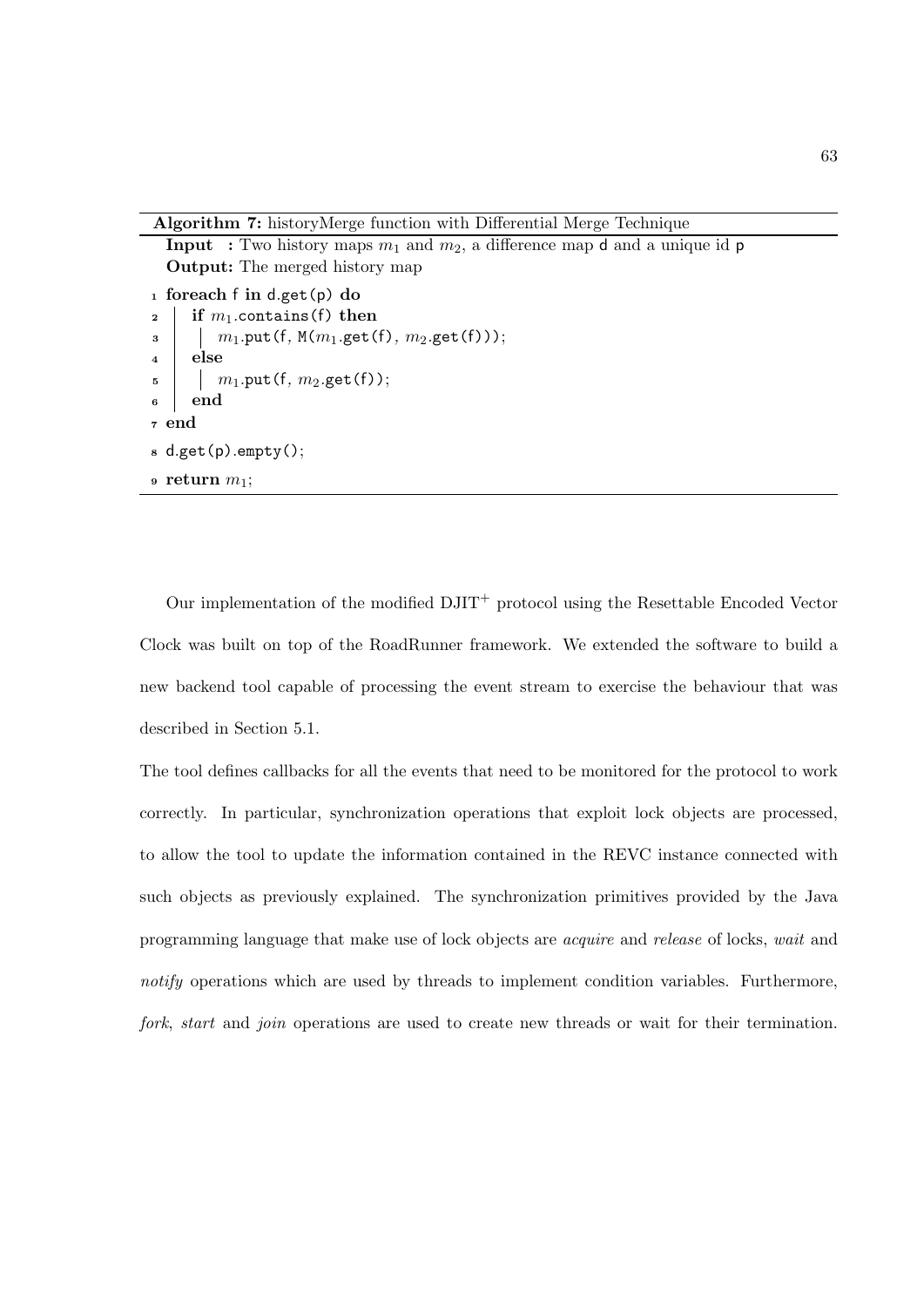Finally, access operations to all types of memory locations clearly need to be tracked, as they represent the events that are under scrutiny by the tool to identify race conditions.

RoadRunner provides each thread object, lock object and memory location with a data structure to store tool-specific information. Our tool customizes such data structures to include the possibility of storing an REVC instance. In particular, for threads, a complete instance of the REVC is necessary, along with a unique prime number that allows the thread to perform all needed operations on the REVC, while the program is executing. Lock objects need a complete instance of the REVC as well, but they don't need to be assigned a unique prime number as they only need to store specific timestamps, but never need to perform local tick operations on the REVCs that they are storing. Finally, memory locations need to store a timestamp as well, like lock objects, but they also need to track the current status of that memory location, either READ, WRITE or READ-SHARED, as it has been detailed in previous sections. As a further optimization, when the status is either  $READ$  or  $WRITE$ , the identifier of the thread performing the latest operation is also stored. This information allows for a slightly faster processing, as, when an access operation performed by thread  $t$  is under scrutiny, if the previous operation had also been performed by thread  $t$ , no further checks on the values of the REVCs are necessary as the operation necessarily happens-after the previous one, because of the intrinsic program order.

A class defining the REVC and its operations has been created, and instances of such class are attached to each data structure that needs to be enabled to manage REVCs. We defined the EVC value e contained in each REVC instance to be representable as an integer over 32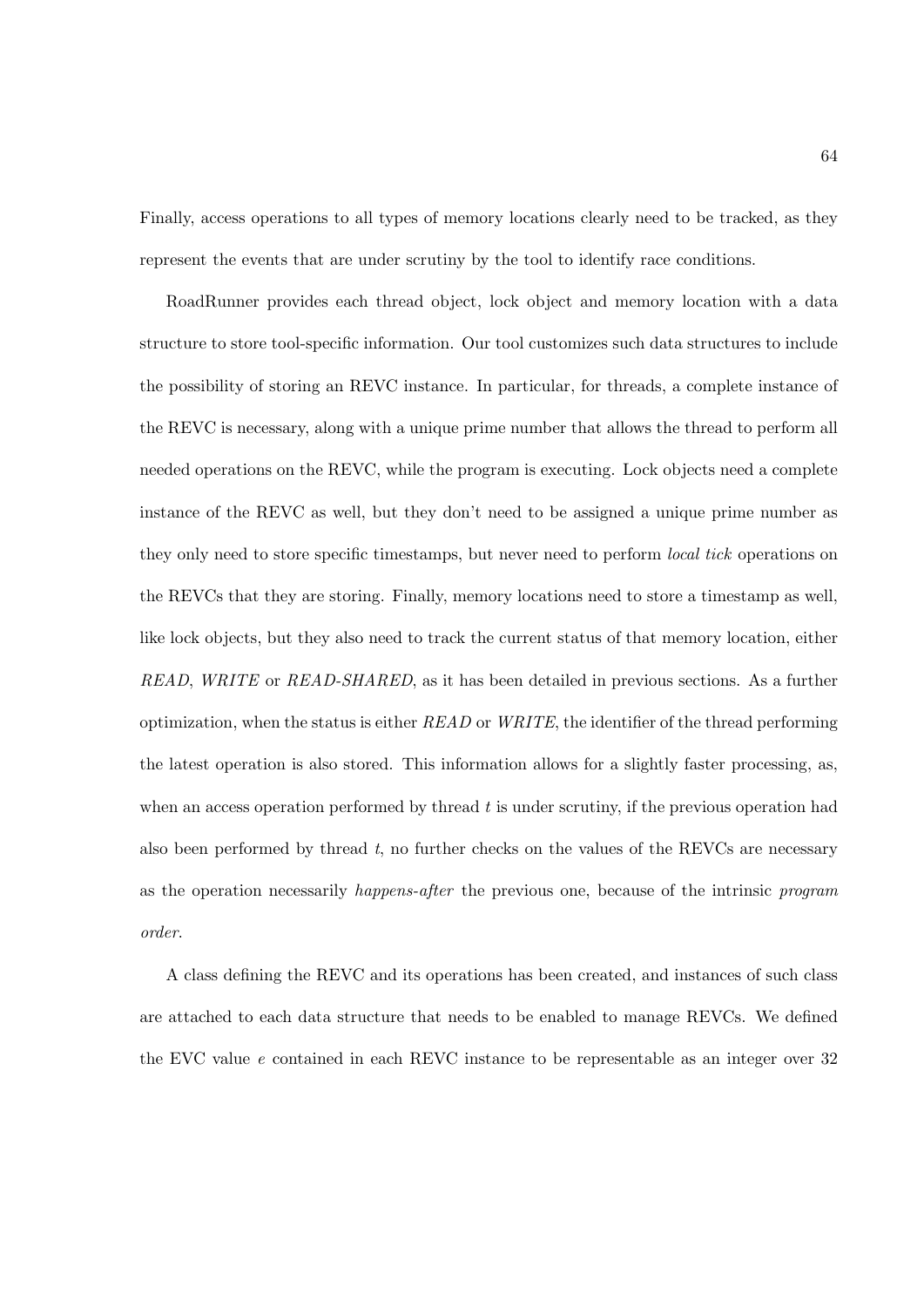bits. Therefore, the threshold of n bits, whose overflow triggers the reset operation, is set as 32 bits. When a callback is invoked, the payload containing information on the event is accessed and the data structures attached to the actors of the event are retrieved. Finally, the callback performs the requested operations to implement the behavior of the modified  $\text{DJIT}^+$  protocol. Algorithms 8 and 9 detail simplified versions of the acquire and release operations, to present an example of such callbacks.

Finally, simplified code for the management of the memory access operation is presented by Algorithm 10 to show how the tool can analyze and detect race conditions.

| <b>Algorithm 8:</b> The callback for the acquire event                  |  |  |  |  |  |
|-------------------------------------------------------------------------|--|--|--|--|--|
| <b>Input</b> : An event object event                                    |  |  |  |  |  |
| 1 function acquire (event)                                              |  |  |  |  |  |
| threadREVC = $getREVCF or Thread(event.getThreadId());$<br>$\mathbf{2}$ |  |  |  |  |  |
| $lockREVC = getREVCForLock(event.getLock());$<br>$3^{\circ}$            |  |  |  |  |  |
| threadREVC.merge(lockREVC);<br>$\overline{4}$                           |  |  |  |  |  |
| 5 end                                                                   |  |  |  |  |  |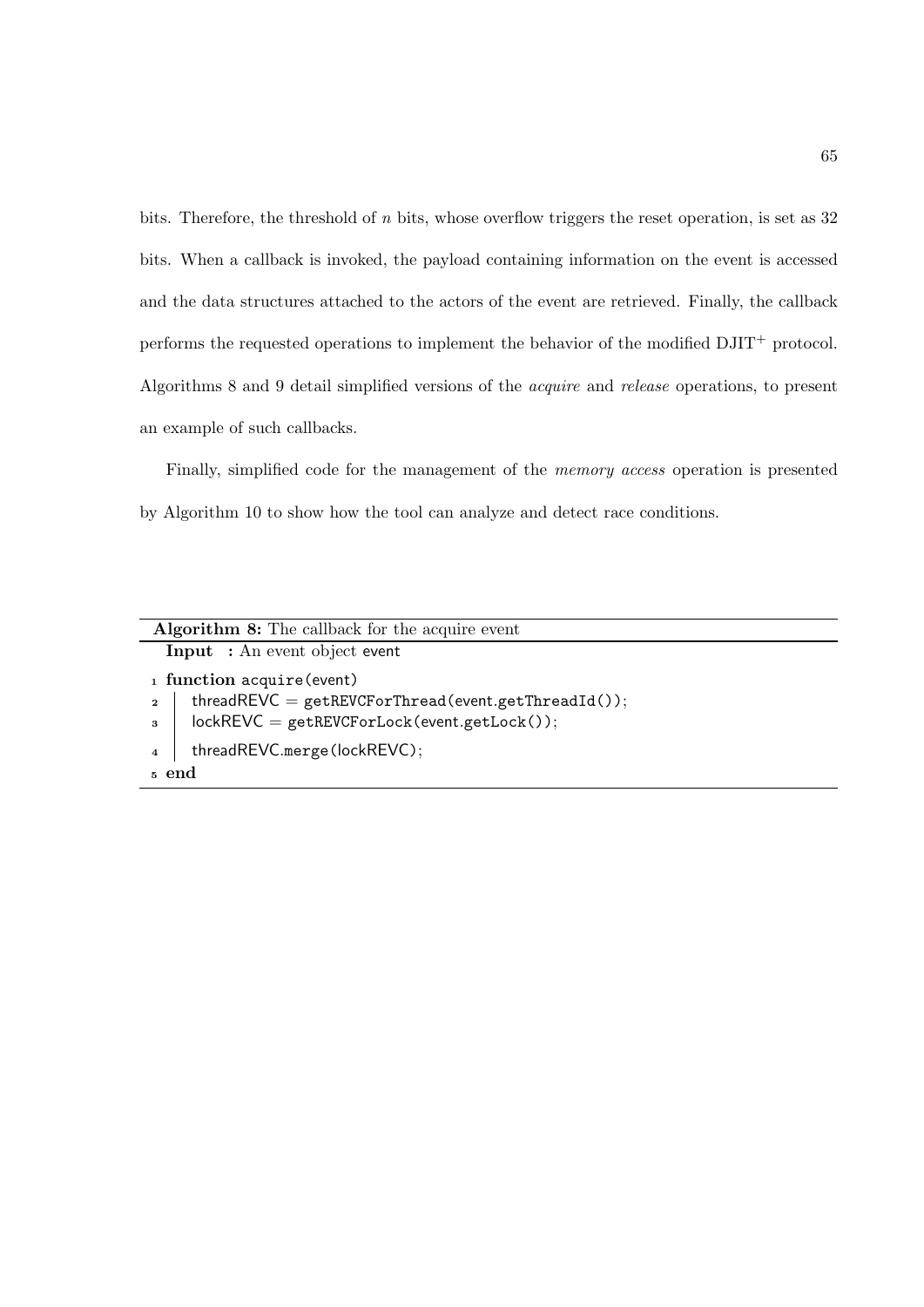Input : An event object event

<sup>1</sup> function release(event)

```
threadREVC = getREVCForThread(event.getThreadId());
```
 $\sigma$  lockREVC = getREVCForLock(event.getLock());

```
4 | lockREVC.merge(threadREVC);
```

```
5 threadREVC.localTick();
```

```
6 end
```
## 5.4 Evaluation

In this section we aim at analyzing and evaluating our solution in terms of performance, by comparing it to the other tools that have already been developed for Dynamic Race Detection.

In order to be able to provide a fair evaluation of our system with respect to the traditional  $\text{DJIT}^+$  protocol, we also developed an implementation of  $\text{DJIT}^+$  on the RoadRunner framework. FastTrack, on the other hand, was already implemented on top of RoadRunner, as it has been studied and developed by Flanagan and Freund as well.

The applications that were chosen for evaluation are a subset of the applications that are found in the DaCapo Benchmarking Suite [19] and the Java Grande Benchmarking Suite [20]. Those two suites are composed of Java programs that have been designed to emulate nontrivial loads and be representative of intensive calculations. The applications that have been chosen exhibit multi-threaded behaviour and very diverse semantics, in order to be able to test the system on a relatively complete set of programs ranging from a very high usage of synchronization to a high parallelization of the workload.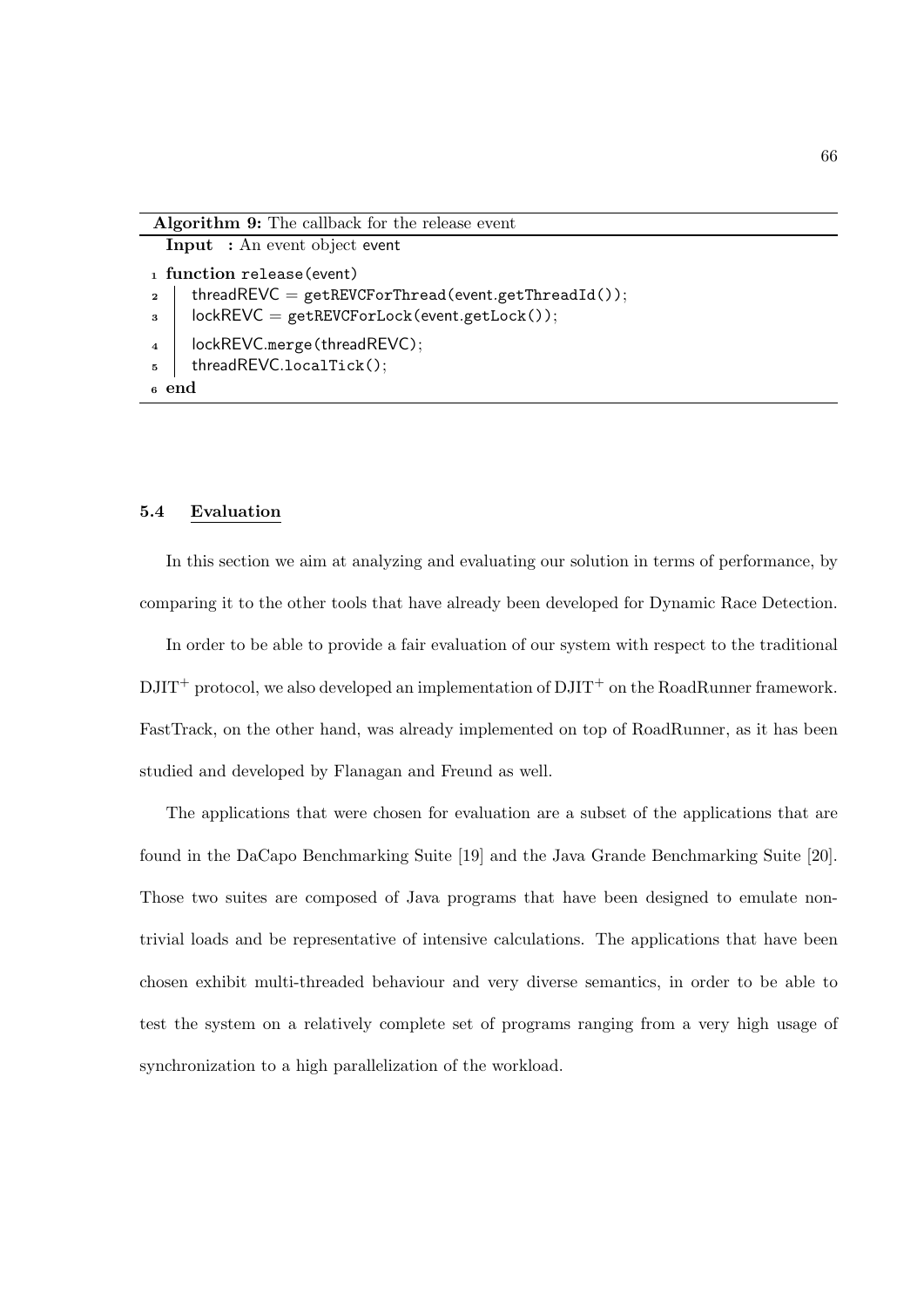Algorithm 10: The callback for the access event

Input : An event object event

<sup>1</sup> function access(event) 2 | threadREVC = getREVCForThread(event.getThreadId());  $3 \mid$  memInfo = getDataStructureForMemoryLocation(event.getMemoryLocation()); 4 if event. is Write () then  $5$  | eType = Type.WRITE;  $6 \mid$ else  $eType = Type. READ;$ <sup>8</sup> end  $\theta$  if memInfo.tId == event.funcGetThreadId then  $_{10}$  | memInfo.type = eType;  $11$  memInfo.revc = threadREVC.copyCurrentFrame();  $_{12}$  return; <sup>13</sup> end  $_{14}$  if eType  $==$  Type.WRITE then 15 **if threadREVC.happensAfter(memInfo.revc) then**  $_{16}$  | | memInfo.type = eType;  $17$  memInfo.revc = threadREVC.copyCurrentFrame();  $18$  memInfo.tld = event.funcGetThreadId;  $_{19}$  | else 20 | | reportRace(memInfo.type  $+$  " - WRITE race");  $_{21}$  end  $_{22}$  else  $23$  if threadREVC.happensAfter(memInfo.revc) then  $24$  | | memInfo.type = eType;  $25$  | | memInfo.revc = threadREVC.copyCurrentFrame();  $_{26}$  memInfo.tld = event.funcGetThreadId;  $27$  else if memInfo.type == Type.READ or memInfo.type == Type.READ-SHARED then  $_{28}$  | | memInfo.type = Type.READ-SHARED; 29 | | memInfo.revc.merge(threadREVC.copyCurrentFrame());  $_{30}$  | | memInfo.tId = -1;  $31$  else  $\begin{array}{c|c|c|c} \text{32} & \text{} & \text{} \\ \text{23} & \text{} & \text{} \\ \text{34} & \text{} & \text{} \\ \text{45} & \text{} & \text{} \\ \text{56} & \text{} & \text{} \\ \text{57} & \text{} & \text{} \\ \text{58} & \text{} & \text{} \\ \text{59} & \text{} & \text{} \\ \text{58} & \text{} & \text{} \\ \text{59} & \text{} & \text{} \\ \text{58} & \text{} & \text{} \\ \text{59} & \text{} & \text{} \\ \text{$  $33$  end  $34$  end <sup>35</sup> end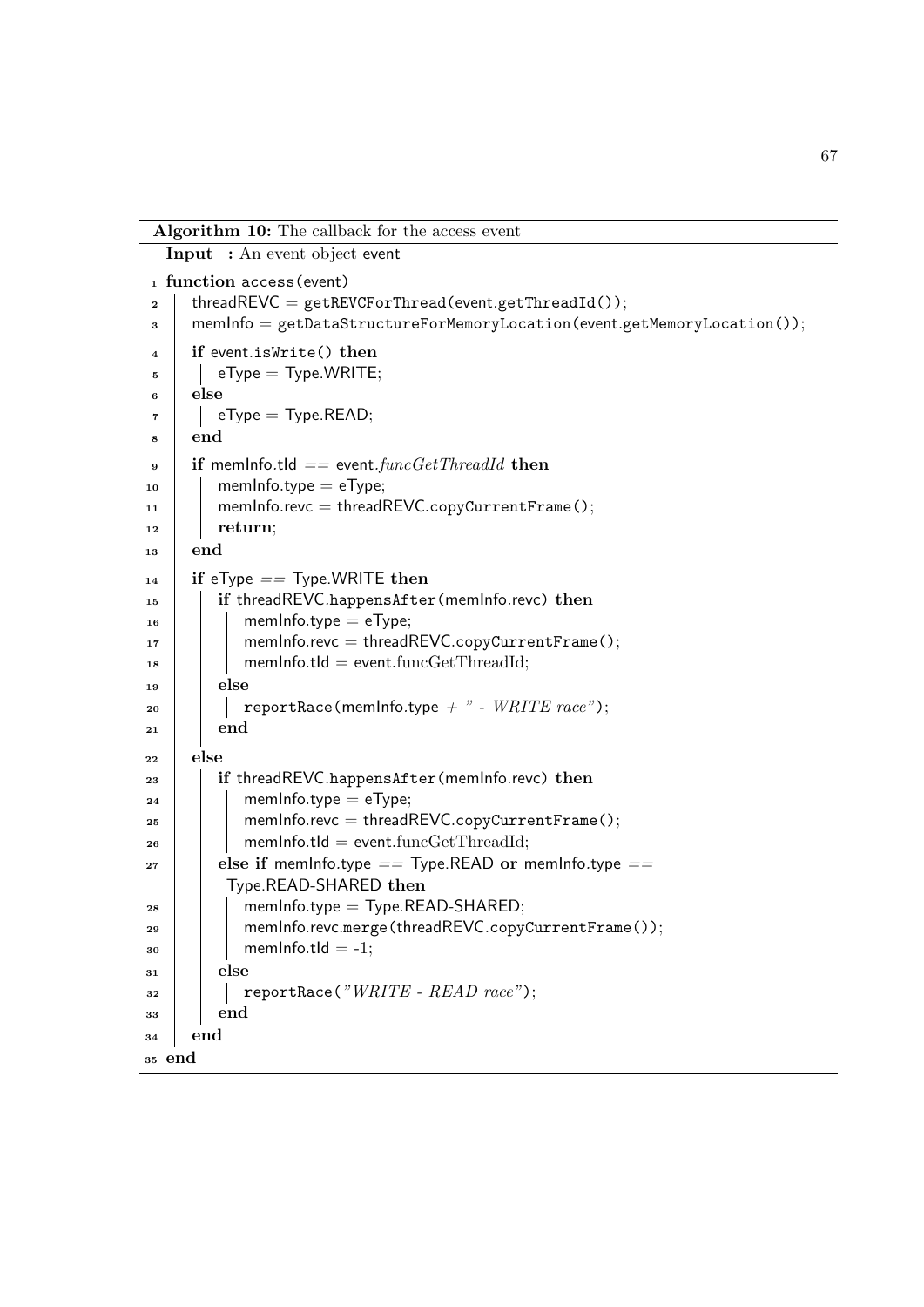All experiments have been carried out on a system with a Dual-Core Intel i7 2.8 GHz processor and 12 GB of RAM running Linux Ubuntu 18.04 and Java 8.

Table I details the number of threads that are run in parallel by each of the chosen applications. Our modified version of  $DJIT^+$  that exploits the Resettable Encoded Vector Clock has been tested with several configurations, aimed at comparing the performance of the basic version versus the performance of the versions employing the Fixed Size Frame Window (FSFW), the Differential Merge Technique (DMT) or a combination of the two. Furthermore, several different sizes of the frame window have also been tested, to assert the impact on the precision of the tool and on the performance. Table II shows the execution time in milliseconds of each application, for each tool that has been tested.

The first column shows the execution time of the application without the overhead of a dynamic analysis tool, while the following columns show the execution times of the same applications when they are instrumented by RoadRunner and processed by a dynamic analysis tool. Our modified version of  $\text{DJIT}^+$  which exploits the REVC is tested in various flavors, first without any optimization technique, then using the sizes 30, 5 and 1 for the FSFW, in varying combinations with and without the DMT.

As expected, when the REVC is used without any limitation to the amount of frames that are stored as part of the history, applications that perform frequent synchronization, and therefore produce high growth in the REVCs, use up all the available memory and return an out-of-memory error (OOM). This is the case for avrora, h2, luindex and lusearch. It is however interesting to notice that specific applications which make frequent use of comparison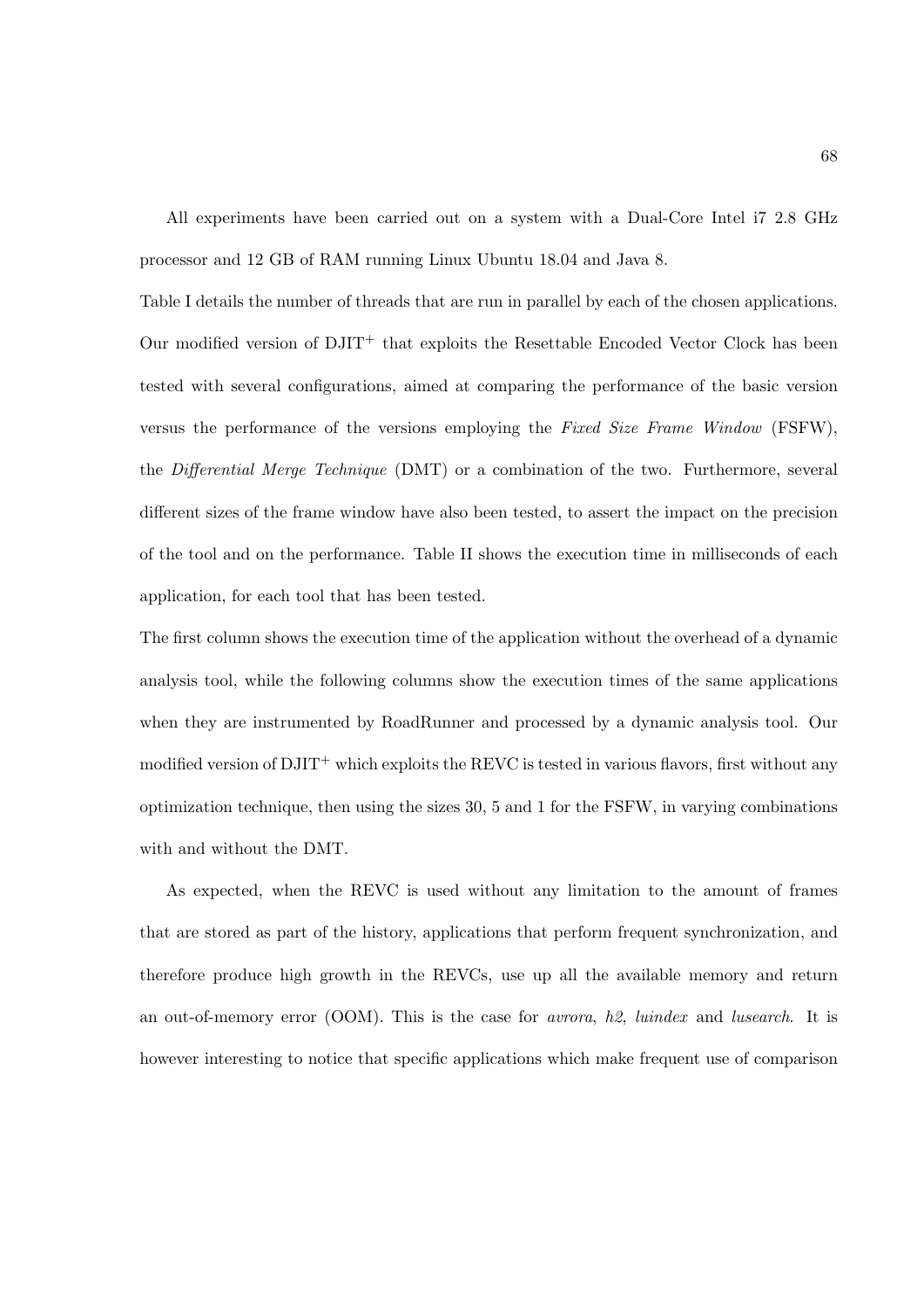| Application   | No tool   | $\rm{DJT^+}$ | REVC DJIT <sup>+</sup> | $\rm{DJIT}^+$<br>REVC<br>DMT | $\rm \frac{1}{20}$<br><b>REVC</b><br>FSFW | $\rm \frac{5}{5}$<br><b>REVC</b><br>FSFW | DMT<br>$\rm{DJT^+}$<br>$+$<br>$30\,$<br><b>REVC</b><br>FSFW | DMT<br>$DJIT^{+}$<br>$5 + DN$<br>REVC<br>FSFW | $\rm{DJIT}^+$<br><b>REVC</b><br>FSFW | FastTrack |
|---------------|-----------|--------------|------------------------|------------------------------|-------------------------------------------|------------------------------------------|-------------------------------------------------------------|-----------------------------------------------|--------------------------------------|-----------|
| avrora        | $10235\,$ | 73687        | <b>OOM</b>             | <b>OOM</b>                   | 74021                                     | 50290                                    | 49146                                                       | 45968                                         | 43066                                | 27514     |
| crypt         | 73        | 5008         | 9148                   | 9760                         | 9474                                      | 9298                                     | 9343                                                        | 9273                                          | 9217                                 | 1339      |
| fop           | 440       | 6376         | 15988                  | 4194                         | 4413                                      | 4366                                     | 4117                                                        | 4112                                          | 4298                                 | 3509      |
| h2            | 6205      | 116125       | <b>OOM</b>             | <b>OOM</b>                   | 120144                                    | 122619                                   | 112219                                                      | 111438                                        | 109302                               | 48606     |
| lufact        | 53        | 6266         | 3398                   | 3720                         | 3701                                      | 3617                                     | 3307                                                        | 3376                                          | 3302                                 | 2162      |
| luindex       | 523       | 23172        | <b>OOM</b>             | <b>OOM</b>                   | 15768                                     | 13106                                    | 12841                                                       | 12719                                         | 12919                                | 6794      |
| lusearch      | 1680      | 87460        | <b>OOM</b>             | OOM                          | 70554                                     | 60029                                    | 65552                                                       | 67312                                         | 56703                                | 31970     |
| moldyn        | 414       | 67798        | 41133                  | 38956                        | 41789                                     | 40443                                    | 38563                                                       | 39948                                         | 39311                                | 23392     |
| montecarlo    | 928       | 29003        | 8986                   | 8291                         | 9988                                      | 9150                                     | 8947                                                        | 8905                                          | 8706                                 | 4506      |
| raytracer     | 542       | 83680        | 25129                  | 42969                        | 32293                                     | 47168                                    | 47201                                                       | 43909                                         | 39620                                | 17841     |
| series        | 1507      | 1663         | 1663                   | 1647                         | 1672                                      | 1670                                     | 1654                                                        | 1647                                          | 1693                                 | 1634      |
| sor           | 283       | 19752        | 10116                  | 9469                         | 10353                                     | 9924                                     | 9925                                                        | 9878                                          | 10343                                | 7658      |
| sparsematmult | 104       | 29851        | 40090                  | 38394                        | 39403                                     | 40782                                    | 39052                                                       | 39503                                         | 41499                                | 18563     |

TABLE II: EXECUTION TIME COMPARISON

operations, but do not require high growth of the logical clocks, perform the best without any form of optimization, because the overhead of the additional processing or maintenance of the required data structures for the optimization techniques is higher than the performance benefit that is obtained. This behaviour can be noticed in particular for raytracer and crypt. However, on average, a reduced size of the frame window results in higher overall performances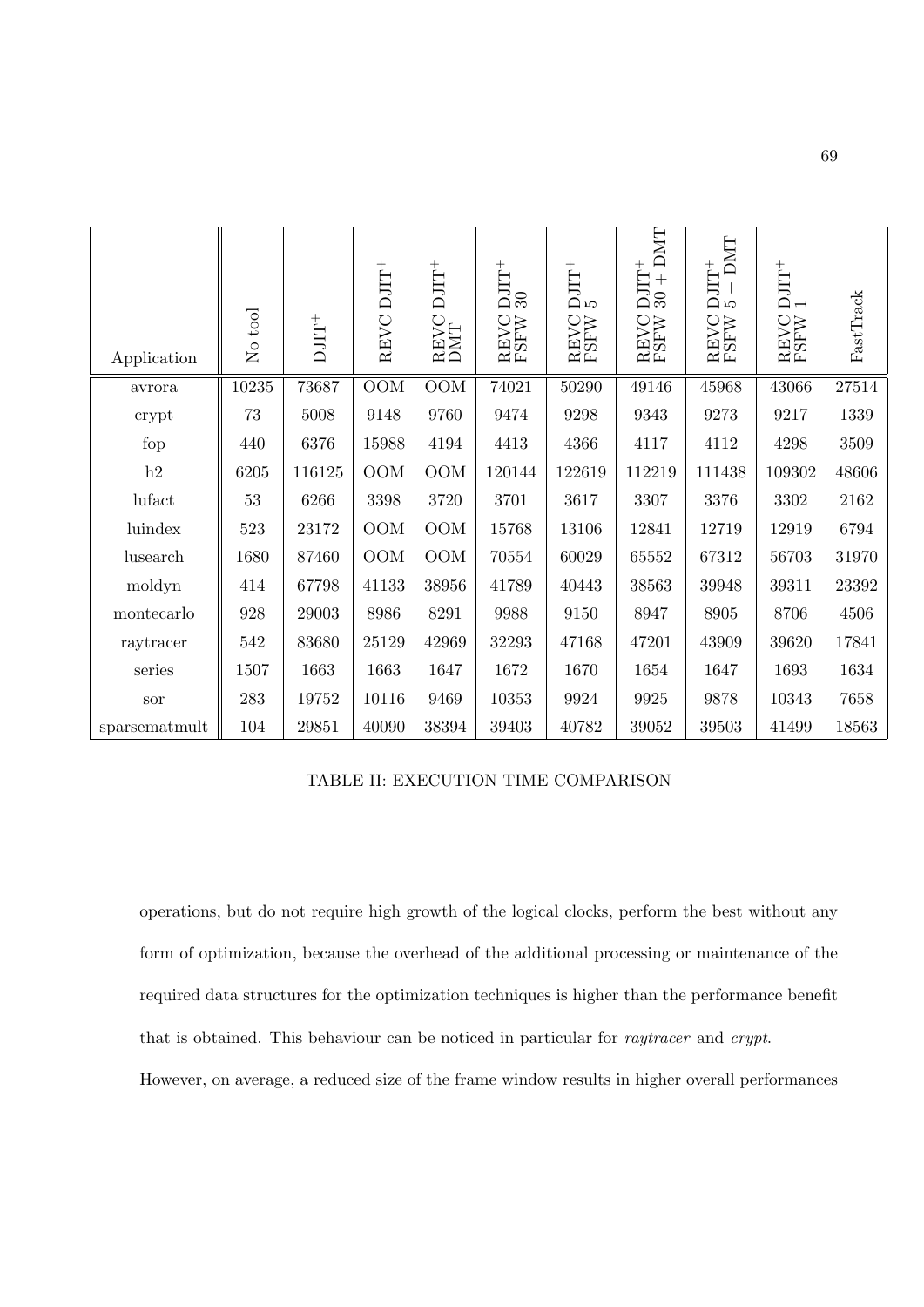as would be reasonable to expect. Furthermore, by bounding the maximum amount of memory that can be used, no more out-of-memory errors arise and all applications can be successfully analyzed by the protocol. Similarly, the results show that the Differential Merge Technique, when activated, is able to increase the overall performances by reducing the overhead of merge operations.

Table III clearly presents the performance comparison, by showing the speedup achieved over the DJIT<sup>+</sup> protocol for each application and the average speedup across all benchmarks. The configurations that caused out-of-memory errors do not present an aggregate average measurement as it would not be comparable to the other configurations due to the lack of data for such applications.

It is clear by looking at the average speedup data that our REVC-based application is able to outperform by up to 1.6 times the traditional  $DJIT^+$  protocol, even if it is not able to achieve performance that is comparable to the state-of-the-art FastTrack protocol that employs Scalar Clocks.

We claim, however, that this result is a promising achievement as it allows us to show that the REVC can have practical applications, which are competitive for scenarios in which no alternatives to a traditional Vector Clock implementation are available. Furthermore, such results allow us to rank the performance that can be obtained by such protocol with respect to the most commonly used logical clock implementations, laying the ground work for future developments that can employ our protocol to obtain new state-of-the-art tools applying it to other problems, as suggested in Section 6.2.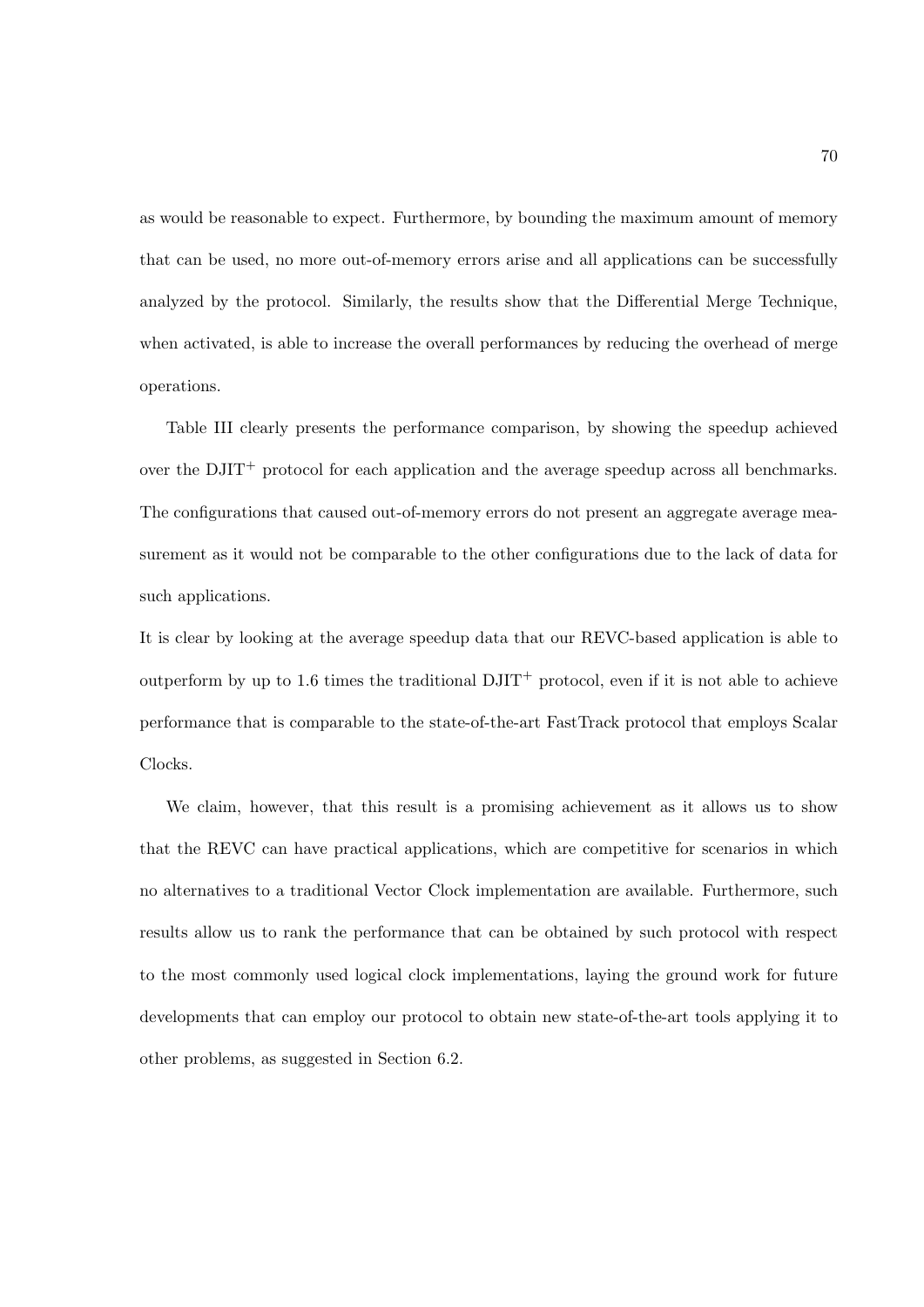We have stated, when presenting the Fixed Size Frame Window optimization, that activating such technique would improve performances at the theoretical expense of precision, as not all pairs of events remain comparable, and this can lead to missed race condition. We also intuitively stated, however, that because of the nature of the race condition detection problem, most races would have probably derived from events that are very close (in terms of number of instructions) rather than several frames apart. We now corroborate such intuition with experimental data, as our results show that all configurations that we have tried, down to a Fixed Size Frame Window of just 1 frame, are able to detect the same number of races for all applications, which also corresponds to the same number of races found by  $DJIT^+$  and FastTrack. We can therefore claim that the precision of our tool, in all its configurations, is not affected by the optimization techniques that are employed.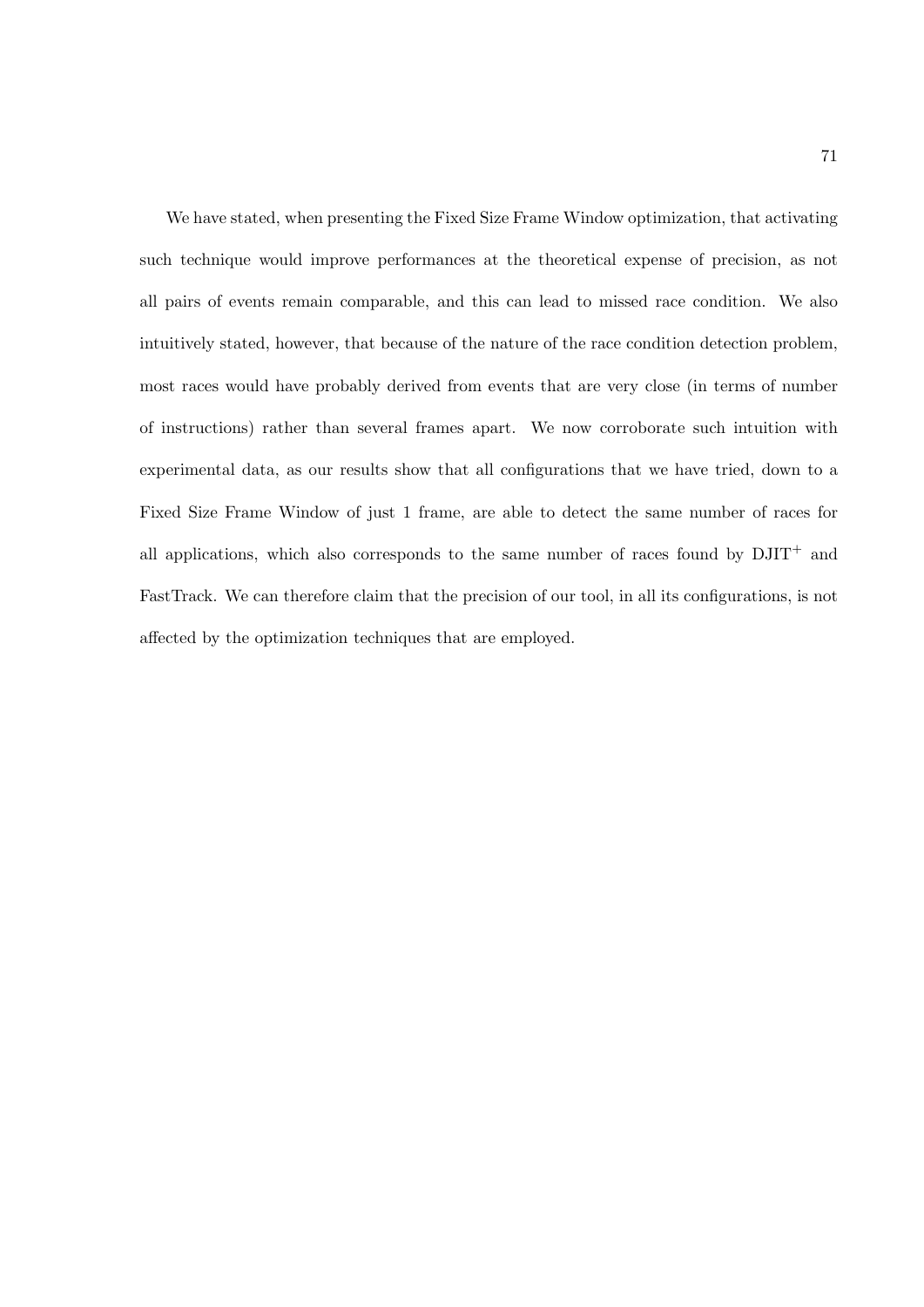| Application           | REVC DJIT <sup>+</sup> | $DJIT^{+}$<br>REVC<br>DMT | $\rm \frac{1}{20}$<br><b>REVC</b><br>FSFW | $DJIT^+$<br><b>REVC</b><br>FSFW | DMT<br>$DJIT^+$<br>$+$<br>$\mathcal{S}$<br>REVC<br>FSFW | DMT<br>$+$<br>ъp<br>REVC<br>FSFW | $\rm{DJIT^{+}}$<br>REVC<br>FSFW | FastTrack |
|-----------------------|------------------------|---------------------------|-------------------------------------------|---------------------------------|---------------------------------------------------------|----------------------------------|---------------------------------|-----------|
| avrora                |                        |                           | $\,0.996\,$                               | 1.465                           | 1.499                                                   | 1.603                            | 1.711                           | 2.678     |
| crypt                 | 0.547                  | 0.513                     | 0.529                                     | 0.539                           | 0.536                                                   | 0.540                            | 0.543                           | 3.740     |
| fop                   | 0.399                  | 1.520                     | 1.445                                     | 1.460                           | 1.549                                                   | 1.551                            | 1.483                           | 1.817     |
| h2                    |                        |                           | 0.967                                     | 0.947                           | 1.035                                                   | 1.042                            | 1.062                           | 2.389     |
| lufact                | 1.844                  | 1.684                     | 1.693                                     | 1.732                           | 1.895                                                   | 1.856                            | 1.898                           | 2.898     |
| luindex               |                        |                           | 1.470                                     | 1.768                           | 1.805                                                   | 1.822                            | 1.794                           | 3.411     |
| lusearch              |                        |                           | 1.240                                     | 1.457                           | 1.334                                                   | 1.299                            | 1.542                           | 2.736     |
| moldyn                | 1.648                  | 1.740                     | 1.622                                     | 1.676                           | 1.758                                                   | 1.697                            | 1.725                           | $2.898\,$ |
| montecarlo            | 3.228                  | 3.498                     | 2.904                                     | 3.170                           | 3.242                                                   | 3.257                            | 3.331                           | 6.437     |
| raytracer             | 3.330                  | 1.947                     | 2.591                                     | 1.774                           | 1.773                                                   | 1.906                            | 2.112                           | 4.690     |
| series                | 1.000                  | 1.010                     | $\,0.995\,$                               | 0.996                           | 1.005                                                   | 1.010                            | 0.982                           | 1.018     |
| sor                   | 1.953                  | 2.086                     | 1.908                                     | 1.990                           | 1.990                                                   | 2.000                            | 1.910                           | 2.579     |
| ${\tt sparsematmult}$ | 0.745                  | 0.777                     | 0.758                                     | 0.732                           | 0.764                                                   | 0.756                            | 0.719                           | 1.608     |
| <b>AVERAGE</b>        |                        |                           | 1.470                                     | 1.520                           | 1.553                                                   | 1.564                            | 1.601                           | 2.992     |

TABLE III: SPEEDUP OVER TRADITIONAL  $\mathrm{DJIT}^+$  COMPARISON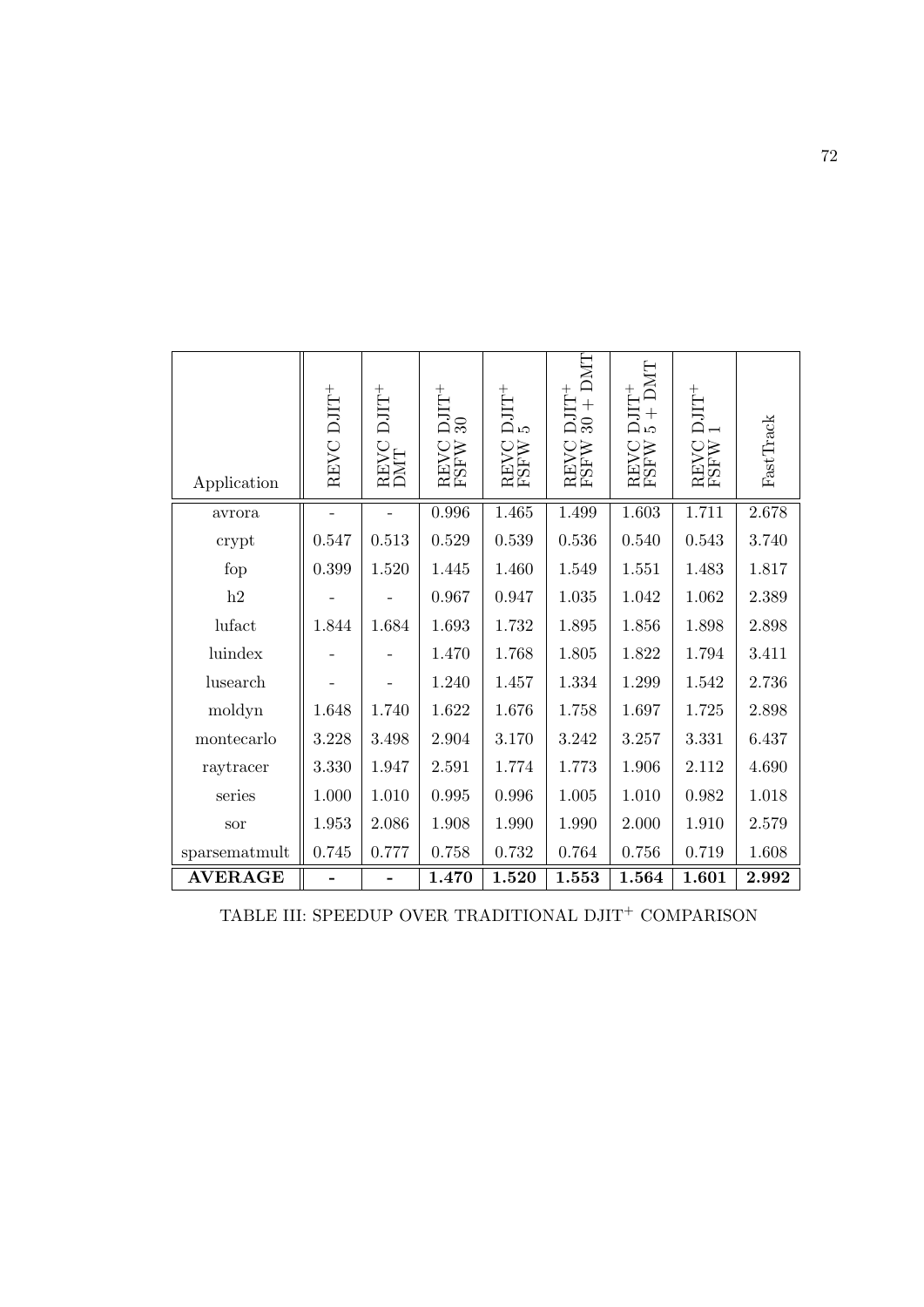# CHAPTER 6

#### CONCLUSION

## 6.1 Achievements

In this thesis work we have presented the Resettable Encoded Vector Clock, a logical clock implementation that is built on top of the Encoded Vector Clock with the objective of tackling its main drawbacks: high growth rate and unbounded growth.

We have defined and formalized the REVC, and showed its applicability in both shared memory systems and message passing systems.

We have presented experimental results that show how we have been able to achieve both objectives. In particular, the REVC presents a linear growth rate, with respect to the exponential growth rate presented by the EVC. Furthermore, the REVC's definition allows to easily tune the implementation to place an upper bound on the storage requirements, at the theoretical expense of precision. We have however claimed that practical applications rarely require unconstrained comparability among the events, and we have showed how there exist real-world scenarios in which the Bounded REVC can achieve no loss in precision.

Finally, we have explored a practical application of the REVC by applying it to the Dynamic Race Detection problem, with the aim of evaluating its performance with respect to other traditional logical clock implementations, and showing its practical applicability in real-world scenarios.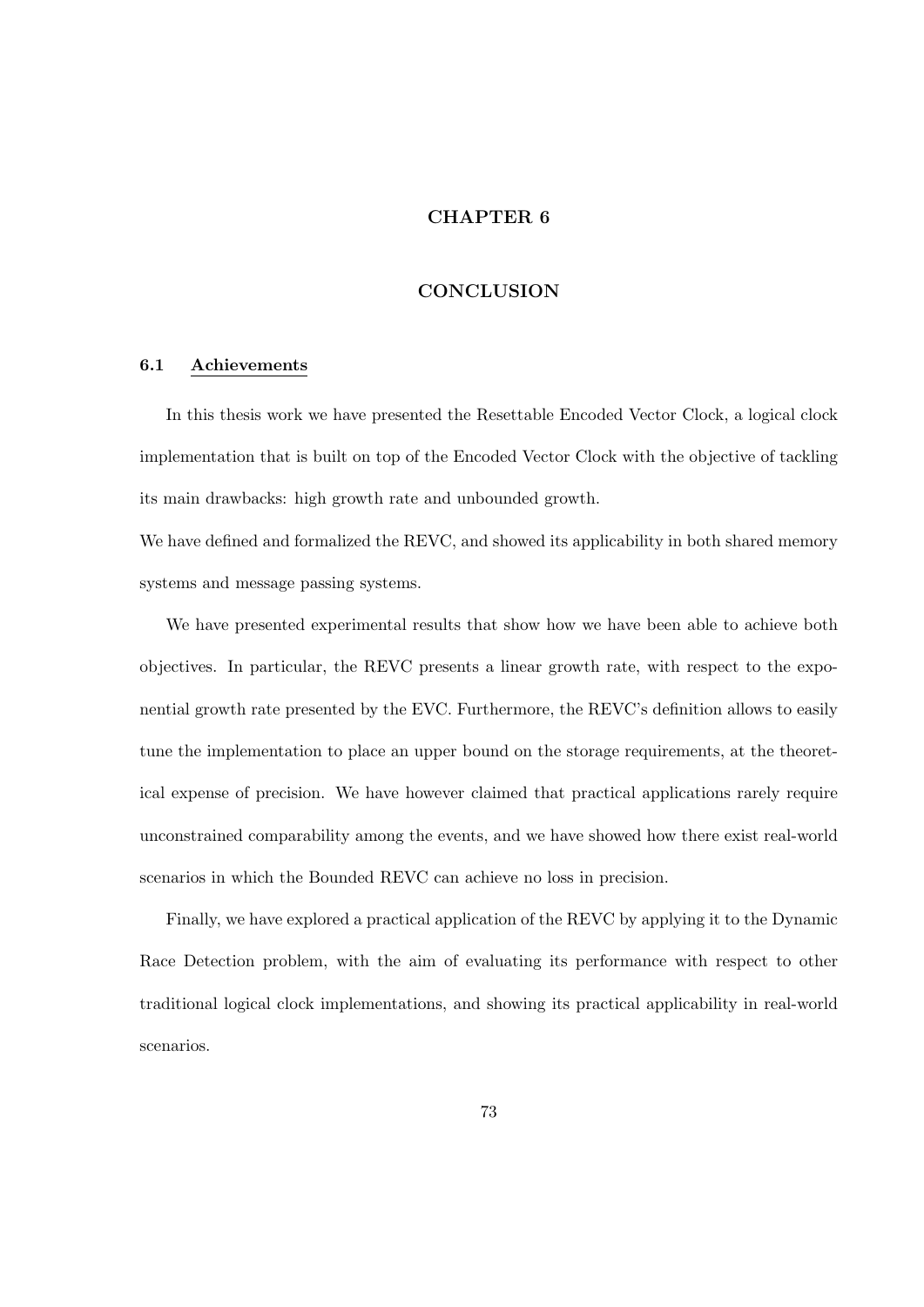#### 6.2 Future work

Our aim in this thesis work was to go beyond the theoretical presentation of the Resettable Encoded Vector Clock as a sound logical clock implementation, by also showing practically its applicability to a real problem. We chose the Dynamic Race Detection problem, as its literature presented both a traditional Vector Clock approach and a state-of-the-art approach capable of employing Scalar Clocks for most operations and dynamically adapt to Vector Clocks only if needed.

This application allowed us to provide experimental data to better analyze and compare the REVC with other famous logical clock implementations. Given the results of our work, we have shown that the REVC can provide better performance than a traditional Vector Clock, even if it is not able to achieve performance that can compete with a Scalar Clock. The logical continuation of our work would be to identify one or more other applications that make use of logical clocks but, however, do not present any alternative to Vector Clock implementations. It is reasonable to believe that, if a protocol can be studied to apply the REVC in such scenarios, better performance might be achieved, thus creating new state-of-the-art tools.

In our work, we have mainly experimented with applications that require a low number of threads, as we have never applied the REVC on programs with more than 7, as detailed in Section 5.4. However, one of the strengths of the REVC with respect to the EVC and the traditional Vector Clock, is its better scalability with respect to the number of processes or threads in the system. Therefore, another logical continuation of our work could be expanding it in scenarios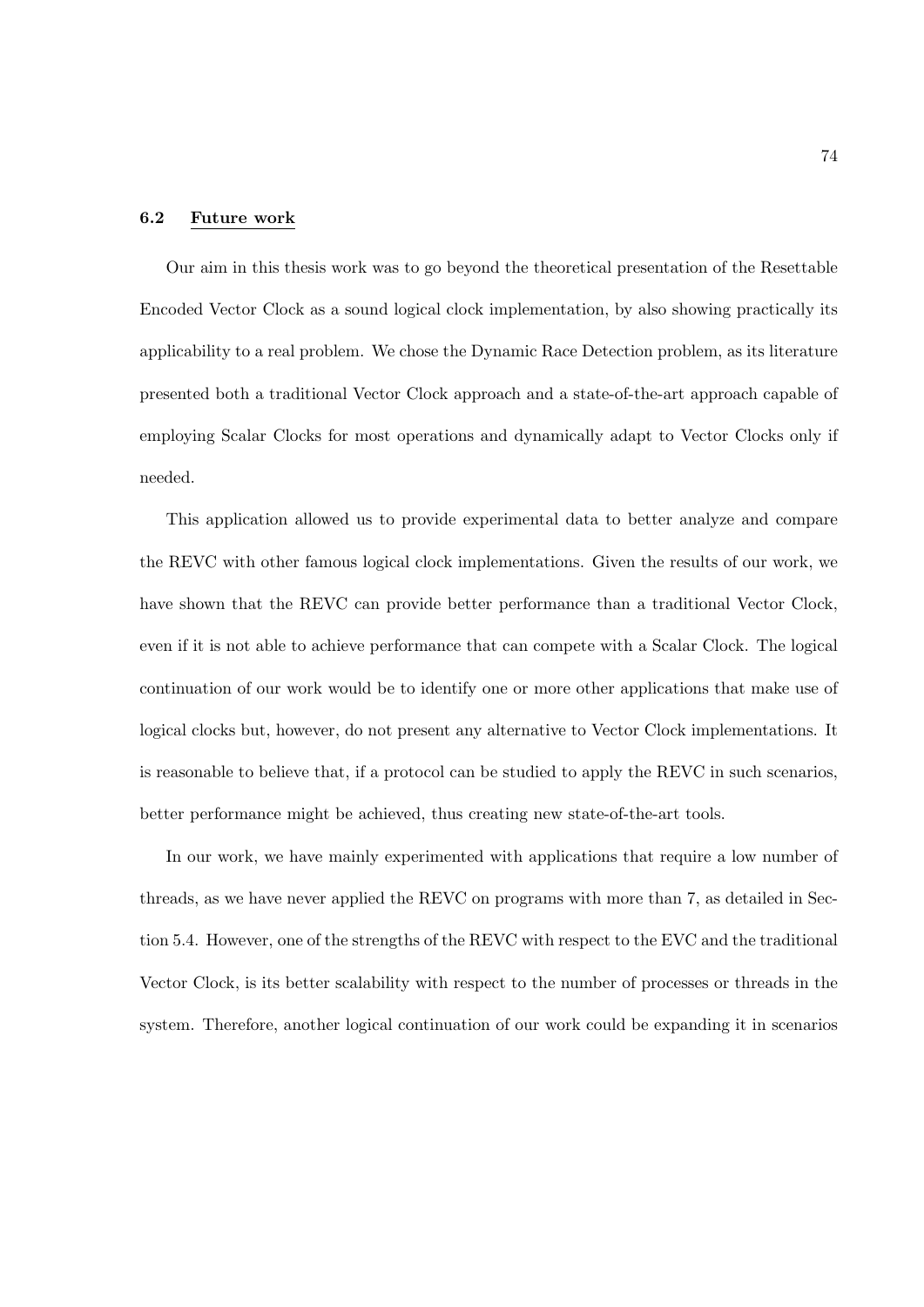requiring high number of parallel processes or threads, to measure and quantify its robustness and possibly its higher performance with respect to other logical clock implementations.

Finally, the Resettable Encoded Vector Clock's main drawback is given by the performance hit and memory consumption generated by the necessity of storing the history map. Further theoretical work could be carried out to understand whether a more compact representation of such structure can be defined, or an extension of our Differential Merge Technique can be studied to further reduce the time requirements for merge operations of the history maps. This achievement would greatly benefit the REVC protocol, possibly allowing it to compete with Scalar Clock implementations in real-world applications.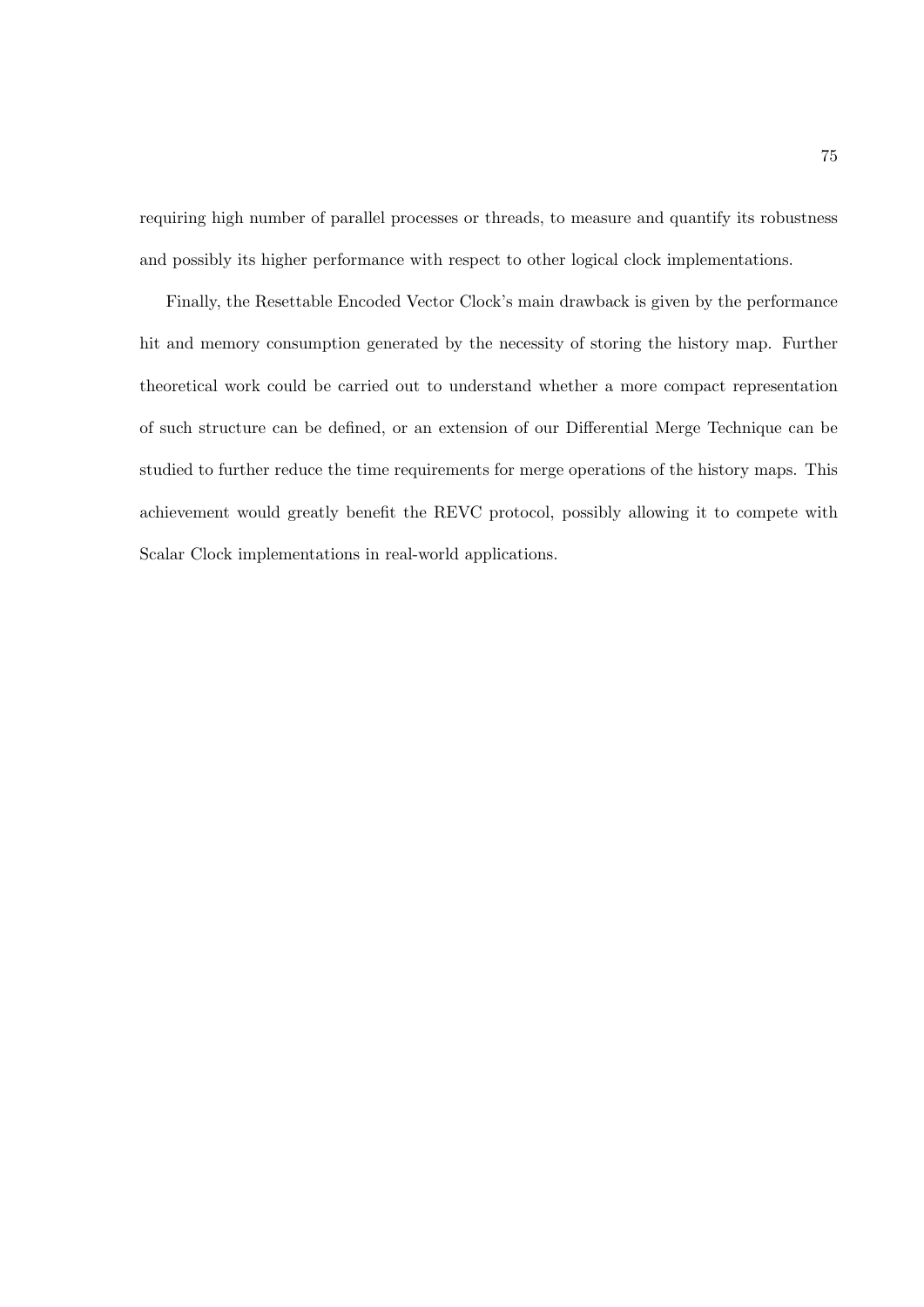#### 6.3 Final remarks

The main result of this thesis work has been the theoretical presentation of the Resettable Encoded Vector Clock as a valid alternative to the Encoded Vector Clock and other logical clock implementations. However, our results have also been able to show how the REVC is not just a theoretical concept, but it is applicable to practical problems and can compete in terms of both space and time requirements with other known protocols.

Finally, the REVC has been designed with scalability and adaptability in mind. Its formulation contains several intrinsic tradeoffs that can be easily tuned by enabling or disabling optimization techniques, and choosing between Bounded and Unbounded implementations. These configurations provide the REVC with a much higher adaptability to very different scenarios, which cannot be found in other logical clock implementations.

These achievements are very promising and, as we have showed, can be the starting point for a number of developments that can help introduce new theoretical and practical tools to more efficiently tackle several problems in distributed systems, that require causality analysis as part of their solutions.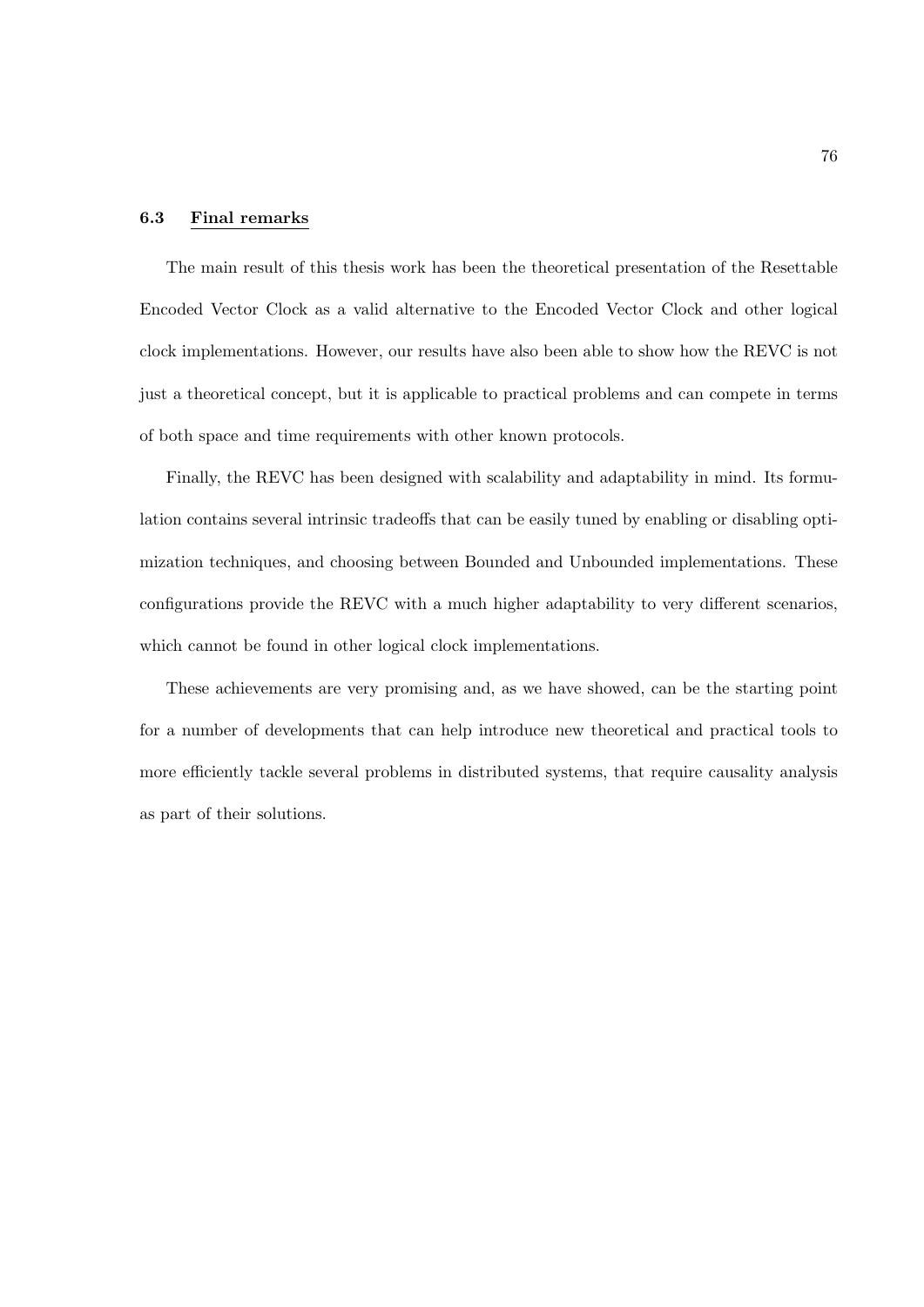# CITED LITERATURE

- 1. Lamport, L.: Time, clocks, and the ordering of events in a distributed system. Commun. ACM, 21(7):558–565, 1978.
- 2. Fidge, C.: Logical time in distributed computing systems. Computer, 24(8):28–33, 1991.
- 3. Mattern, F.: Virtual time and global states of distributed systems. In PARALLEL AND DISTRIBUTED ALGORITHMS, pages 215–226. North-Holland, 1988.
- 4. Kshemkalyani, A. D., Khokhar, A., and Shen, M.: Encoded vector clock: Using primes to characterize causality in distributed systems. In Proceedings of the 19th International Conference on Distributed Computing and Networking, ICDCN '18, pages 12:1–12:8, New York, NY, USA, 2018.
- 5. Kshemkalyani, A. D. and Voleti, B.: On the growth of the prime numbers based encoded vector clock. In Distributed Computing and Internet Technology, eds. G. Fahrnberger, S. Gopinathan, and L. Parida, pages 169–184. Springer International Publishing, 2019.
- 6. Flanagan, C. and Freund, S. N.: The roadrunner dynamic analysis framework for concurrent programs. In Proceedings of the 9th ACM SIGPLAN-SIGSOFT Workshop on Program Analysis for Software Tools and Engineering, PASTE '10, pages 1–8, New York, NY, USA, 2010.
- 7. Pozniansky, E. and Schuster, A.: Multirace: Efficient on-the-fly data race detection in multithreaded c++ programs: Research articles. Concurr. Comput. : Pract. Exper., 19(3):327–340, 2007.
- 8. Flanagan, C. and Freund, S. N.: Fasttrack: Efficient and precise dynamic race detection. In Proceedings of the 30th ACM SIGPLAN Conference on Programming Language Design and Implementation, PLDI '09, pages 121–133, New York, NY, USA, 2009.
- 9. Diep, T.-D., Trung Pham, K., Fürlinger, K., and Thoai, N.: A time-stamping system to detect memory consistency errors in mpi one-sided applications. Parallel Computing, 86:36–44, 2019.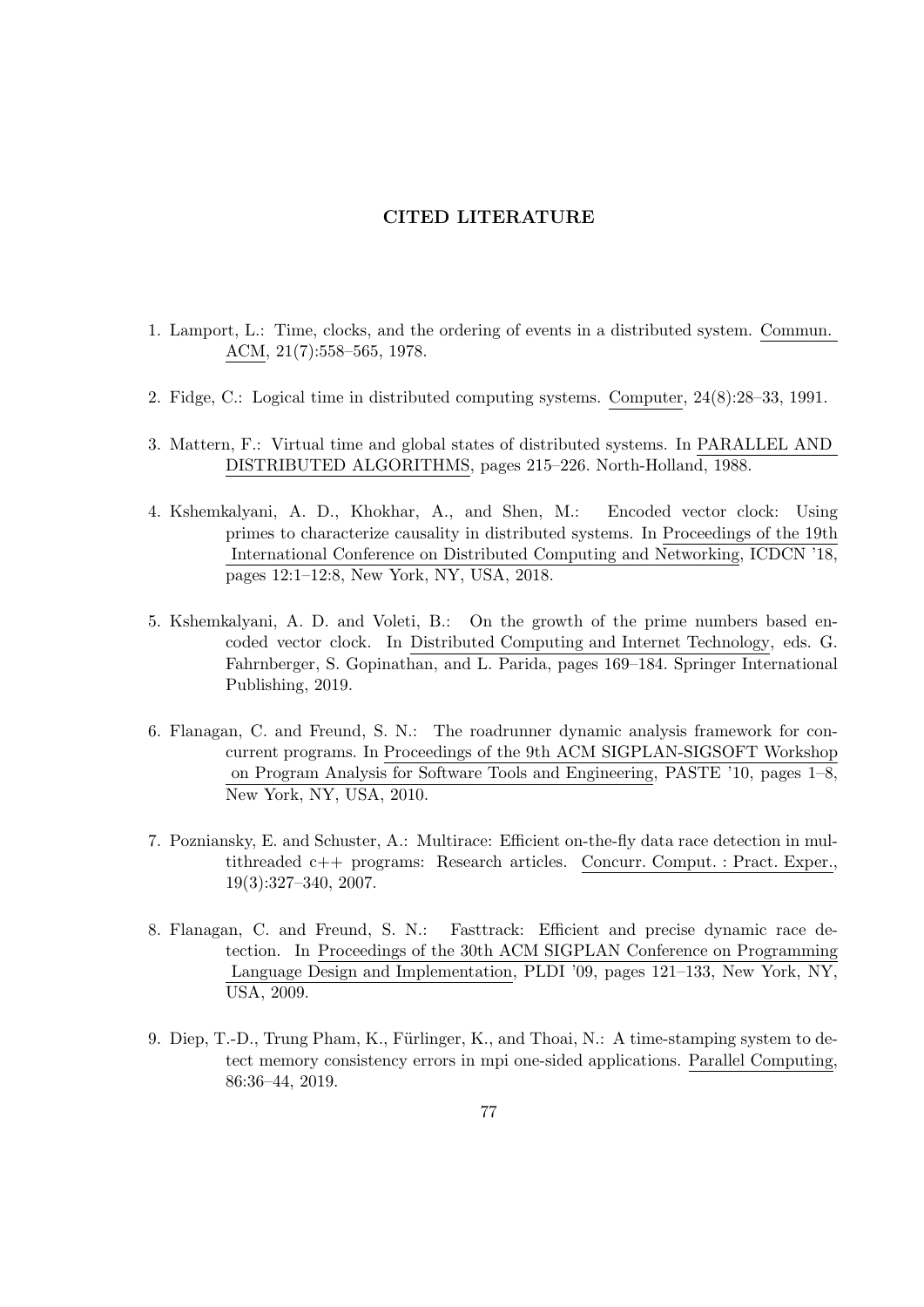#### CITED LITERATURE (continued)

- 10. Abadi, M., Flanagan, C., and Freund, S. N.: Types for safe locking: Static race detection for java. ACM Trans. Program. Lang. Syst., 28(2):207–255, 2006.
- 11. Boyapati, C. and Rinard, M.: A parameterized type system for race-free java programs. SIGPLAN Not., 36(11):56–69, 2001.
- 12. Naik, M., Aiken, A., and Whaley, J.: Effective static race detection for java. SIGPLAN Not., 41(6):308–319, 2006.
- 13. Savage, S., Burrows, M., Nelson, G., Sobalvarro, P., and Anderson, T.: Eraser: A dynamic data race detector for multithreaded programs. ACM Trans. Comput. Syst., 15(4):391–411, 1997.
- 14. Schonberg, D.: On-the-fly detection of access anomalies. SIGPLAN Not., 24(7):285–297, 1989.
- 15. Kshemkalyani, A. D. and Singhal, M.: Distributed Computing: Principles, Algorithms, and Systems. Cambridge University Press, 2011.
- 16. Chandy, K. M. and Lamport, L.: Distributed snapshots: Determining global states of distributed systems. ACM Trans. Comput. Syst., 3(1):63–75, 1985.
- 17. Yen, L. and Huang, T.: Resetting vector clocks in distributed systems. J. Parallel Distrib. Comput., 43(1):15–20, 1997.
- 18. Arora, A., Kulkarni, S., and Demirbas, M.: Resettable vector clocks. In Proceedings of the Nineteenth Annual ACM Symposium on Principles of Distributed Computing, PODC '00, pages 269–278, New York, NY, USA, 2000.
- 19. Blackburn, S. M., Garner, R., Hoffmann, C., Khang, A. M., McKinley, K. S., Bentzur, R., Diwan, A., Feinberg, D., Frampton, D., Guyer, S. Z., Hirzel, M., Hosking, A., Jump, M., Lee, H., Moss, J. E. B., Phansalkar, A., Stefanović, D., VanDrunen, T., von Dincklage, D., and Wiedermann, B.: The dacapo benchmarks: Java benchmarking development and analysis. SIGPLAN Not., 41(10):169–190, 2006.
- 20. Java Grande Forum: Java Grande benchmarking suite. http://www.javagrande.org/, 2008. [Online; accessed 31/07/2019].